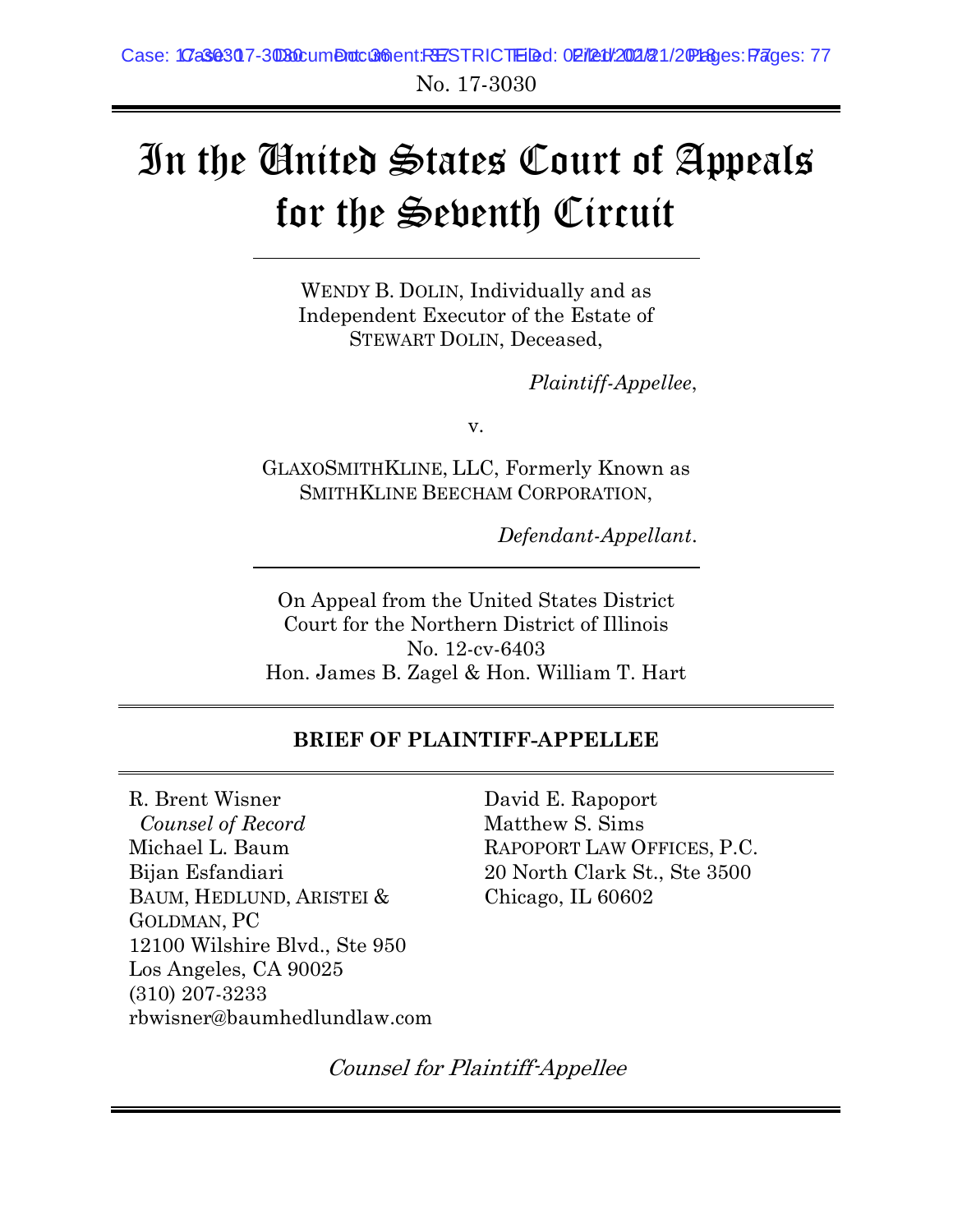Appellate Court No: 17-3030

Short Caption: Dolin v. GSK

 To enable the judges to determine whether recusal is necessary or appropriate, an attorney for a non-governmental party or amicus curiae, or a private attorney representing a government party, must furnish a disclosure statement providing the following information in compliance with Circuit Rule 26.1 and Fed. R. App. P. 26.1.

The Court prefers that the disclosure statement be filed immediately following docketing; but, the disclosure statement must be filed within 21 days of docketing or upon the filing of a motion, response, petition, or answer in this court, whichever occurs first. Attorneys are required to file an amended statement to reflect any material changes in the required information. The text of the statement must also be included in front of the table of contents of the party's main brief. **Counsel is required to complete the entire statement and to use N/A for any information that is not applicable if this form is used.**

#### **[ ] PLEASE CHECK HERE IF ANY INFORMATION ON THIS FORM IS NEW OR REVISED AND INDICATE WHICH INFORMATION IS NEW OR REVISED.**

(1) The full name of every party that the attorney represents in the case (if the party is a corporation, you must provide the corporate disclosure information required by Fed. R. App. P 26.1 by completing item #3):

Wendy B. Dolin, Individually and as Independent Executor of the Estate of STEWART DOLIN, Deceased,

Plaintiff - Appellee

(2) The names of all law firms whose partners or associates have appeared for the party in the case (including proceedings in the district court or before an administrative agency) or are expected to appear for the party in this court:

1. Baum Hedlund Aritstei & Goldman, PC

2. Rapoport Law Offices

(3) If the party or amicus is a corporation:

i) Identify all its parent corporations, if any; and

|                 | Attorney's Signature: S/ R. Brent Wisner                                                                                                                                                            | Date: 02/21/18           |
|-----------------|-----------------------------------------------------------------------------------------------------------------------------------------------------------------------------------------------------|--------------------------|
|                 | Attorney's Printed Name: R. Brent Wisner                                                                                                                                                            |                          |
|                 | Please indicate if you are <i>Counsel of Record</i> for the above listed parties pursuant to Circuit Rule 3(d). Yes $\frac{\times}{\times}$ No $_{\text{-}}$<br>12100 Wilshire Boulevard, Suite 950 |                          |
| Address:        |                                                                                                                                                                                                     |                          |
|                 | Los Angeles, CA 90025                                                                                                                                                                               |                          |
|                 | Phone Number: 310-207-3233                                                                                                                                                                          | Fax Number: 310-820-7444 |
| E-Mail Address: | rbwisner@baumhedlundlaw.com                                                                                                                                                                         |                          |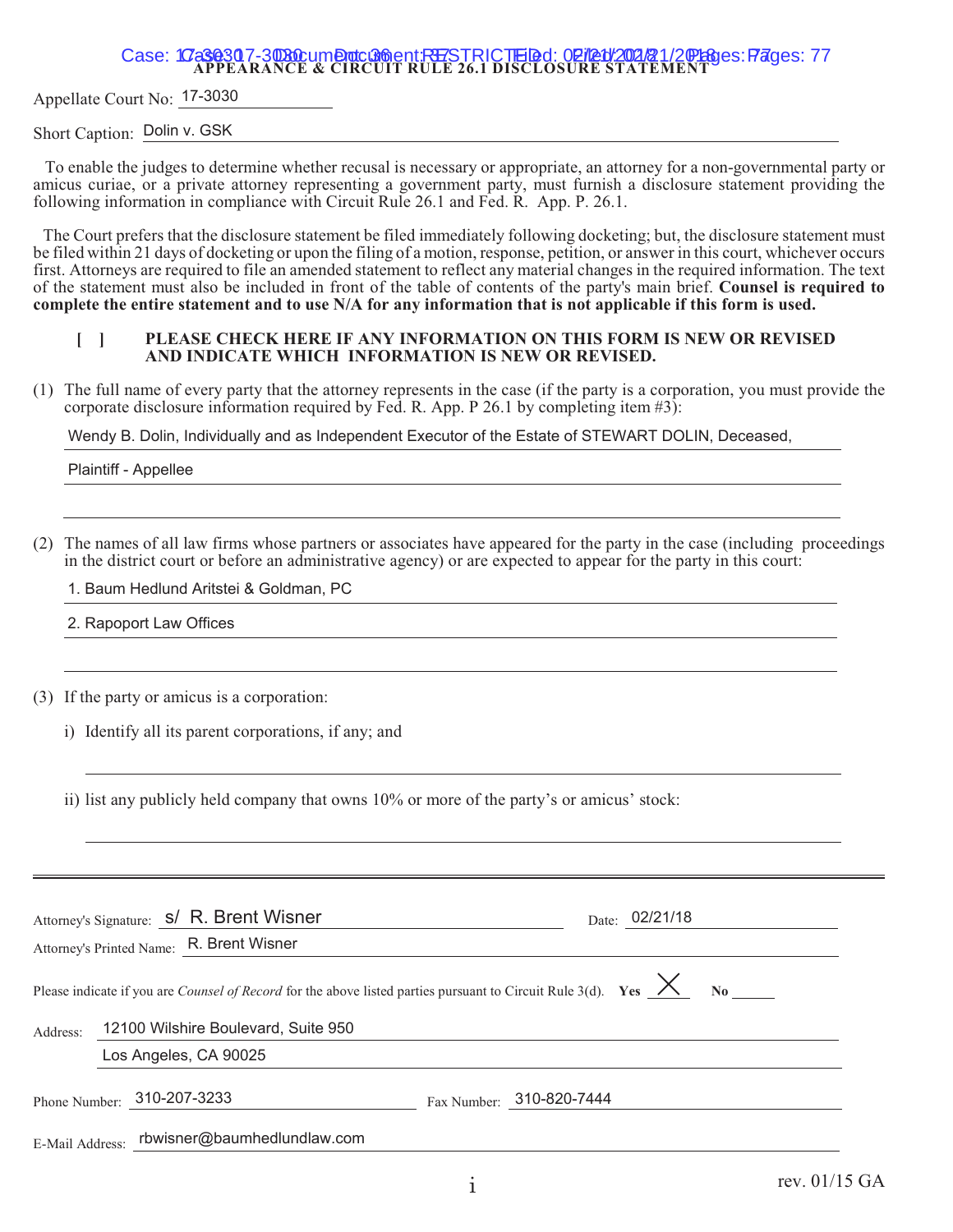Appellate Court No: 17-3030

Short Caption: Dolin v. GSK

 To enable the judges to determine whether recusal is necessary or appropriate, an attorney for a non-governmental party or amicus curiae, or a private attorney representing a government party, must furnish a disclosure statement providing the following information in compliance with Circuit Rule 26.1 and Fed. R. App. P. 26.1.

The Court prefers that the disclosure statement be filed immediately following docketing; but, the disclosure statement must be filed within 21 days of docketing or upon the filing of a motion, response, petition, or answer in this court, whichever occurs first. Attorneys are required to file an amended statement to reflect any material changes in the required information. The text of the statement must also be included in front of the table of contents of the party's main brief. **Counsel is required to complete the entire statement and to use N/A for any information that is not applicable if this form is used.**

#### **[ ] PLEASE CHECK HERE IF ANY INFORMATION ON THIS FORM IS NEW OR REVISED AND INDICATE WHICH INFORMATION IS NEW OR REVISED.**

(1) The full name of every party that the attorney represents in the case (if the party is a corporation, you must provide the corporate disclosure information required by Fed. R. App. P 26.1 by completing item #3):

Wendy B. Dolin, Individually and as Independent Executor of the Estate of STEWART DOLIN, Deceased,

Plaintiff - Appellee

(2) The names of all law firms whose partners or associates have appeared for the party in the case (including proceedings in the district court or before an administrative agency) or are expected to appear for the party in this court:

1. Baum Hedlund Aritstei & Goldman, PC

2. Rapoport Law Offices

(3) If the party or amicus is a corporation:

i) Identify all its parent corporations, if any; and

|                 | Attorney's Signature: S/ Michael L. Baum<br>Attorney's Printed Name: Michael L. Baum                                |  | Date: 02/21/18           |                      |
|-----------------|---------------------------------------------------------------------------------------------------------------------|--|--------------------------|----------------------|
|                 | Please indicate if you are <i>Counsel of Record</i> for the above listed parties pursuant to Circuit Rule 3(d). Yes |  |                          | $_{\text{No}}\times$ |
| Address:        | 12100 Wilshire Boulevard, Suite 950                                                                                 |  |                          |                      |
|                 | Los Angeles, CA 90025                                                                                               |  |                          |                      |
|                 | Phone Number: 310-207-3233                                                                                          |  | Fax Number: 310-820-7444 |                      |
| E-Mail Address: | mbaum@baumhedlundlaw.com                                                                                            |  |                          |                      |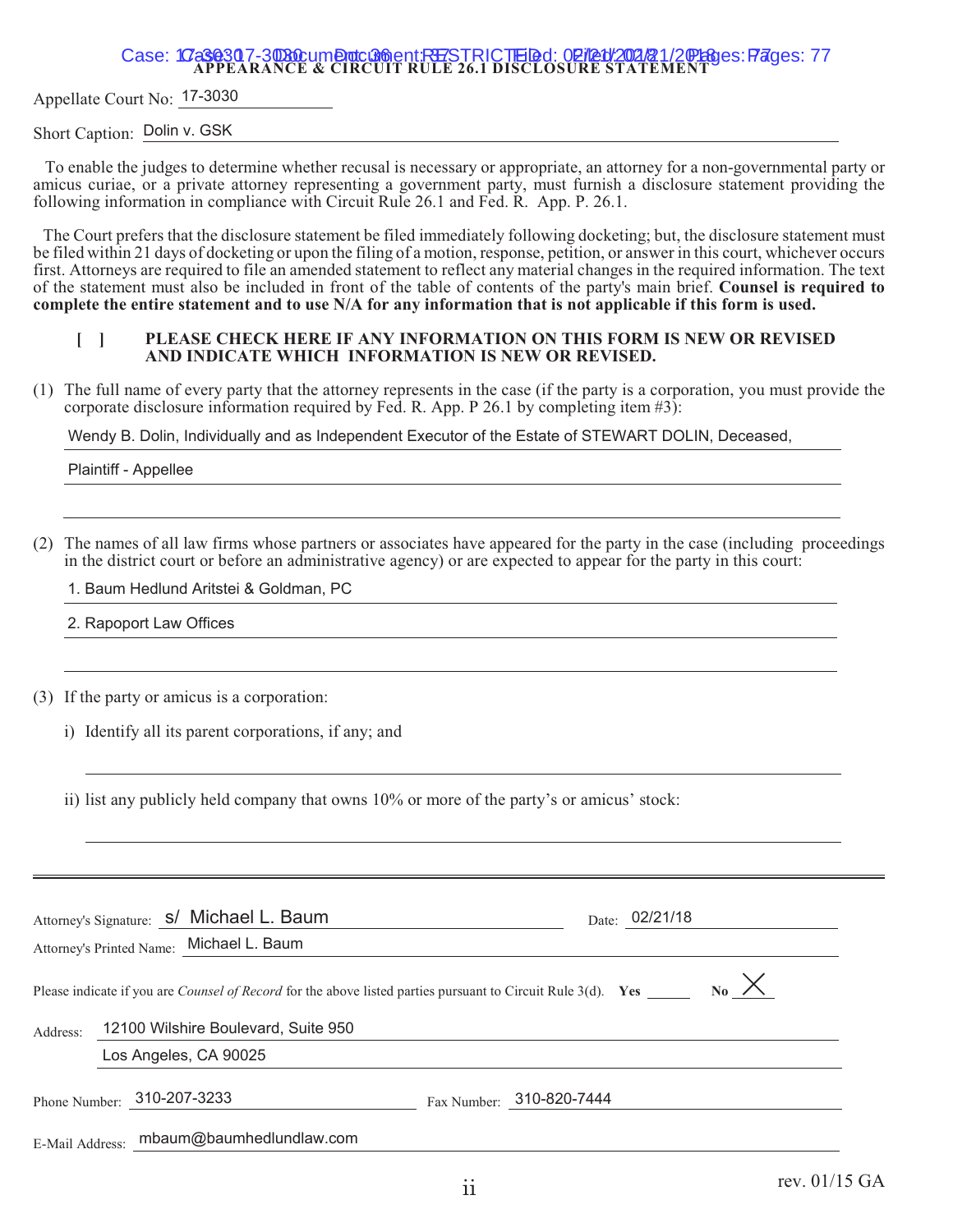Appellate Court No: 17-3030

Short Caption: Dolin v. GSK

 To enable the judges to determine whether recusal is necessary or appropriate, an attorney for a non-governmental party or amicus curiae, or a private attorney representing a government party, must furnish a disclosure statement providing the following information in compliance with Circuit Rule 26.1 and Fed. R. App. P. 26.1.

The Court prefers that the disclosure statement be filed immediately following docketing; but, the disclosure statement must be filed within 21 days of docketing or upon the filing of a motion, response, petition, or answer in this court, whichever occurs first. Attorneys are required to file an amended statement to reflect any material changes in the required information. The text of the statement must also be included in front of the table of contents of the party's main brief. **Counsel is required to complete the entire statement and to use N/A for any information that is not applicable if this form is used.**

#### **[ ] PLEASE CHECK HERE IF ANY INFORMATION ON THIS FORM IS NEW OR REVISED AND INDICATE WHICH INFORMATION IS NEW OR REVISED.**

(1) The full name of every party that the attorney represents in the case (if the party is a corporation, you must provide the corporate disclosure information required by Fed. R. App. P 26.1 by completing item #3):

Wendy B. Dolin, Individually and as Independent Executor of the Estate of STEWART DOLIN, Deceased,

Plaintiff - Appellee

(2) The names of all law firms whose partners or associates have appeared for the party in the case (including proceedings in the district court or before an administrative agency) or are expected to appear for the party in this court:

1. Baum Hedlund Aritstei & Goldman, PC

2. Rapoport Law Offices

(3) If the party or amicus is a corporation:

i) Identify all its parent corporations, if any; and

|                                                                          | Attorney's Signature: S/ Bijan Esfandiari<br>Attorney's Printed Name: Bijan Esfandiari                       |  | Date: 02/21/18           |
|--------------------------------------------------------------------------|--------------------------------------------------------------------------------------------------------------|--|--------------------------|
|                                                                          | Please indicate if you are Counsel of Record for the above listed parties pursuant to Circuit Rule 3(d). Yes |  | $_{\text{No}}\times$     |
| 12100 Wilshire Boulevard, Suite 950<br>Address:<br>Los Angeles, CA 90025 |                                                                                                              |  |                          |
|                                                                          | Phone Number: 310-207-3233                                                                                   |  | Fax Number: 310-820-7444 |
| E-Mail Address:                                                          | besfandiari@baumhedlundlaw.com                                                                               |  |                          |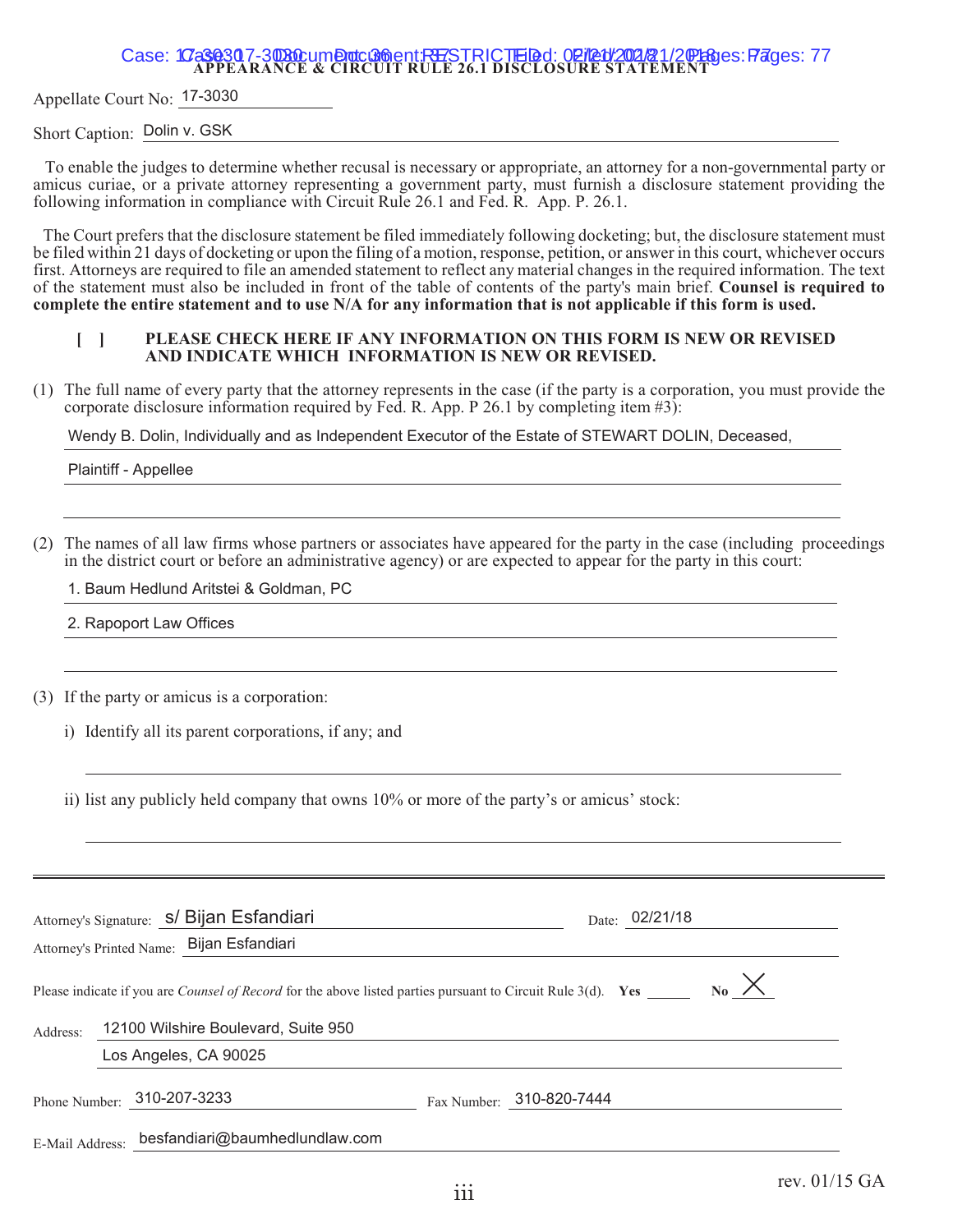# Case: 102302017-310310um EDmm36nentE3ESTRICTEiDed: 02102012001771/20Pages FZIges: 77<br>APPEARANCE & CIRCUIT RULE 26.1 DISCLOSURE STATEMENT

Appellate Court No: 17-3030

Short Caption: Dolin v GSK

 To enable the judges to determine whether recusal is necessary or appropriate, an attorney for a non-governmental party or amicus curiae, or a private attorney representing a government party, must furnish a disclosure statement providing the following information in compliance with Circuit Rule 26.1 and Fed. R. App. P. 26.1.

The Court prefers that the disclosure statement be filed immediately following docketing; but, the disclosure statement must be filed within 21 days of docketing or upon the filing of a motion, response, petition, or answer in this court, whichever occurs first. Attorneys are required to file an amended statement to reflect any material changes in the required information. The text of the statement must also be included in front of the table of contents of the party's main brief. **Counsel is required to complete the entire statement and to use N/A for any information that is not applicable if this form is used.**

#### **[ ] PLEASE CHECK HERE IF ANY INFORMATION ON THIS FORM IS NEW OR REVISED AND INDICATE WHICH INFORMATION IS NEW OR REVISED.**

(1) The full name of every party that the attorney represents in the case (if the party is a corporation, you must provide the corporate disclosure information required by Fed. R. App. P 26.1 by completing item #3):

Wendy B. Dolin, Individually and as Independent Executor of the Estate of Stewart Dolin, deceased,

Plaintiff - Appellee

(2) The names of all law firms whose partners or associates have appeared for the party in the case (including proceedings in the district court or before an administrative agency) or are expected to appear for the party in this court:

1. Rapoport Law Offices, P.C.

2. Baum Hedlund Aritstei & Goldman, PC

(3) If the party or amicus is a corporation:

i) Identify all its parent corporations, if any; and

|                            |  | Attorney's Signature: S/ David E. Rapoport<br>Attorney's Printed Name: David E. Rapoport                            |                          | Date: 02/21/18 |                      |
|----------------------------|--|---------------------------------------------------------------------------------------------------------------------|--------------------------|----------------|----------------------|
|                            |  | Please indicate if you are <i>Counsel of Record</i> for the above listed parties pursuant to Circuit Rule 3(d). Yes |                          |                | $_{\text{No}}\times$ |
| Address:                   |  | 20 N. Clark Street, Suite 3500                                                                                      |                          |                |                      |
|                            |  | Chicago, Illinois 60602                                                                                             |                          |                |                      |
| Phone Number: 312.327.9880 |  |                                                                                                                     | Fax Number: 312.327.9881 |                |                      |
| E-Mail Address:            |  | drapoport@rapoportlaw.com                                                                                           |                          |                |                      |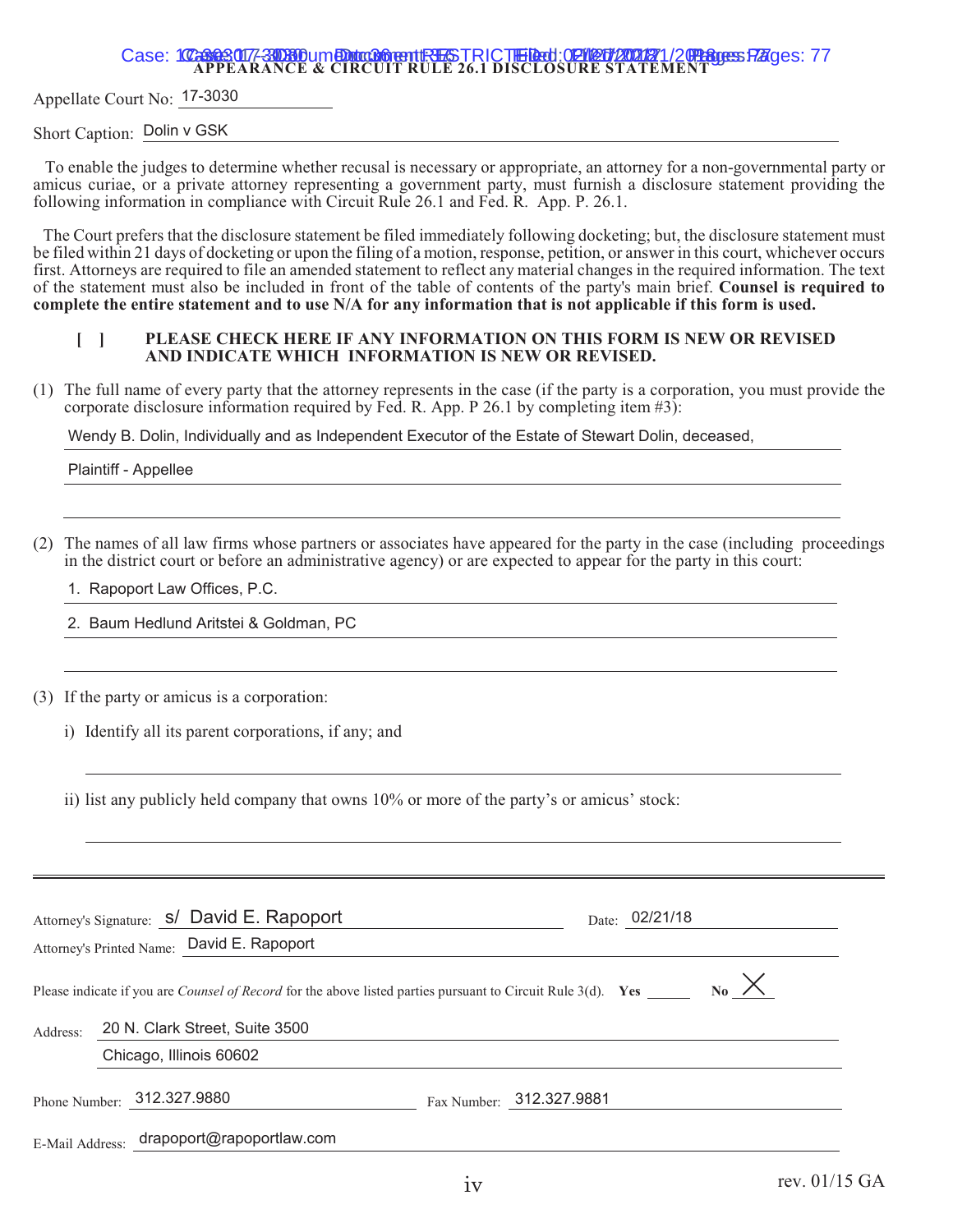Appellate Court No: 17-3030

Short Caption: Dolin v. GSK

 To enable the judges to determine whether recusal is necessary or appropriate, an attorney for a non-governmental party or amicus curiae, or a private attorney representing a government party, must furnish a disclosure statement providing the following information in compliance with Circuit Rule 26.1 and Fed. R. App. P. 26.1.

The Court prefers that the disclosure statement be filed immediately following docketing; but, the disclosure statement must be filed within 21 days of docketing or upon the filing of a motion, response, petition, or answer in this court, whichever occurs first. Attorneys are required to file an amended statement to reflect any material changes in the required information. The text of the statement must also be included in front of the table of contents of the party's main brief. **Counsel is required to complete the entire statement and to use N/A for any information that is not applicable if this form is used.**

#### **[ ] PLEASE CHECK HERE IF ANY INFORMATION ON THIS FORM IS NEW OR REVISED AND INDICATE WHICH INFORMATION IS NEW OR REVISED.**

(1) The full name of every party that the attorney represents in the case (if the party is a corporation, you must provide the corporate disclosure information required by Fed. R. App. P 26.1 by completing item #3):

Wendy B. Dolin, Individually and as Independent Executor of the Estate of STEWART DOLIN, Deceased,

Plaintiff - Appellee

(2) The names of all law firms whose partners or associates have appeared for the party in the case (including proceedings in the district court or before an administrative agency) or are expected to appear for the party in this court:

1. Baum Hedlund Aritstei & Goldman, PC

2. Rapoport Law Offices

(3) If the party or amicus is a corporation:

i) Identify all its parent corporations, if any; and

|                 | Attorney's Signature: s/ Matthew S. Sims<br>Attorney's Printed Name: Matthew S. Sims                                |                          | Date: 02/21/18 |                      |
|-----------------|---------------------------------------------------------------------------------------------------------------------|--------------------------|----------------|----------------------|
|                 | Please indicate if you are <i>Counsel of Record</i> for the above listed parties pursuant to Circuit Rule 3(d). Yes |                          |                | $_{\text{No}}\times$ |
| Address:        | 20 N. Clark Street, Suite 3500                                                                                      |                          |                |                      |
|                 | Chicago, Illinois 60602                                                                                             |                          |                |                      |
|                 | Phone Number: 312.327.9880                                                                                          | Fax Number: 312.327.9881 |                |                      |
| E-Mail Address: | msims@rapoportlaw.com                                                                                               |                          |                |                      |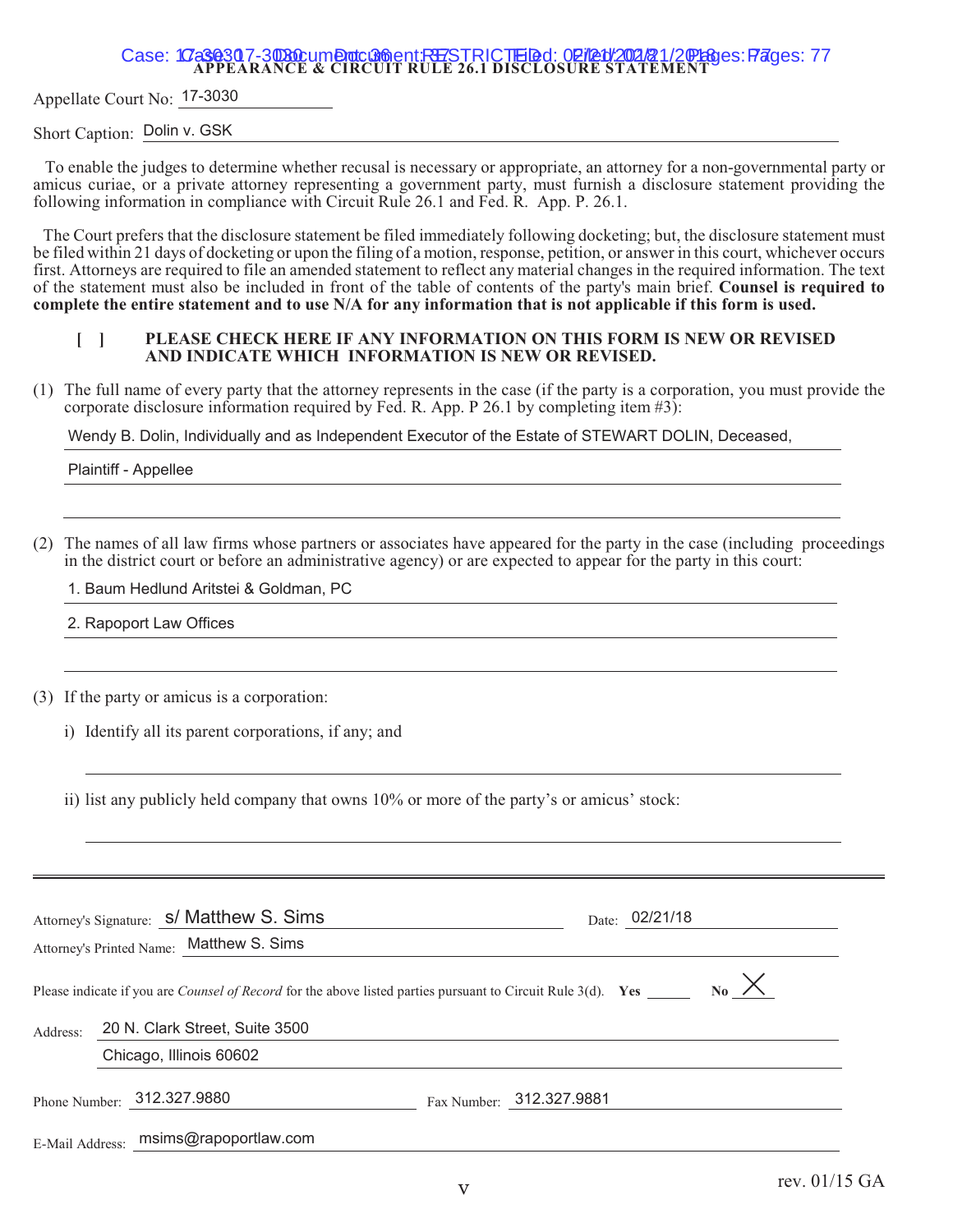### **TABLE OF CONTENTS**

### Page

<span id="page-6-0"></span>

| Ι.<br>Brand Name Manufacturers, Not Generics, Are Responsible for the<br>Content and Accuracy of the Drug's Label as Long as the Drug |  |
|---------------------------------------------------------------------------------------------------------------------------------------|--|
| II. GSK Has Known that Paroxetine Increases the Risk of Adult Suicidal<br>Behavior for Nearly Thirty Years but Never Warned 6         |  |
| A. Original Paroxetine Data Showed a Nine-Fold Increased Risk of<br>Suicidal Behavior but GSK Incorrectly Presented the Data to the   |  |
| B. Internally, GSK Acknowledges the Incorrect Suicide Data, But                                                                       |  |
| C. FDA Learns About "Emotional Lability" Coding Maneuvers,                                                                            |  |
| D. GSK Internal Suicidality Analysis Shows a 6.7-Fold Elevated Risk                                                                   |  |
| E. FDA's Analysis Shows a 2.7-Fold Elevated Suicidal Behavior Risk                                                                    |  |
| GSK Removes Paroxetine-Specific Warning Language from the<br>F.<br>Label and Declines FDA's Invitation to Discuss Placing that        |  |
| III. GSK's Failure to Disclose the Adult Suicide Risk on the Paroxetine                                                               |  |
| IV. The Jury Concludes GSK's Negligence in Crafting and Controlling the                                                               |  |
|                                                                                                                                       |  |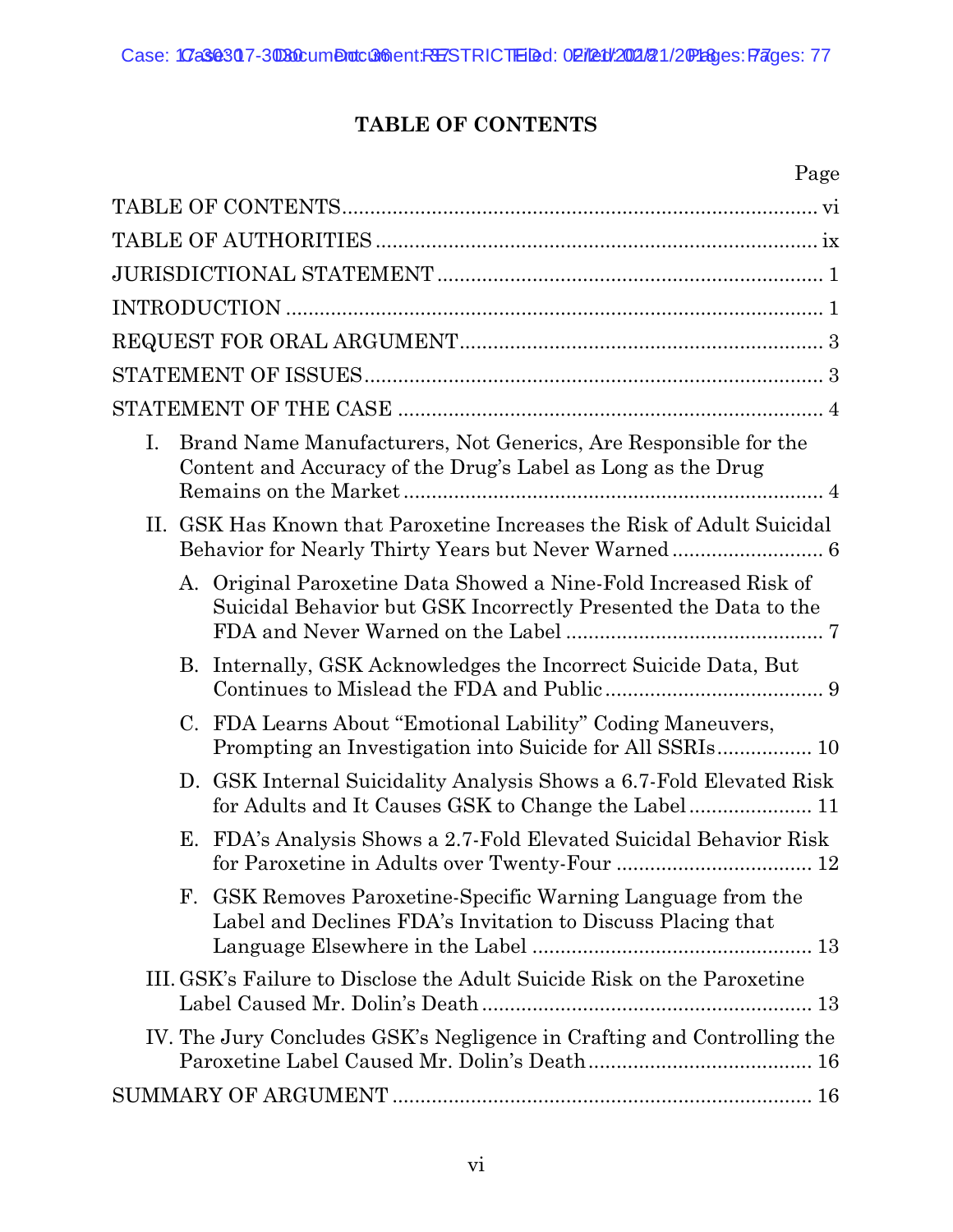| I. |           |    | GSK Did Not Meet Its Burden in Establishing the Affirmative                                                                                                                                               |
|----|-----------|----|-----------------------------------------------------------------------------------------------------------------------------------------------------------------------------------------------------------|
|    |           |    |                                                                                                                                                                                                           |
|    | <b>B.</b> |    | GSK Either Waived Its Affirmative Defense by Refusing to Submit<br>it the Jury or the District Court's Decisions Are Reviewed for<br>$\ldots 22$                                                          |
|    |           |    | C. GSK's Preemption Defense Fails Because GSK Has Not Provided<br>Clear Evidence that the FDA Would Have Rejected an Adult                                                                                |
|    |           | 1. | GSK Incorrectly Assumes the Proposed 2007 Labeling                                                                                                                                                        |
|    |           | 2. | Even if the 2007 Labeling Was Sufficient, GSK's<br>Preemption Defense Fails Because the FDA Never<br>Rejected the Proposed Labeling and GSK Never<br>Proposed a Warning Outside of the Class Labeling  24 |
|    |           | 3. | GSK's Remaining Arguments Concerning Preemption                                                                                                                                                           |
|    |           |    | II. GSK Is Responsible for Injuries Caused by Its Negligence in Crafting                                                                                                                                  |
|    |           |    |                                                                                                                                                                                                           |
|    | B.        |    | Illinois Common Law Demands, Wherever Possible, a Remedy for                                                                                                                                              |
|    |           |    | C. Under Illinois Law, GSK Owes a Duty to Those Physicians Who<br>Rely on the Information in the Paroxetine Label to Make                                                                                 |
|    |           | 1. | Mr. Dolin's Suicide Was a Reasonably Foreseeable<br>Consequence of Failing to Warn about the Risks of                                                                                                     |
|    |           | 2. | The Likelihood of Someone like Mr. Dolin Committing<br>Suicide Was High Absent a Warning on the Paroxetine<br>Label                                                                                       |
|    |           | 3. | The Magnitude of Guarding Against Injury Is Minimal<br>Because GSK's Duty to Warn Exists Regardless of                                                                                                    |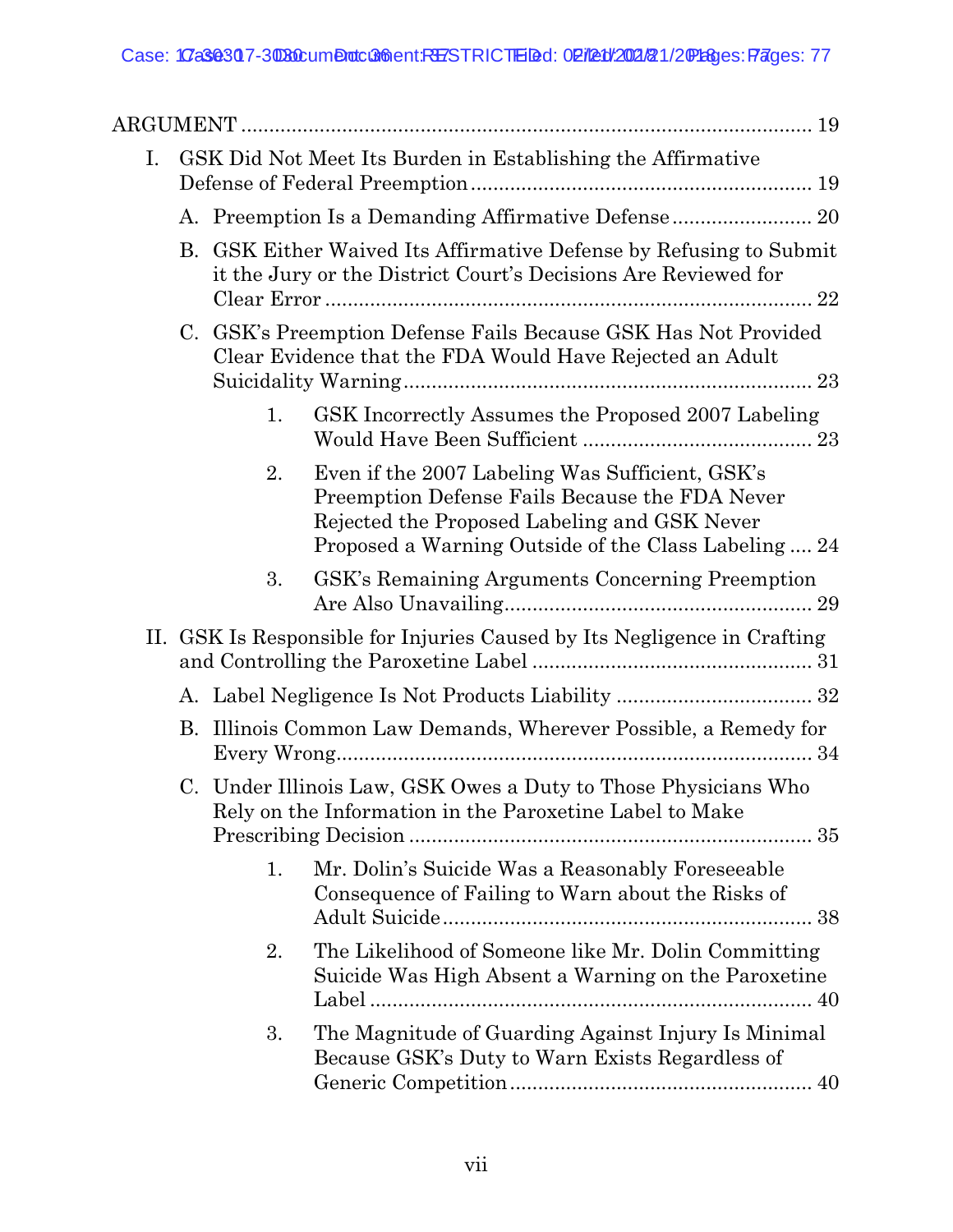|    | 4. | Consequences of Placing a Burden on GSK Pales in<br>Comparison to the Benefits Inured by a Protracted<br>Monopoly and the Harm Caused to Illinois Consumers |  |
|----|----|-------------------------------------------------------------------------------------------------------------------------------------------------------------|--|
|    |    | D. Nothing under Illinois Law Immunizes a Brand Name Drug                                                                                                   |  |
|    | 1. | <i>Smith v. Eli Lilly &amp; Co.</i> Does Not Create Immunity for                                                                                            |  |
|    | 2. | Foster v. American Home Products Corp. and Its                                                                                                              |  |
| Е. |    | The Hatch-Waxman Amendments Do Not Preempt Label Liability                                                                                                  |  |
|    |    |                                                                                                                                                             |  |
|    |    | III. The Jury's Verdict that Paroxetine Can Cause Suicidal Behavior in<br>Adults and that the Paroxetine Label Proximately Caused Mr. Dolin's               |  |
|    |    | A. The Jury's Conclusion that Paroxetine Can Induce Suicidality in                                                                                          |  |
|    |    | B. The Jury's Conclusion that the Paroxetine Label Caused Mr.                                                                                               |  |
|    |    |                                                                                                                                                             |  |
|    |    |                                                                                                                                                             |  |
|    |    |                                                                                                                                                             |  |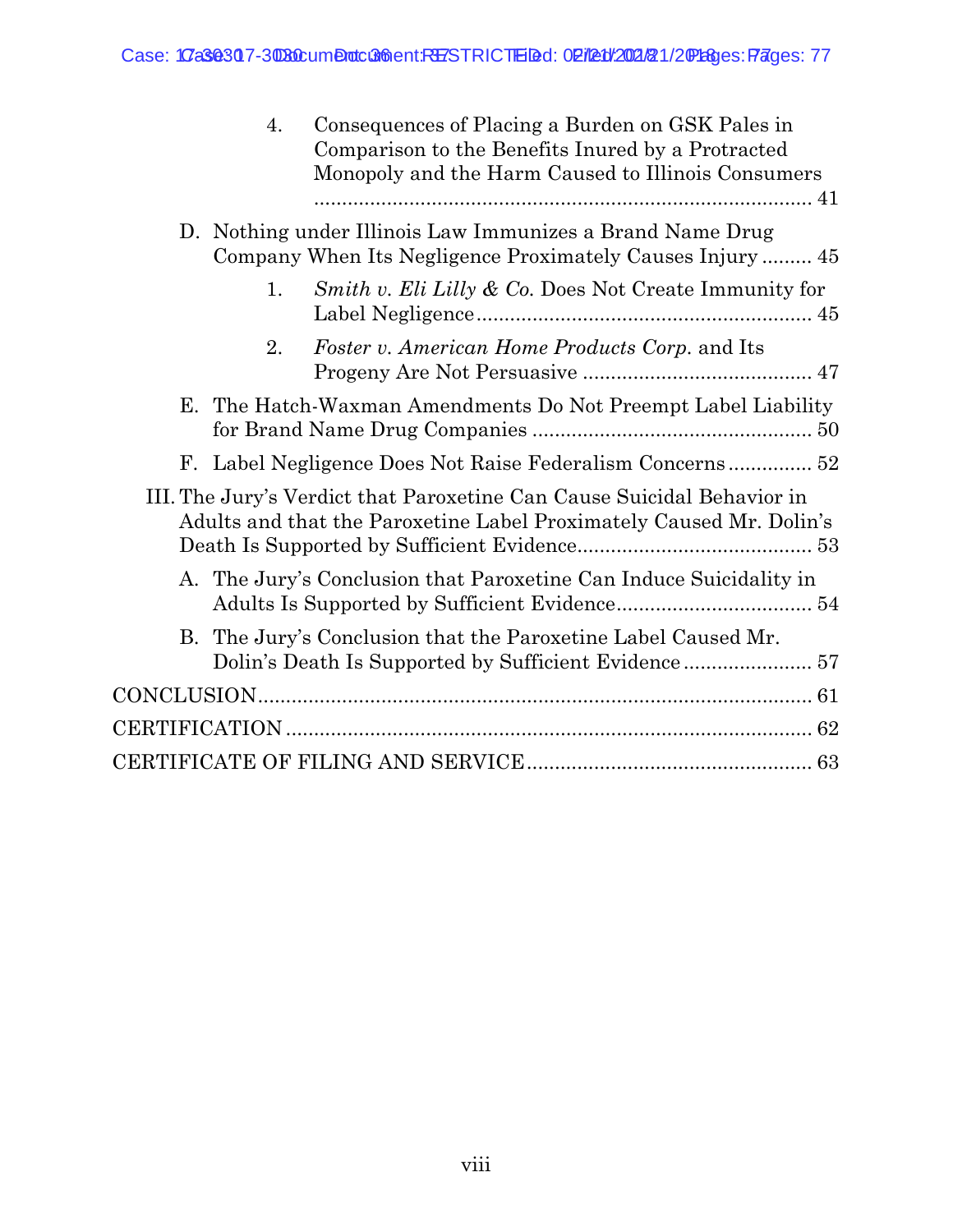### **TABLE OF AUTHORITIES**

Page(s)

<span id="page-9-0"></span>

| <u>Cases</u>                                                                                        |
|-----------------------------------------------------------------------------------------------------|
| Alioto v. Town of Lisbon,                                                                           |
| Anderson v. City of Bessemer City, N.C.,                                                            |
| Arters v. Sandoz Inc.,                                                                              |
| Bajwa v. Metro. Life Ins. Co.,                                                                      |
| Bd. of Educ. of City of Chicago v. A, C & S, Inc.,                                                  |
| Best v. Taylor Mach. Works,                                                                         |
| Chiriboga v. Nat'l R.R. Passenger Corp.,                                                            |
| Clark v. Children's Mem'l Hosp.,                                                                    |
| Conte v. Wyeth, Inc.,                                                                               |
| Daubert v. Merrell Dow Pharmaceuticals, Inc.,                                                       |
| Dietrich v. Wyeth, Inc.,<br>No. 50-2009-CA-021586, 2009 WL 4924722 (Fla. Cir. Ct. Dec. 21, 2009) 42 |
| Emmel v. Coca–Cola Bottling Co. of Chicago,                                                         |
| <i>Estates of Tobin by Tobin v. Smithkline Beecham Pharm.,</i>                                      |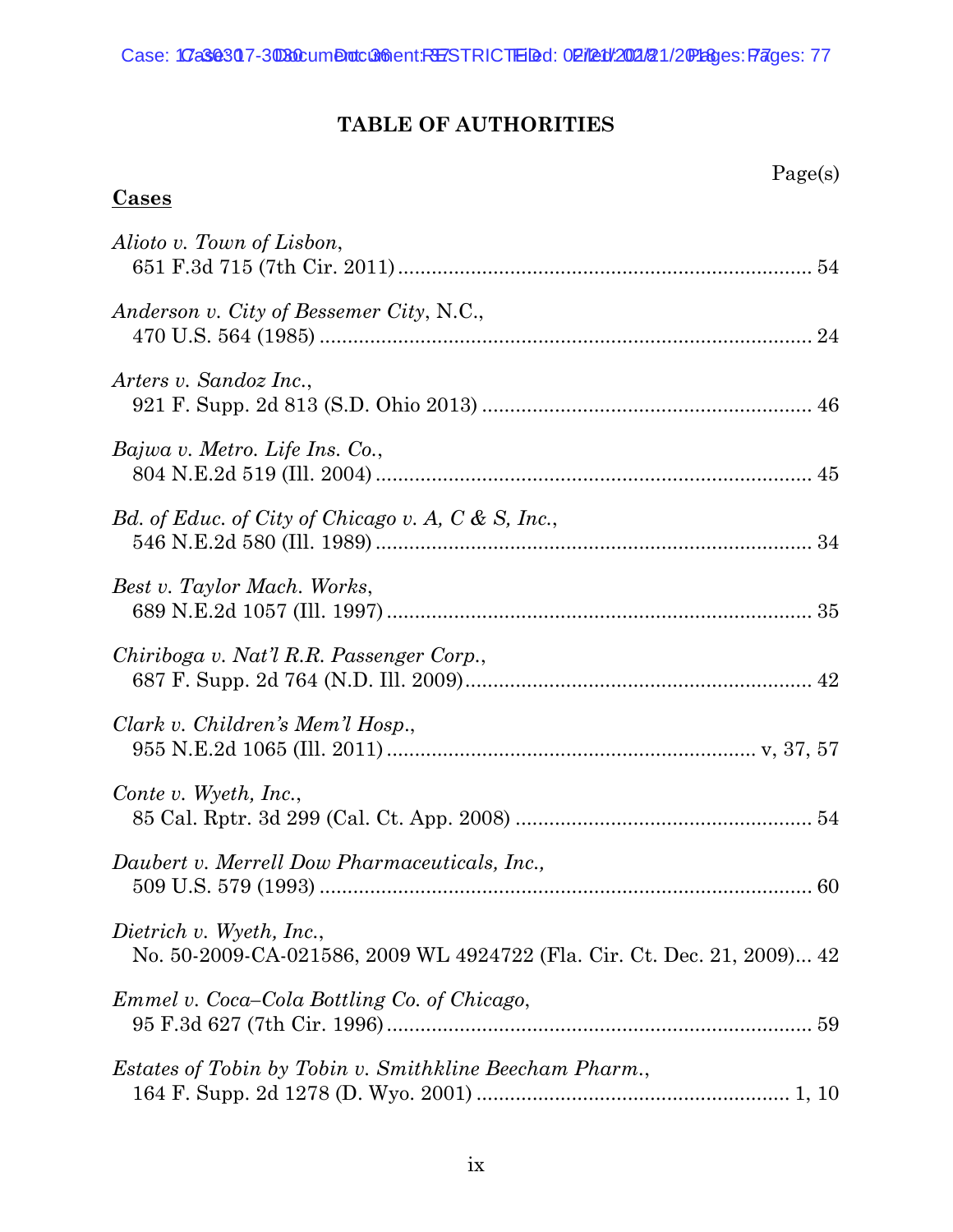| Fifth Third Bank ex rel. Trust Officer v. CSX Corp.,                                                                         |
|------------------------------------------------------------------------------------------------------------------------------|
| <i>Fisher v. Pelstring,</i>                                                                                                  |
| Forst v. SmithKline Beecham Corp.,                                                                                           |
| Forst v. Smithkline Beecham Corp.,                                                                                           |
| Fulgenzi v. PLIVA, Inc.,                                                                                                     |
| Garner v. Johnson & Johnson, Janssen Research & Dev. LLC,<br>No. 116CV01494SLDJEH, 2017 WL 6945335 (C.D. Ill. Sept. 6, 2017) |
| Guilbeau v. Pfizer Inc.,                                                                                                     |
| Happel v. Wal-Mart Stores, Inc.,                                                                                             |
| <i>Hutchings v. Bauer,</i>                                                                                                   |
| In re Darvocet, Darvon, & Propoxyphene Prod. Liab. Litig.,                                                                   |
| In re Fosamax (Alendronate Sodium) Prod. Liab. Litig.,                                                                       |
| <i>Marshall v. Burger King Corp.</i> , 856 N.E.2d 1048, 1053 (Ill. 2006) 38                                                  |
| Martin by Martin v. Ortho Pharm. Corp.,                                                                                      |
| Mason v. SmithKline Beecham Corp.,                                                                                           |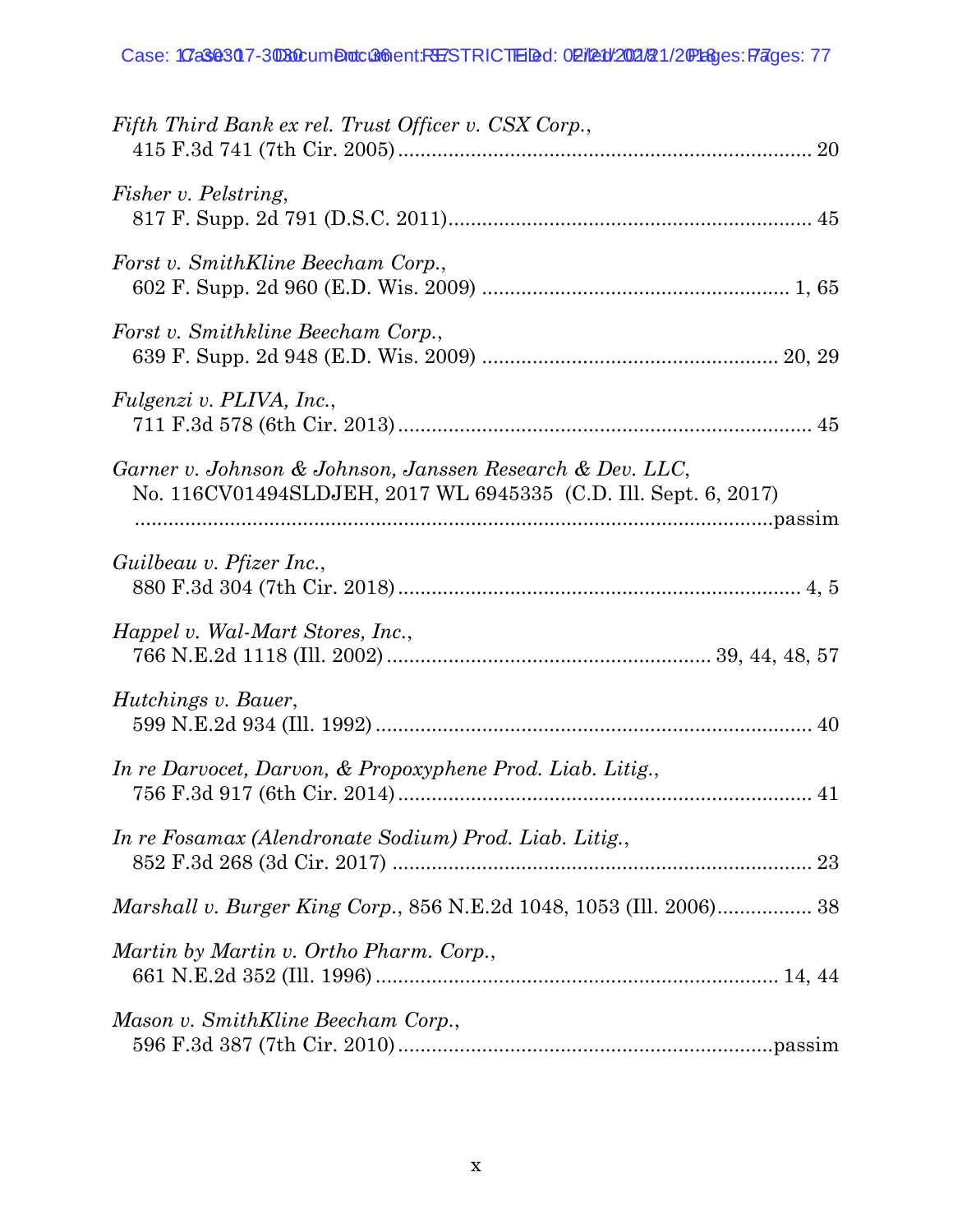| Massey v. Blue Cross-Blue Shield of Ill.,                              |  |
|------------------------------------------------------------------------|--|
| McKenna v. Ortho Pharm. Corp.,                                         |  |
| McNair v. Johnson & Johnson,                                           |  |
| Payne v. Milwaukee Cty.,                                               |  |
| Pecher v. Owens-Illinois, Inc.,                                        |  |
| Pisciotta v. Old Nat. Bancorp,                                         |  |
| Planned Parenthood of Ind., Inc. v. Comm'r of Ind. State Dep't Health, |  |
| PLIVA, Inc. v. Mensing,                                                |  |
| Puffer v. Allstate Ins. Co.,                                           |  |
| Riegel v. Medtronic, Inc.,                                             |  |
| Schandelmeier-Bartels v. Chicago Park Dist.,                           |  |
| Schellenberg v. Winnetka Park Dist.,                                   |  |
| Sheehan v. Donlen Corp.,                                               |  |
| Simpkins v. CSX Transp., Inc.,                                         |  |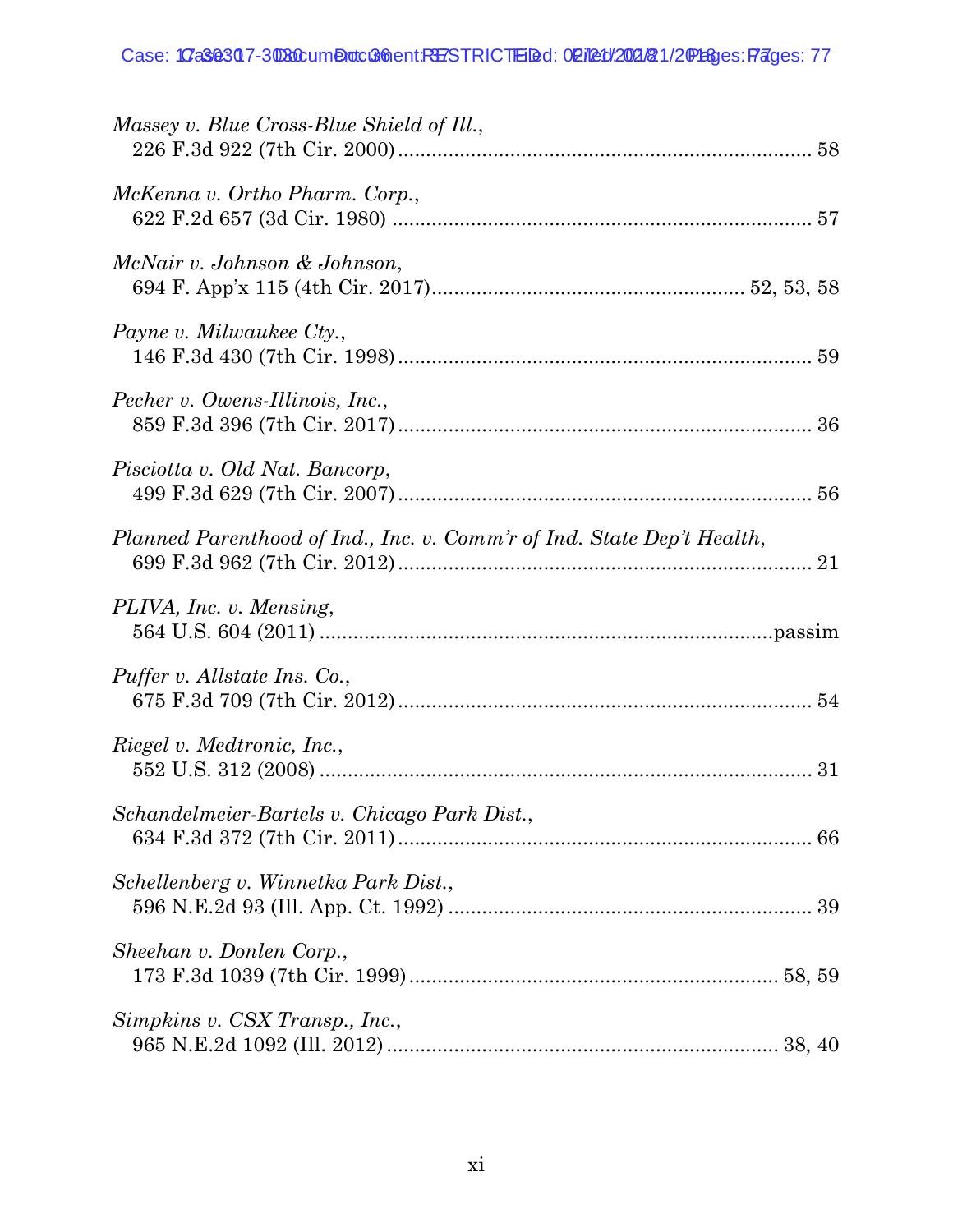| State Farm Mut. Auto. Ins. Co. v. Pate,       |
|-----------------------------------------------|
| Suvada v. White Motor Co.,                    |
| T.H. v. Novartis Pharm. Corp.,                |
| Thomas v. Gen. Motors Acceptance Corp.,       |
| Tri-Bio Labs., Inc. v. United States,         |
| Tucker v. SmithKline Beecham Corp.,           |
| Tucker v. SmithKline Beecham Corp.,           |
| Whitehead v. Bond,                            |
| Widlowski v. Durkee Foods, Div. of SCM Corp., |
| Wigod v. Wells Fargo Bank, N.A.,              |
| Wingstrom v. Evanston Hosp. Corp.,            |
| Wyeth v. Levine,                              |
| Wyeth, Inc. v. Weeks,                         |
| <b>Statutes</b>                               |
|                                               |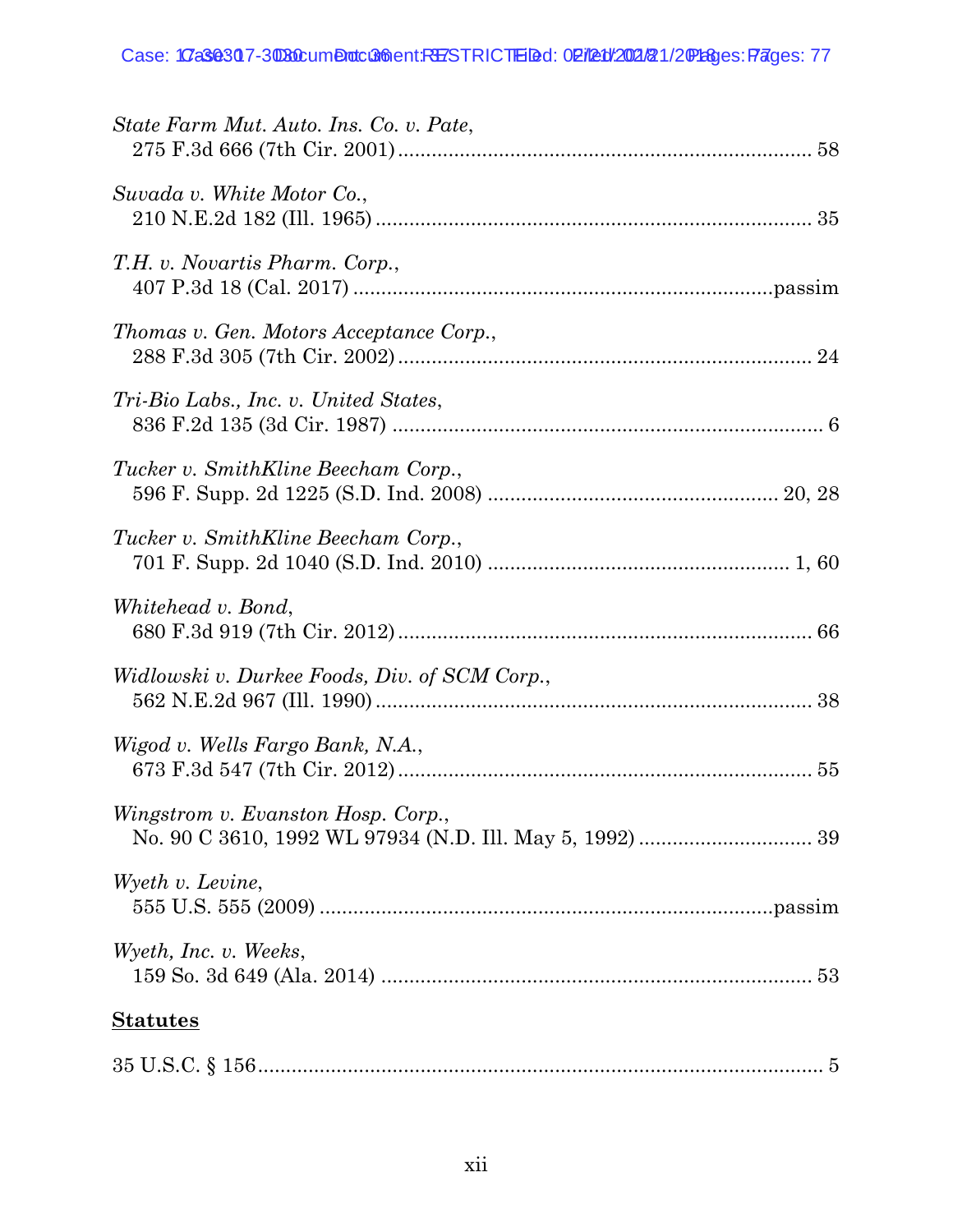## **Other Authorities**

| Alexandra Sifferlin,<br>Breaking Down GlaxoSmithKline's Billion-Dollar Wrongdoing, TIME, July<br>5, 2012, http://healthland.time.com/ 2012/07/05/breaking-down-            |    |
|----------------------------------------------------------------------------------------------------------------------------------------------------------------------------|----|
|                                                                                                                                                                            |    |
| Victor E. Schwartz et. al.,<br>Warning: Shifting Liability to Manufacturers of Brand-Name Medicines<br>When the Harm Was Allegedly Caused by Generic Drugs Has Severe Side |    |
| <b>Rules</b>                                                                                                                                                               |    |
|                                                                                                                                                                            |    |
|                                                                                                                                                                            |    |
|                                                                                                                                                                            |    |
| <b>Treatises</b>                                                                                                                                                           |    |
|                                                                                                                                                                            |    |
|                                                                                                                                                                            |    |
| <b>Regulations</b>                                                                                                                                                         |    |
|                                                                                                                                                                            | 38 |
|                                                                                                                                                                            |    |
|                                                                                                                                                                            |    |
| <b>Constitutional Provisions</b>                                                                                                                                           |    |
|                                                                                                                                                                            |    |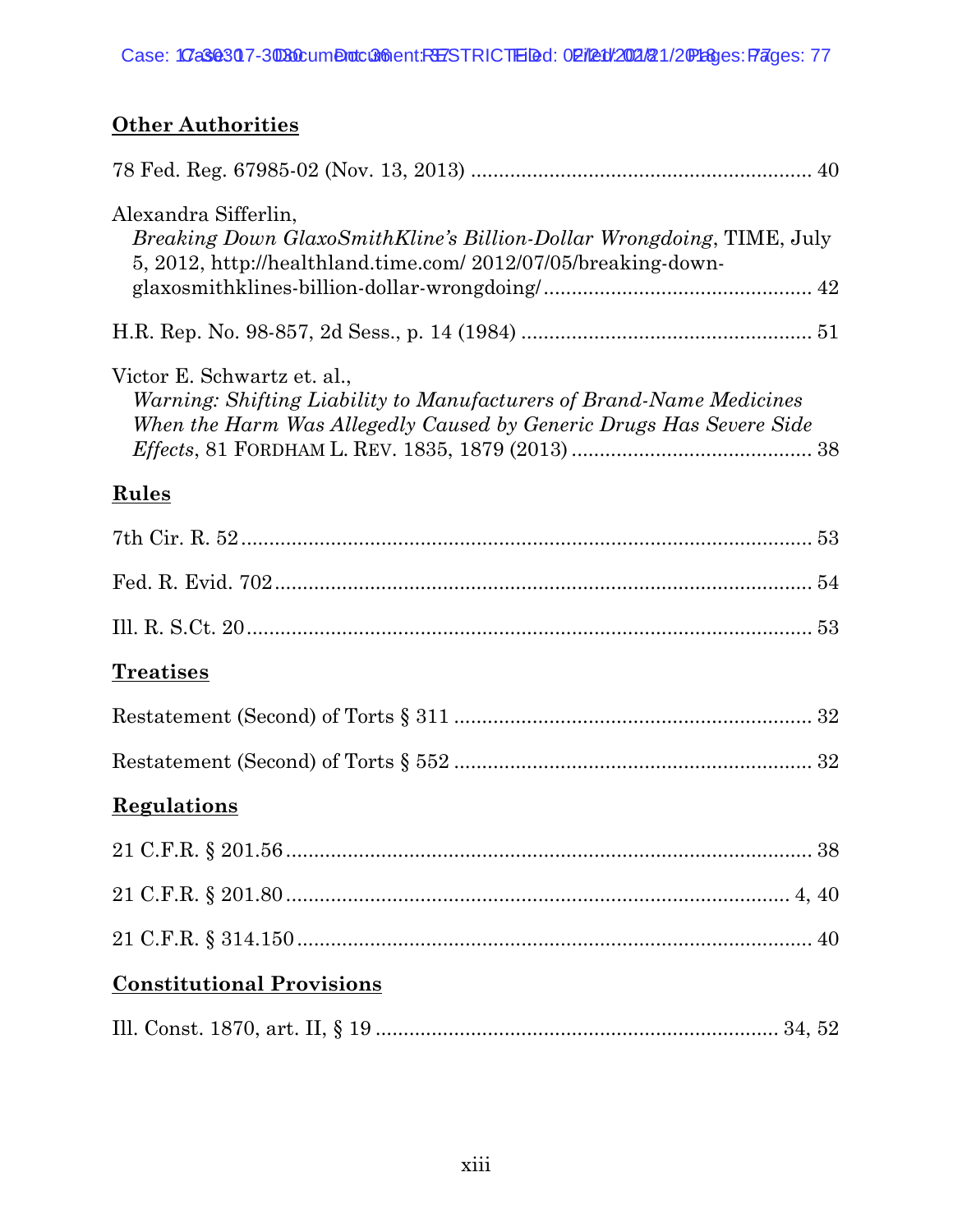#### **JURISDICTIONAL STATEMENT**

<span id="page-14-0"></span>The appellant's jurisdictional statement is complete and correct.

#### **INTRODUCTION**

<span id="page-14-1"></span>For nearly thirty years, GlaxoSmithKline, LLC ("GSK") has known the psychotropic drug paroxetine (Paxil) can increase the risk of suicidal behavior in adults. The drug primarily does this by causing a phenomenon called akathisia, a rare but dangerous reaction that causes extreme internal anguish and often outer signs of restlessness—it has been described in the medical literature as "a state worse than death[.]" Tr.\*209:9-13.[1](#page-14-2) People experiencing akathisia can be driven mad, causing them to commit suicide in violent and unexpected ways. The consequences of this side effect litter the case law: a catholic priest who killed himself;[2](#page-14-3) a man who "slashed his wrists with sheet metal, then drilled a chisel bit into his head[.]"<sup>3</sup>; a man who killed his wife, daughter, and granddaughter before taking his own life<sup>[4](#page-14-5)</sup>; a 23-year-

 $\overline{a}$ 

<span id="page-14-2"></span><sup>&</sup>lt;sup>1</sup> All citations to "Tr." refer to trial transcripts, located on the record between R.615-655. The pin cites, denoted with \*, are the sequential pagination of the overall trial transcripts.

<span id="page-14-3"></span><sup>2</sup> *Tucker v. SmithKline Beecham Corp. ("Tucker II")*, 701 F. Supp. 2d 1040, 1042 (S.D. Ind. 2010).

<span id="page-14-4"></span><sup>3</sup> *Forst v. SmithKline Beecham Corp. ("Forst II")*, 602 F. Supp. 2d 960, 963 (E.D. Wis. 2009).

<span id="page-14-5"></span><sup>4</sup> *Estates of Tobin by Tobin v. Smithkline Beecham Pharm.*, 164 F. Supp. 2d 1278, 1280 (D. Wyo. 2001) (this matter went to trial and the jury returned a verdict against GSK).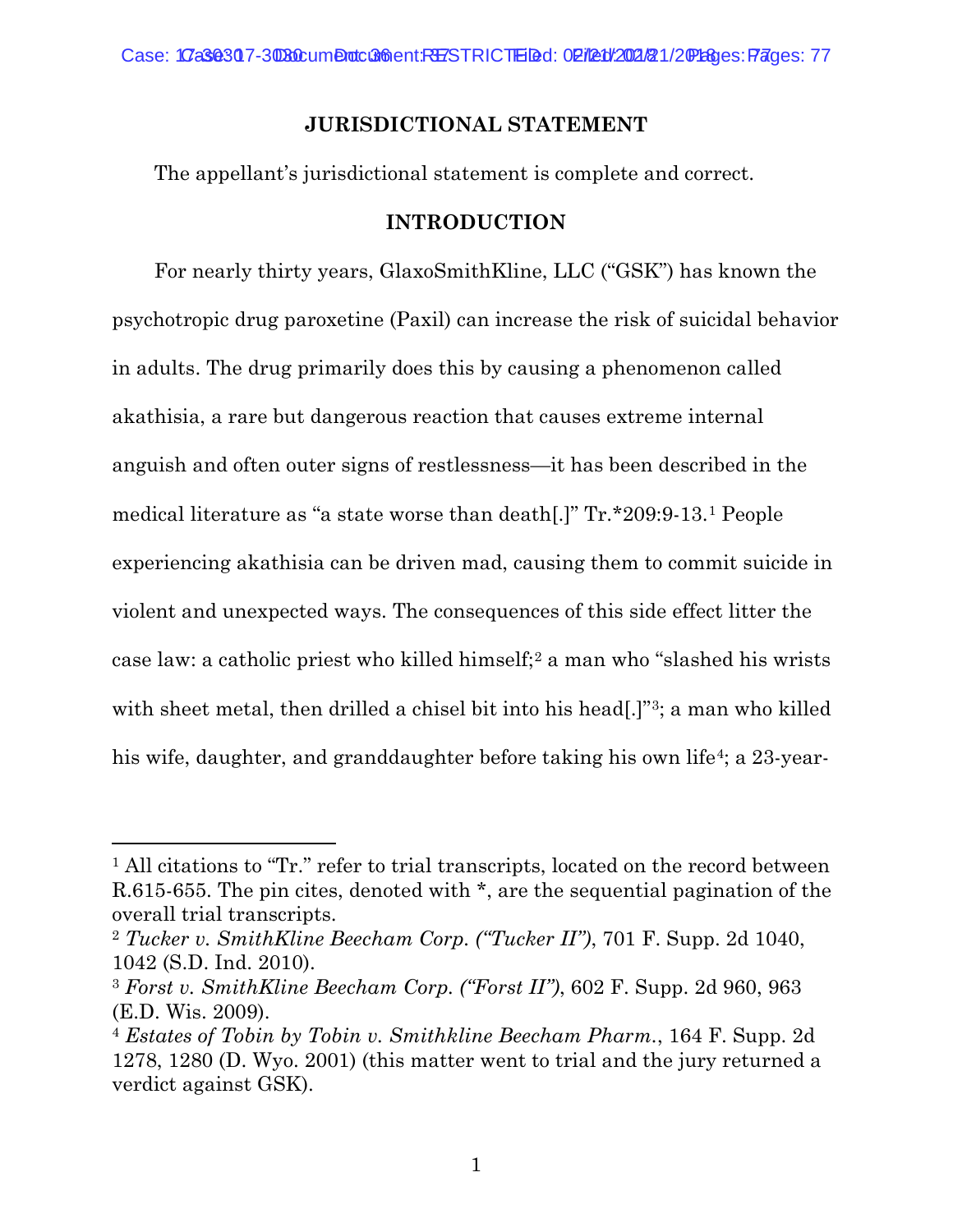old college student who ingested cyanide<sup>5</sup>; and, here, a successful attorney debt free and financially secure—with a strong 30-year marriage to his high school sweetheart, who impulsively left work, mid-day, and jumped in front of an L train. A1-2, A32. Paroxetine, without proper warnings, is dangerous. People who experience suicidal thoughts while taking paroxetine have no idea it could be caused by the very drug that is supposed to treat their psychiatric condition. And, despite GSK's awareness of the risk, even before the drug was ever approved by the U.S. Food and Drug Administration ("FDA"), GSK never warned the medical community of it.

Here, after five weeks of trial, including testimony from six different medical experts, a jury found GSK liable for its failure to disclose the adult suicide risk in the paroxetine labeling, concluding GSK's negligence in controlling the paroxetine label proximately caused Stewart Dolin's death.

Now, GSK asks this Court to overturn that verdict and create blanket immunity for its wrongful conduct. These arguments, addressed throughout this brief, are unavailing. As the judge who oversaw the five-week trial explained: "GSK's history of misconduct with this drug by failing to warn and providing false information to consumers and the FDA are factors which militate against providing label immunity[.]" A51. This conduct is *exactly*

l

<span id="page-15-0"></span><sup>5</sup> *Mason v. SmithKline Beecham Corp.*, 596 F.3d 387, 390 (7th Cir. 2010).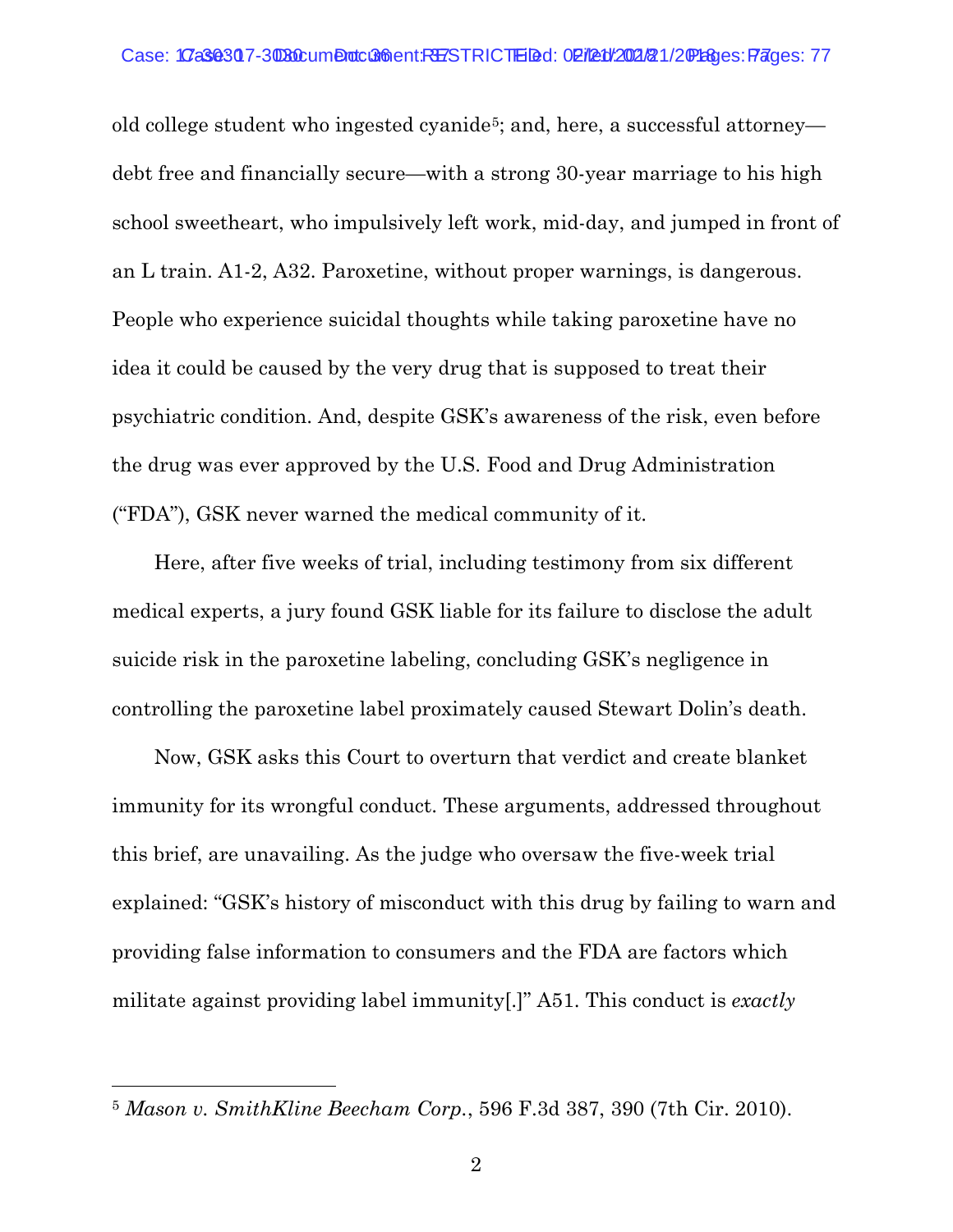what Illinois common law and federal regulation seek to prevent. And yet, GSK would have this Court believe that neither allows GSK to be held liable. This is absurd, and as the various arguments are unpacked below, it becomes clear that this appeal is nothing more than a continued strategy by GSK to disavow its responsibility, enshrined in both Illinois and federal law, to do right by consumers and warn of serious risks associated with paroxetine.

The jury's verdict should stand, and this Court should affirm the district court's judgment.

#### **REQUEST FOR ORAL ARGUMENT**

<span id="page-16-0"></span>This appeal raises serious and important issues, potentially affecting the ability of eighty percent of Illinois residents—the percent of the market occupied by generics, *see* GSK.Br. at 22—to pursue claims involving label negligence. Oral argument would significantly aid resolution of this appeal.

#### **STATEMENT OF ISSUES**

<span id="page-16-1"></span>1. Did GSK prove impossibility preemption by providing *clear evidence* that the FDA would have rejected an adult suicidality warning on the paroxetine label, as required under *Wyeth v. Levine*, 555 U.S. 555 (2009)?

2. Did GSK owe a common law duty under Illinois law to provide an adequate warning to Mr. Dolin's physician about the risk of adult suicide on the drug label that federal law gave it the exclusive right and obligation to control? And, if so, does Illinois law provide immunity for breaching that duty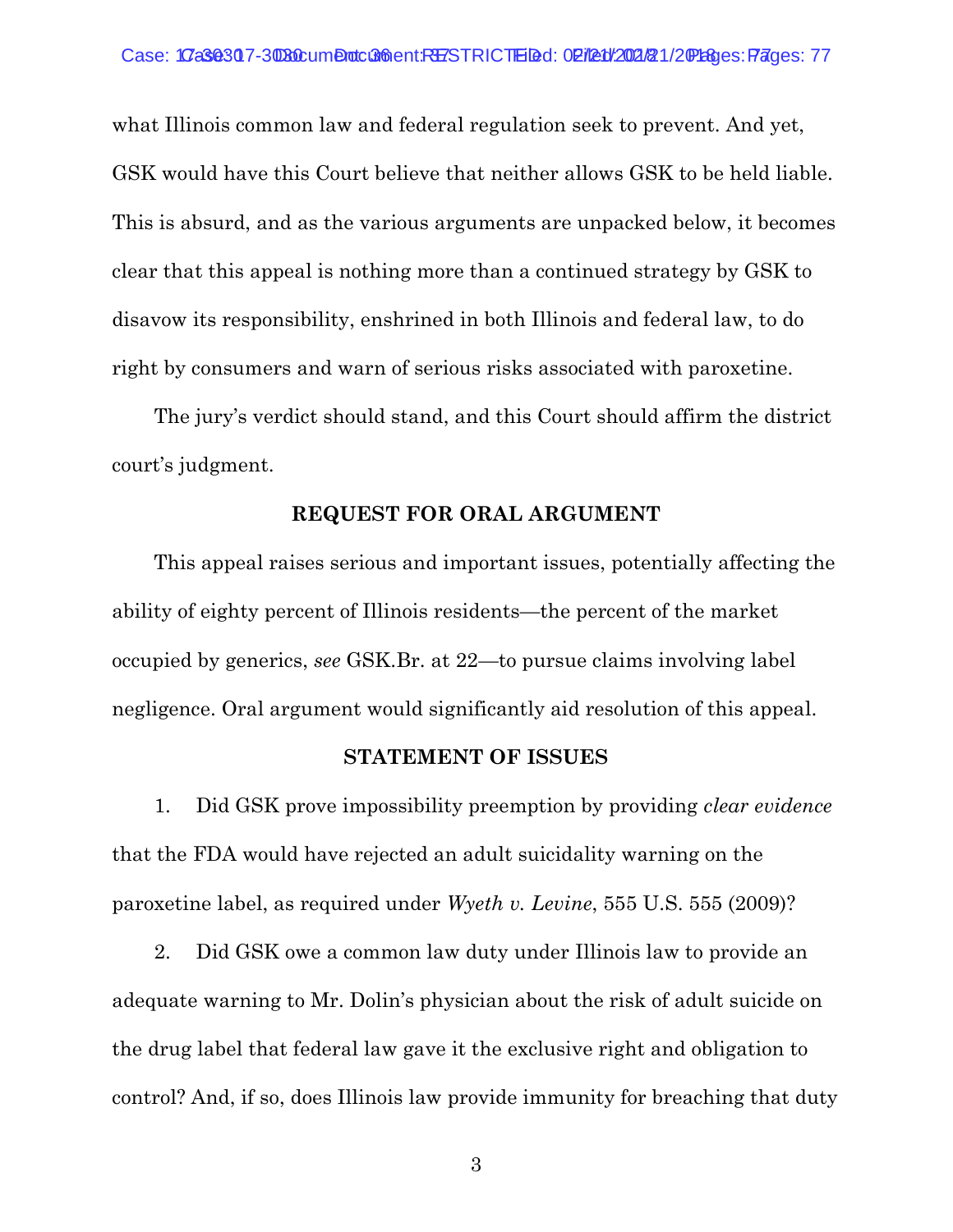simply because the pill Mr. Dolin ingested was manufactured by someone else?

3. Did the jury have a sufficient evidentiary basis to conclude that paroxetine can induce adult suicidality and that the paroxetine label was a cause of Mr. Dolin's death?

#### **STATEMENT OF THE CASE**

### <span id="page-17-1"></span><span id="page-17-0"></span>**I. Brand Name Manufacturers, Not Generics, Are Responsible for the Content and Accuracy of the Drug's Label as Long as the Drug Remains on the Market**

The Food, Drug, and Cosmetic Act ("FDCA") requires drug makers to prove that a drug is safe according to its proposed labeling. *Levine*, 555 U.S. at 567. To obtain approval, the drug manufacturer first submits a New Drug Application ("NDA") to the FDA, which contains a proposed label. *Guilbeau v. Pfizer Inc.*, 880 F.3d 304, 307 (7th Cir. 2018)*.* "The FDA's approval is then conditioned on the manufacturer's use of the label it suggests." *Mason*, 596 F.3d at 391. While the FDA can request changes to a label, ultimately the NDA holder "bears responsibility for the content of its label *at all times*. It is charged both with crafting an adequate label and with ensuring that its warnings remain adequate as long *as the drug is on the market*." *Levine*, 555 U.S. at 570-71 (emphasis added); *accord PLIVA, Inc. v. Mensing*, 564 U.S. 604, 613 (2011). Under the FDCA, "[t]he labeling shall be revised to include a warning as soon as there is reasonable evidence of an association of a serious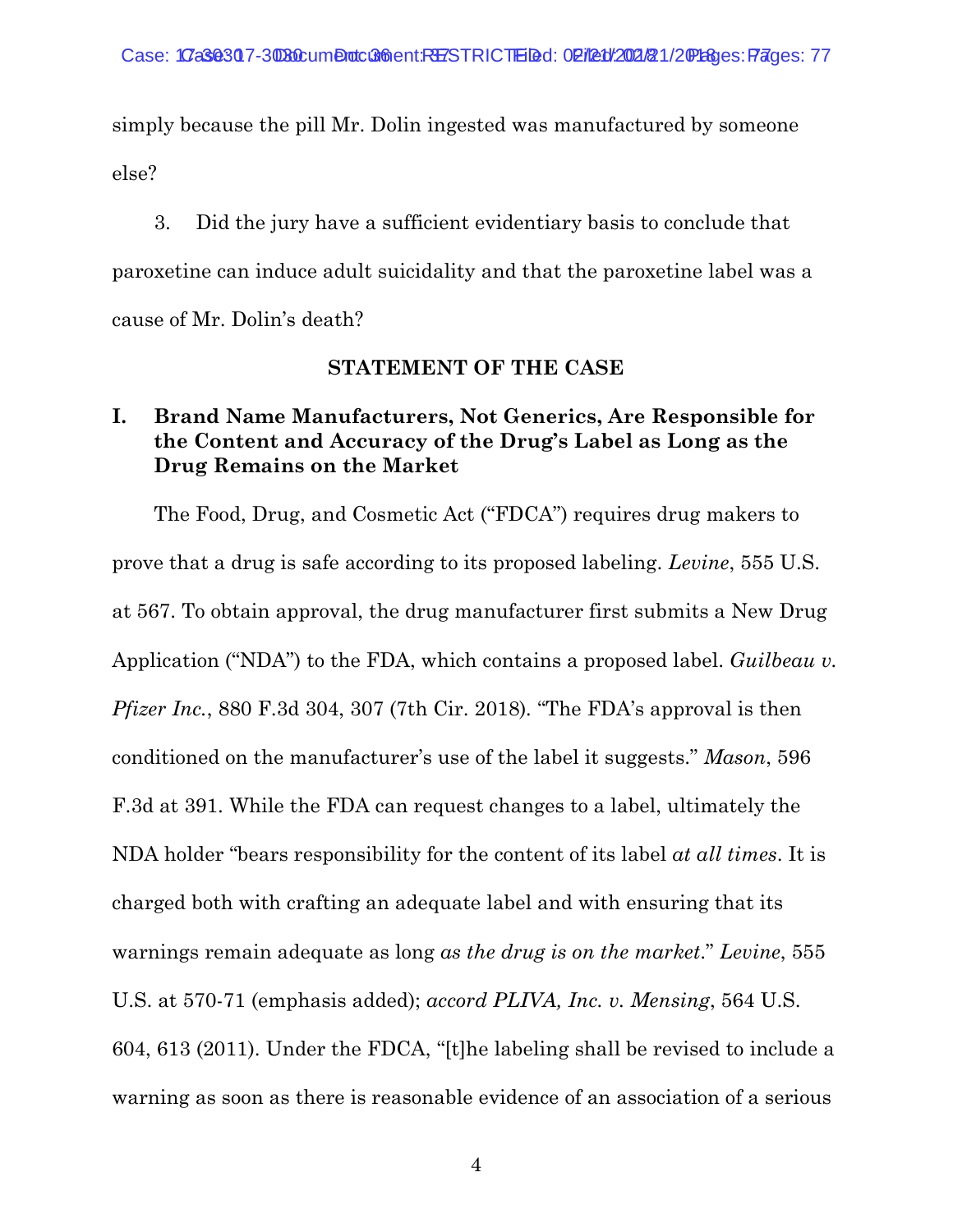hazard with a drug; a causal relationship need not have been proved." 21 C.F.R. § 201.80(e). The NDA holder has the ability to change a drug label, without prior FDA approval, using the changes being effected ("CBE") regulation, which allows it to add or strengthen warning labels based on new information and/or reanalysis of previously submitted data. *Mason*, 596 F.3d at 392; *Levine*, 555 U.S. at 569. Put simply, federal law charges NDA applicants like GSK with the responsibility of both crafting an adequate label and ensuring its warnings remain adequate.

In 1984, Congress amended the FDCA to increase the availability of generic drugs (the "Hatch-Waxman Amendments") by creating an expedited approval process using an Abbreviated NDA ("ANDA"). *Guilbeau*, 880 F.3d at 307. Once a brand loses exclusivity, generic makers can submit ANDAs to sell generic versions of the drug. The ANDA is approved provided "the drug in question has the same active ingredients, effects, and labeling as a predecessor drug that the FDA has already approved." *Id.*; *see Mensing*, 564 U.S. at 612. Thus, the Congressionally-contemplated ANDA process ensures the NDA holder, not any ANDA sponsor, remains responsible for the accuracy of the label. Once the ANDA is approved, the generic manufacturer only has a duty of sameness. *Guilbeau*, 880 F.3d at 311-12 (quoting *Mensing*, 564 U.S. at 613). In turn, NDA holders are compensated by receiving a "monopoly beyond the expiration of the drug's patent" and an extended "patent by a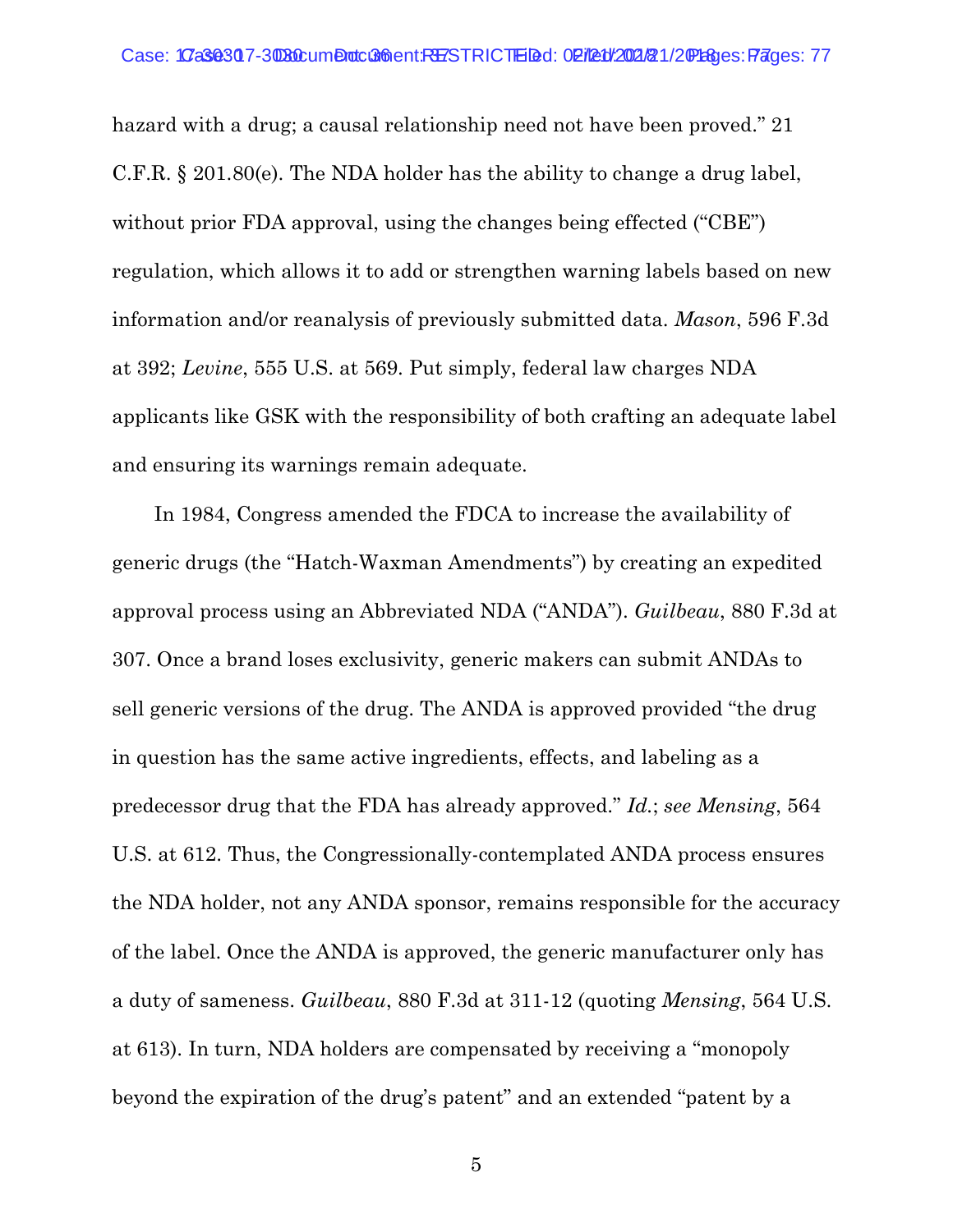period equal to the distribution time lost during the FDA's premarketing testing and approval process." *Tri-Bio Labs., Inc. v. United States*, 836 F.2d 135, 139 (3d Cir. 1987) (citing 35 U.S.C. § 156).

"[T]he federal statutes and regulations that apply to brand-name drug manufacturers are meaningfully different than those that apply to generic drug manufacturers." *Mensing*, 564 U.S. at 626. Unlike an NDA holder, who bears responsibility for the accuracy of the label at all times and is allowed (and indeed obligated when called for) to make changes to a drug label without FDA approval, an ANDA holder is prohibited from changing the label on its own. *Id.* at 624. The law places the duty of label accuracy on the party best equipped to warn, that is, the party that not only developed the original compound but has monitored it during the period of exclusivity.

#### <span id="page-19-0"></span>**II. GSK Has Known that Paroxetine Increases the Risk of Adult Suicidal Behavior for Nearly Thirty Years but Never Warned**

Paroxetine is a psychotropic drug known as a Selective Serotonin Reuptake Inhibitor ("SSRI"), marketed under the brand name Paxil. A36. The FDA approved it in 1992. A36.

From the beginning, GSK had data demonstrating that paroxetine increases the risk of adult suicidal behavior, i.e., suicides and suicide attempts. Paroxetine induces suicidal behavior through a combination of akathisia, emotional blunting, and decompensation. *See* Tr.\*207:12-215:25,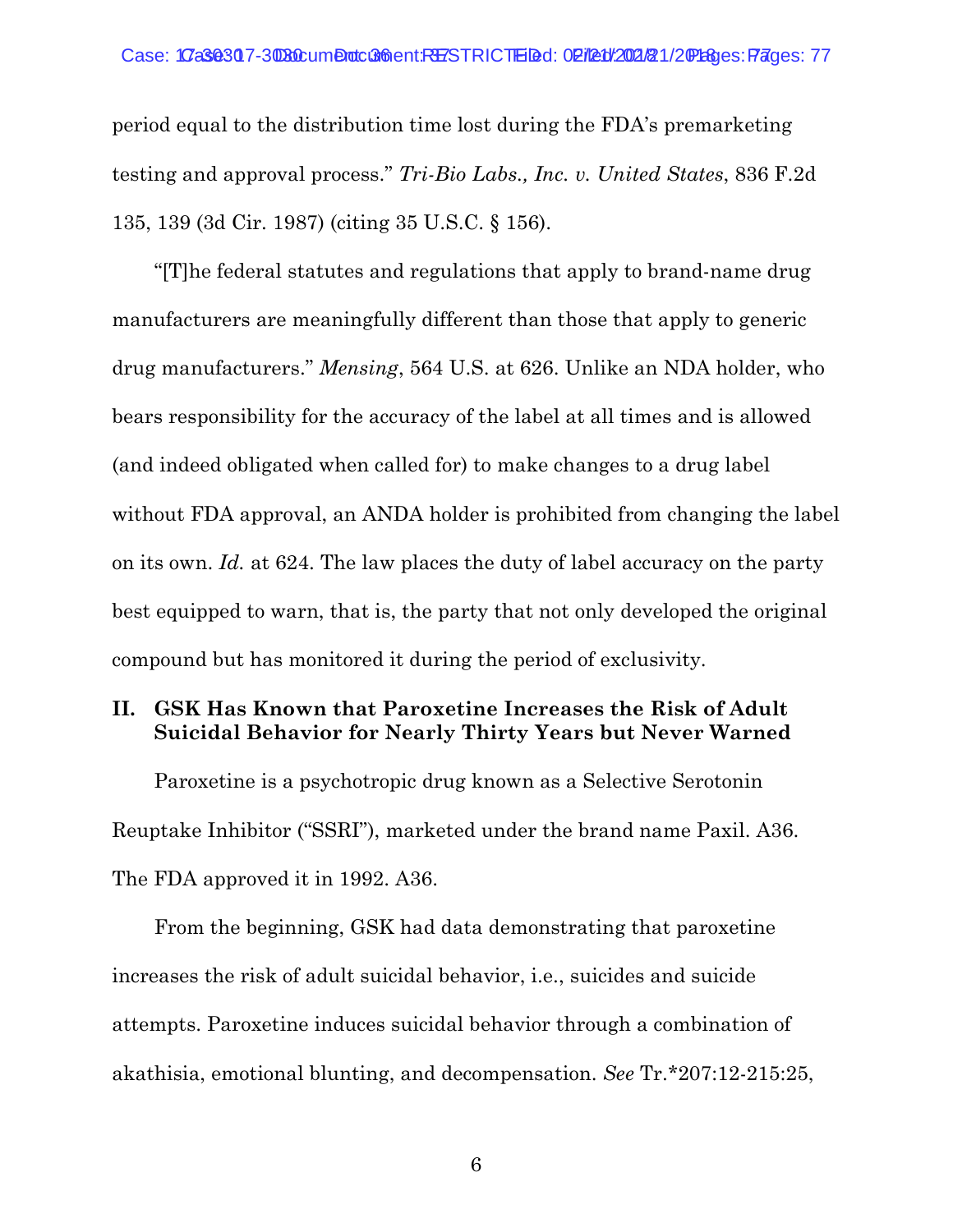\*223:8-224:7, \*227:6-228:14, \*233:4-244:25.

Akathisia is a psychological (inner) and physiological (outer) phenomenon, induced by drugs like paroxetine. "People have described it like a state worse than death. … I want to jump out of my skin … if you get it, is one of the worst experiences of your life." Tr.\*209:9-13. Externally, akathisia can ebb and flow, presenting as nothing one moment and then as an inability to sit still, pacing, nervousness, and agitation the next. Tr.\*208:10-212:14, \*2044:21-2048:9. Internally, akathisia is "a state of emotional turmoil … people who might never have thought about harming themselves or harming others or doing anything strange or violent are plagued with thoughts they have never had before." Tr.\*212:15-213:20; *see* Tr.\*2046:7-2047:5. Emotional blunting is psychological numbing, where a person loses the ability to consider the emotional consequences of their actions. Tr.\*233:4-235:11. Decompensation refers to a psychotic break. Tr.\*238:15-239:12. Any of these phenomena can lead to suicidal behavior, but in combination, they are even more deadly. Tr.\*235:3-236:23. There is scientific consensus that these phenomena, akathisia in particular, can lead to suicide. Tr.\*2300:25-2302:18, \*4136:17-19; A36.

### <span id="page-20-0"></span>**A. Original Paroxetine Data Showed a Nine-Fold Increased Risk of Suicidal Behavior but GSK Incorrectly Presented the Data to the FDA and Never Warned on the Label**

In October 1990, Harvard psychiatrists published an article documenting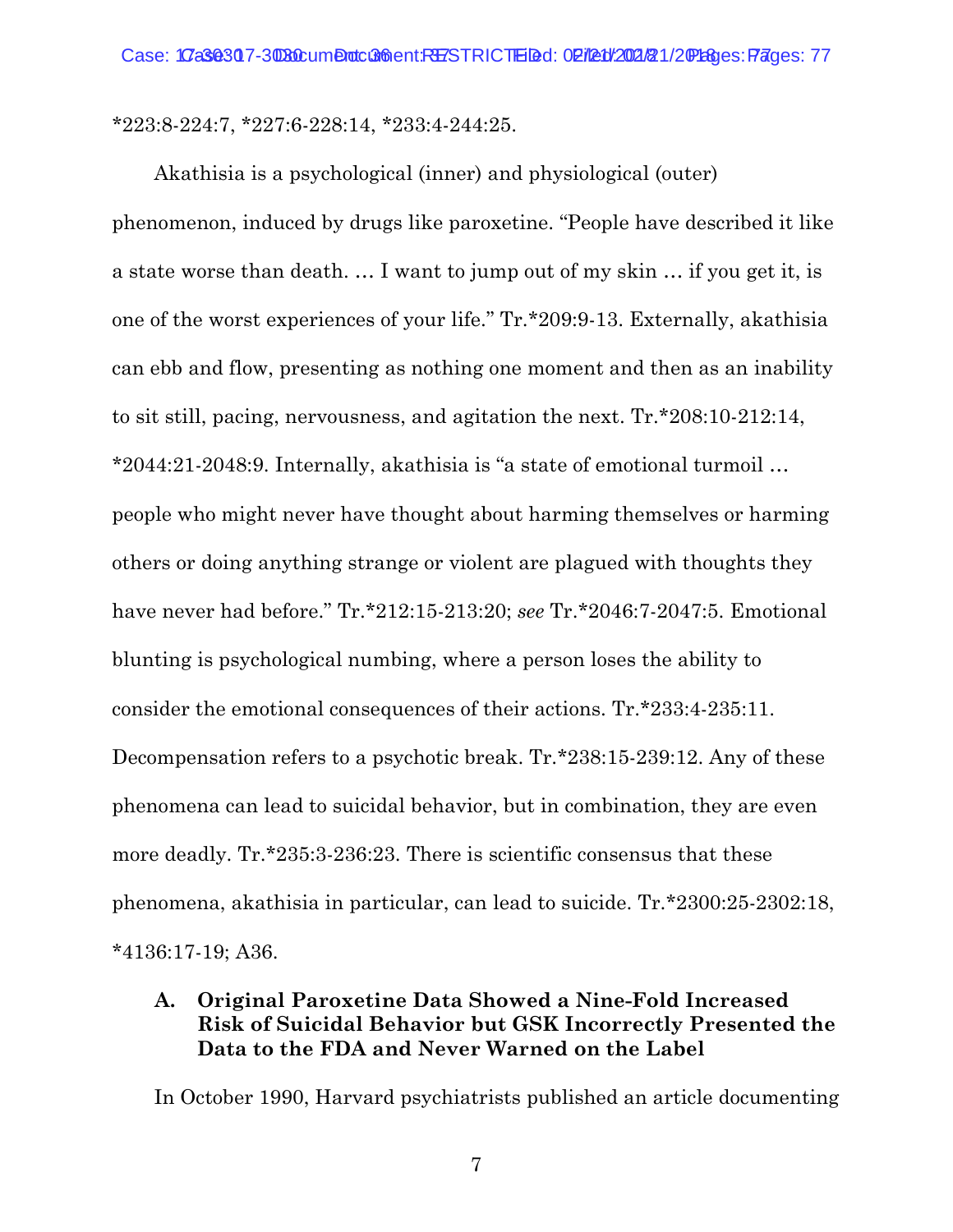the emergence of suicidal behavior following initiation of SSRI treatment. R.668-3. As a result of this article, GSK submitted a report to the FDA regarding completed suicides and suicide attempts. R.668-17 at 7-8. In the report, GSK inflated the number of suicide and suicide attempts in the placebo group by improperly counting events that occurred in the "run-in" period—the period where all patients are given placebo pills to wash out other drugs in their system *before* entering the study. Tr.\*362:21-265:9. Counting events during the run-in period is scientifically "illegitimate." R.555-1 at \*210:11-22; Tr.\*956:18-23. Increasing the number of events in the placebo group hid the elevated rates in the paroxetine arm. Tr.\*474:8-476:8, \*505:6-20, \*956:24-957:17, \*996:9-997:3. When the events are properly counted, the data shows, among already-depressed patients, a statisticallysignificant *9-fold* increase in the risk of suicide when taking paroxetine. Tr.\*963:20-964:7, \*996:9-997:3. Unfortunately, the FDA reviewer copied GSK's faulty suicide numbers into his final report. R.589-36 at 30; Tr.\*507:5- 510:23.

In 1992, the FDA approved paroxetine and GSK's proposed labeling did not warn about a suicide risk with paroxetine. R.668-12 at 1-2; Tr.\*994:1-21, \*995:4-998:11. Rather, the label stated that "[t]he possibility of a suicide attempt is inherent in depression[.]" R.668-12 at 2*.* This "precaution" only linked the suicide risk to the underlying disease (depression) and did not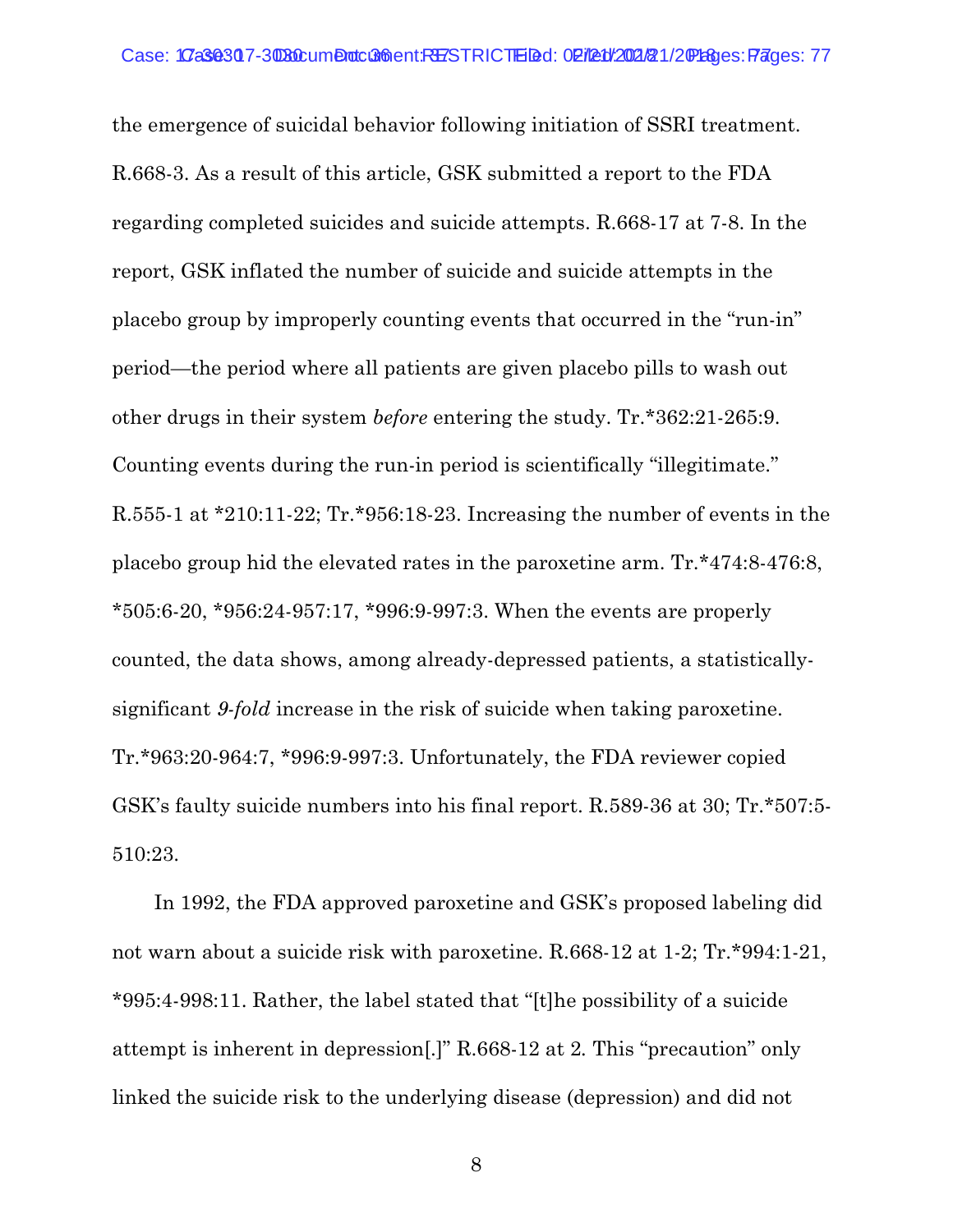warn that paroxetine (the drug) could increase the risk.

In 1995, GSK published an article using the same faulty run-in numbers, claiming paroxetine *reduced* the risk of suicidal thoughts. R.590-3. GSK then used the publication "with physicians to alleviate any concerns they may have regarding suicidal ideation." R.668-18 at 2. By this point, GSK was no longer just concealing the nine-fold risk, but affirmatively spreading a narrative to physicians that paroxetine was protective against suicide.

#### <span id="page-22-0"></span>**B. Internally, GSK Acknowledges the Incorrect Suicide Data, But Continues to Mislead the FDA and Public**

In 1999, a GSK researcher not involved in the original data tabulation, noticed GSK was improperly counting run-in suicides and that the data showed a risk. R.668-29 at 1. This prompted a GSK executive to concede that the data "seems to be ... suggesting that Paxil is associated with a higher rate of suicide vs. placebo." R.668-20 at 1. The next day, a GSK regulatory official reached out to the FDA and asked, "hypothetically" whether it would be appropriate to count suicides during the run-in period. R.668-21 at 1-2. Not surprisingly, the FDA "clearly stated that such a patient should not be counted in our analysis[.]" *Id.* Notwithstanding this response, GSK chose not to take any steps to update its analysis or labeling.

In June 2001, a federal jury returned a \$6 million verdict against GSK, finding that paroxetine caused a man to kill his family and then commit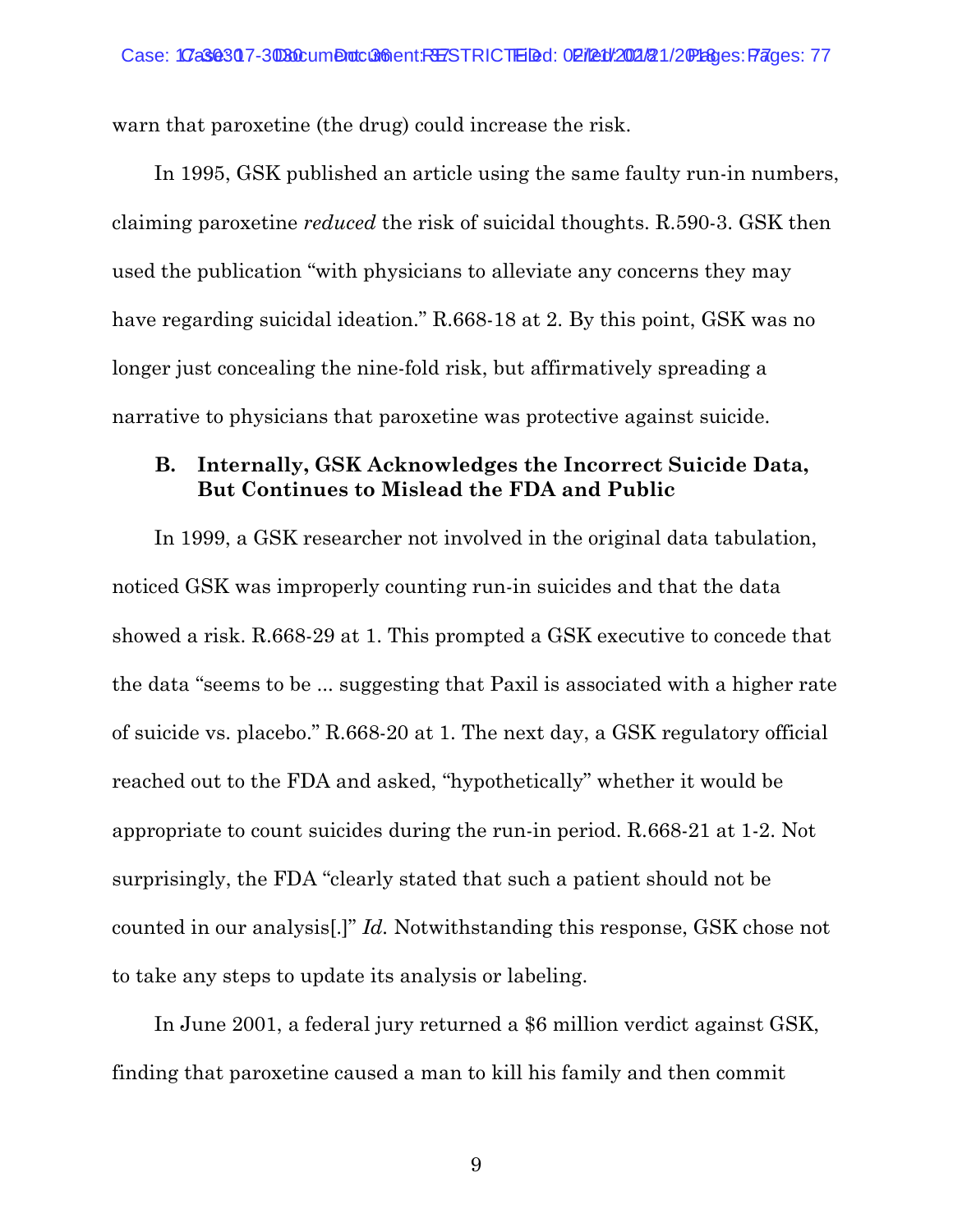suicide. *Tobin*, 164 F. Supp. 2d at 1280. The verdict prompted concern within GSK: "These suicide reports seem to be appearing too often for comfort ... This is potentially an area in which competitors are likely to capitalise on once the lawyers have finished their work in the courts. It would therefore be prudent to have a publication ready." R.668-4 at 1.

In April 2002, thirteen years *after* the original NDA submission, GSK reached out to the FDA, stating that, "subsequent to ongoing defense of Paxil cases, the issue of attempts in patients on placebo during placebo run-in had been debated" and promised to submit a new analysis. R.668-23 at 1. GSK falsely "assured" the FDA "that this was only an issue in terms of attempts and the other analysis stood as submitted in the NDA and the 1991 report based on the NDA (specifically completed suicides …)." *Id.*

#### <span id="page-23-0"></span>**C. FDA Learns About "Emotional Lability" Coding Maneuvers, Prompting an Investigation into Suicide for All SSRIs**

In June 2003, FDA was reviewing pediatric data related to paroxetine and learned that GSK was using the term "Emotional Lability" to code certain adverse events "and almost all of these events related to suicidality." R.668-7 at 1-2. Because of this discovery, the FDA decided to "look at the NDAs for the other SSRIs to see whether or not similar events are being hidden by various *inappropriate coding maneuvers*[.]" *Id.* (emphasis added); *see* R.589-14 at 6-7.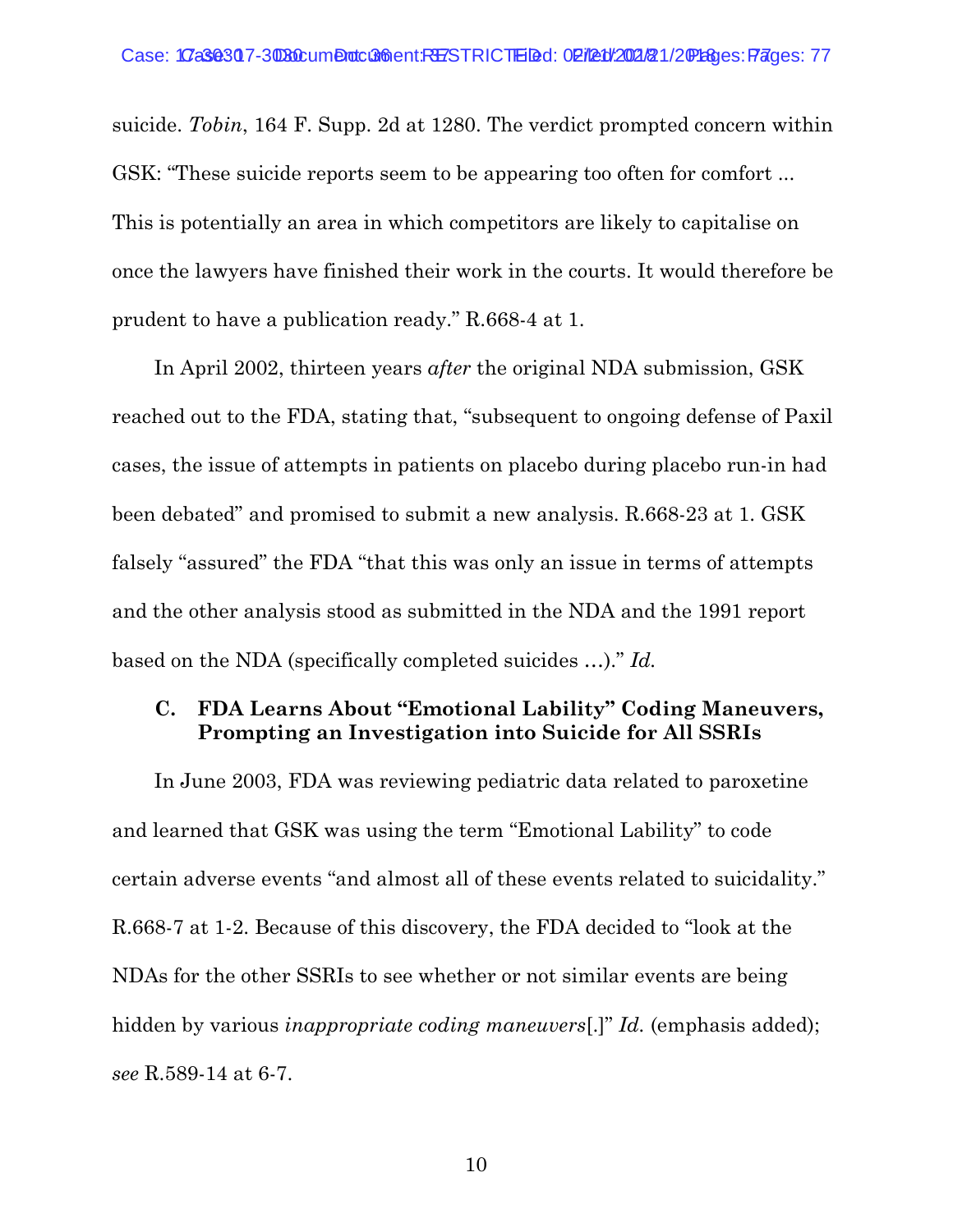In 2004, the FDA reviewed the pediatric data for all SSRIs and concluded, on a class-wide basis, that SSRIs can cause pediatric suicidality. R.589-14 at 7. Then, the FDA requested placebo-controlled data from all antidepressant NDA holders related to adult suicidality. *Id.* GSK submitted its data in March 2006. R.589-20 a 1-3. However, GSK only submitted data in its central database; it did not include placebo-controlled suicide data from locally-funded paroxetine trials. Tr.\*3361:18-3362:24, \*3366:22-3367:9. Indeed, a GSK physician noted that "GSK have data from additional studies, locally run, that are not on our central database but meet the FDA's criteria for studies that qualify for the suicidality analysis." Tr.\*3354:1-3366:17. However, despite this concern, GSK never collected the data from the locallyfunded studies and never submitted it to the FDA. Tr.\*3361:18-3362:24, \*3366:22-3367:9. This omission was important. In GSK's 2006 submission, it reported *one* suicide in patients taking paroxetine. Tr.\*3512:5-21. But, GSK was aware of multiple suicides in placebo-controlled, locally-funded, clinical trials. Tr.\*3362:8-21; \*3510:21-24, \*3511:21-3512:25.

#### <span id="page-24-0"></span>**D. GSK Internal Suicidality Analysis Shows a 6.7-Fold Elevated Risk for Adults and It Causes GSK to Change the Label**

While GSK's incomplete adult suicidality data was being reviewed by the FDA, GSK conducted its own analysis of the data and concluded that paroxetine was associated with a statistically-significant 6.7-fold increased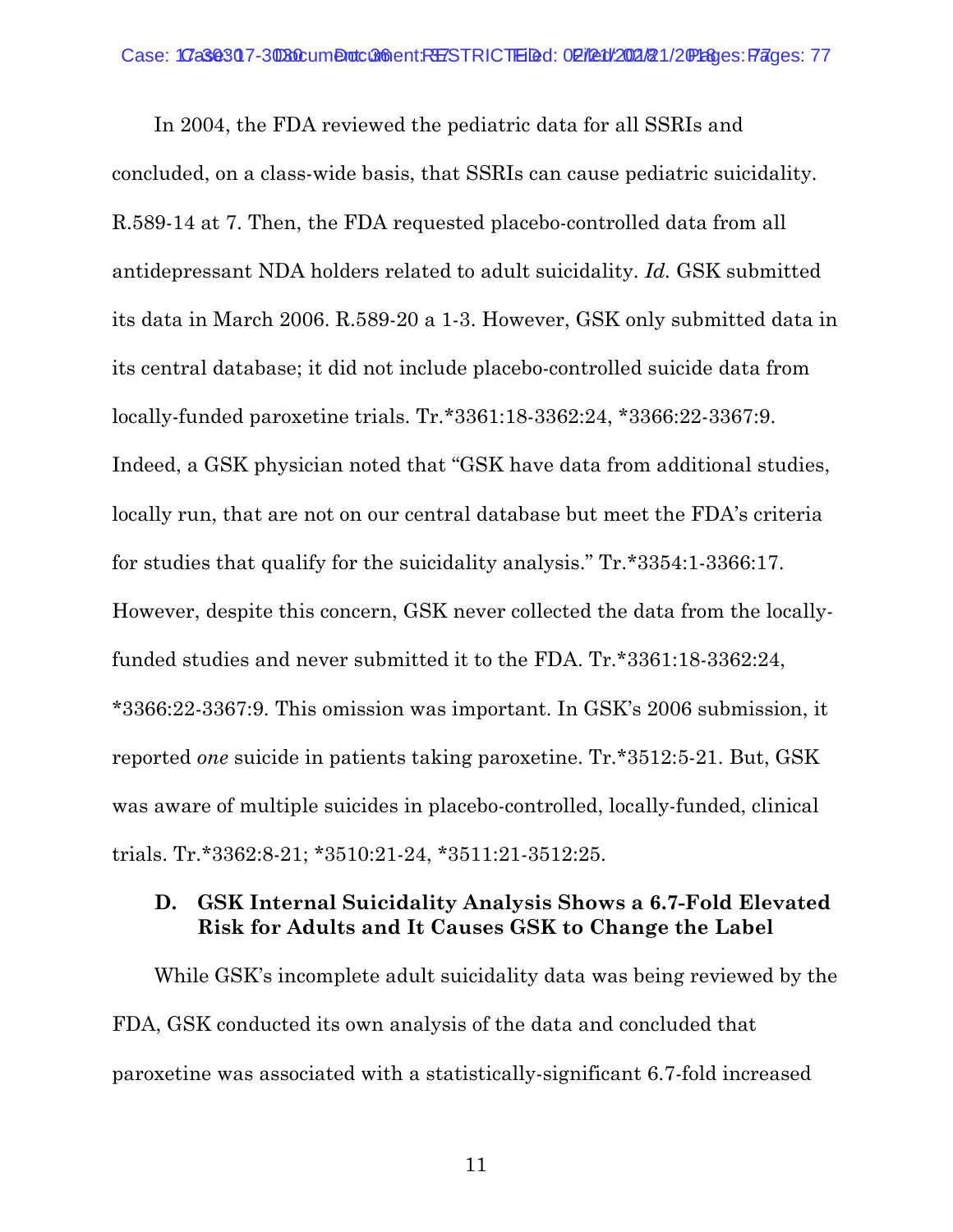risk of suicidal behavior in depressed adults of all ages. R.589-20 at 2; R.589- 21 at 4. GSK, without any prior FDA approval, added this data to the paroxetine label using the CBE. R.589-21 at 1; R.589-22 at 2. GSK made these changes, in 2006, notwithstanding the existence of generic competition and an apparent drop of over 91% in profits. *See* GSK.Br. at 6.

### <span id="page-25-0"></span>**E. FDA's Analysis Shows a 2.7-Fold Elevated Suicidal Behavior Risk for Paroxetine in Adults over Twenty-Four**

After GSK changed the paroxetine label, the FDA issued the results of its adult suicidality analysis for all antidepressants, using, in part, the incomplete data submitted by GSK. *See* R.589-14 at 7. The analysis did not show an elevated risk for suicidality for the class of SSRIs in adults over twenty-four, but for paroxetine, it did show a statistically significant 2.76 times elevated risk for suicidal behavior. *Id.* at 26. This statisticallysignificant result encompassed all psychiatric disorders and distinguished paroxetine from the other drugs in the SSRI class.

The FDA subsequently issued a class-wide warning for all antidepressant drugs, warning of a suicide risk in children, adolescents, and young adults (under twenty-four), but indicating that the risk did not extend beyond the age of twenty-four. Tr.\*1126:16-1137:25; R.589-1 at 1-44. And, while this language may be accurate for SSRIs generally, it is not accurate for paroxetine specifically. *Id.*; *see* R.668-15 at 1-44; Tr.\*1138:1-1223:23.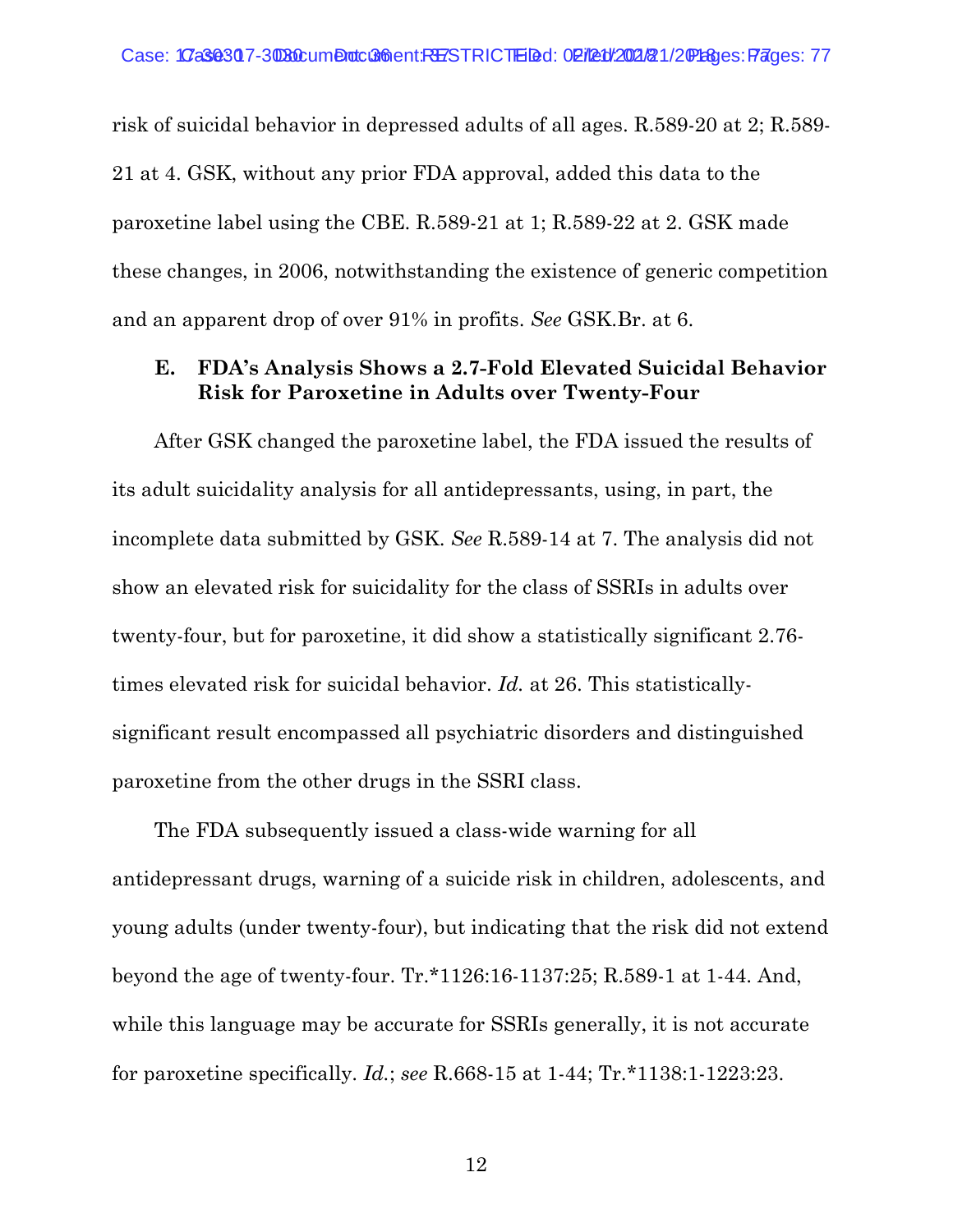### <span id="page-26-0"></span>**F. GSK Removes Paroxetine-Specific Warning Language from the Label and Declines FDA's Invitation to Discuss Placing that Language Elsewhere in the Label**

In May 2007, GSK proposed inserting the 2006 paroxetine-specific language in the middle of the class-wide warning. R.589-27 at 1-2; Tr.\*3374:16-3376:4. In response, on June 22, 2007, the FDA told GSK that "we do not believe that your product specific analysis should be included in the class labeling revisions[.]" R.589-30 at 1. The FDA told GSK "[i]f you would like to discuss this matter further, please submit a formal meeting request." *Id.* GSK never took the meeting and never proposed inserting the paroxetine-specific language into another portion of the label. Tr.\*3374:6- 3376:10, \*3375:25-3376:4, \*3379:1-20, \*3510:25-3511:13. Instead, the label that omitted any warning of the risk of adult suicide remained in place.

### <span id="page-26-1"></span>**III. GSK's Failure to Disclose the Adult Suicide Risk on the Paroxetine Label Caused Mr. Dolin's Death**

Stewart Dolin, a Senior Partner at Reed Smith, was experiencing workrelated anxiety in June 2010. Tr.\*1796:8-12. His doctor and close friend, Martin Sachman, M.D., prescribed him sertraline (Zoloft). Tr.\*1690:7-23. Mr. Dolin, however, did not feel well, so Dr. Sachman instructed Mr. Dolin to stop sertraline and transition to Paxil. *Id.* Mr. Dolin's druggist, however, filled his prescription with generic paroxetine. Tr.\*1668:16-25, \*1711:23-1712:4; A32.

At trial, Dr. Sachman testified: (1) he relied on the 2010 paroxetine label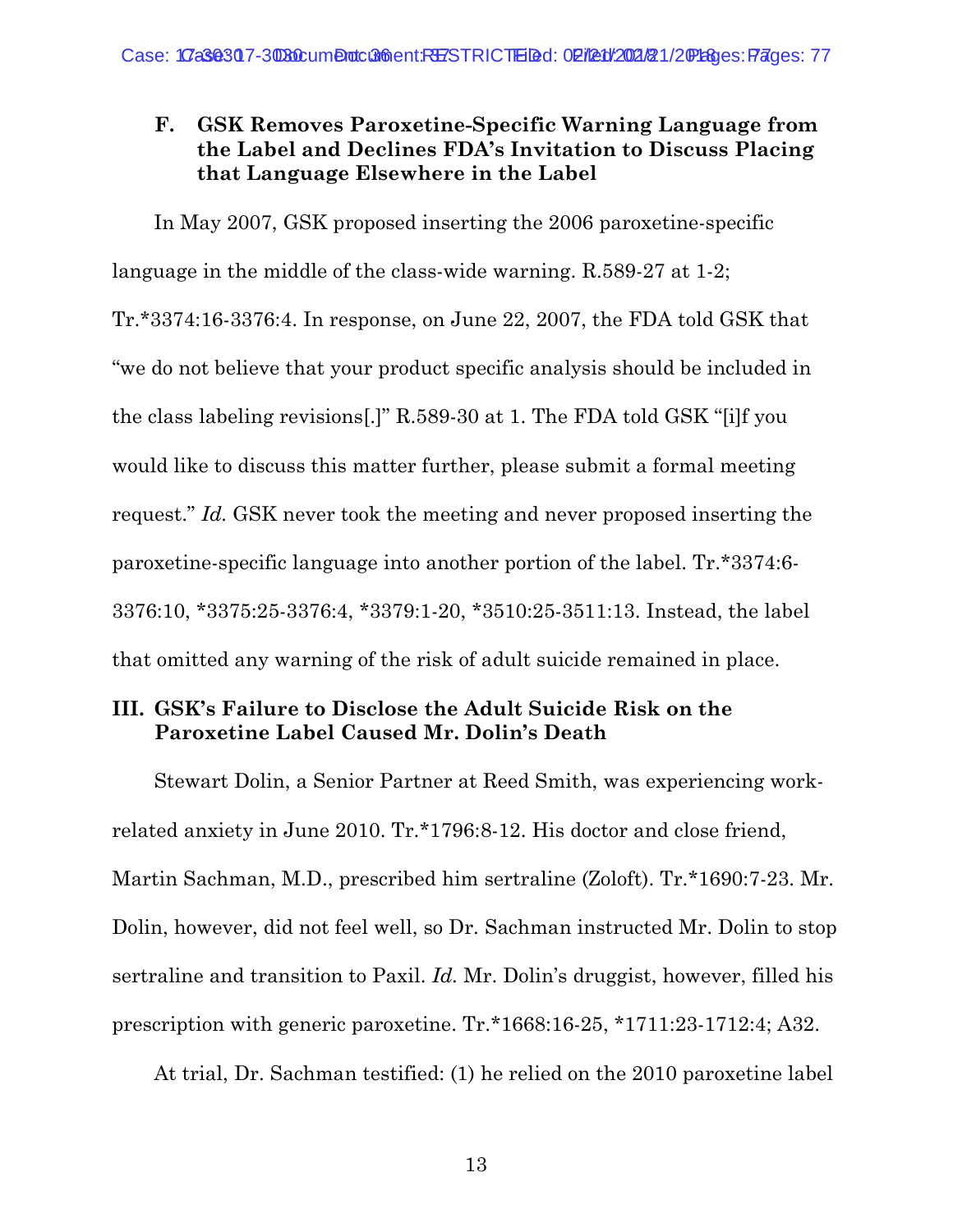in deciding to prescribe paroxetine to Mr. Dolin in 2010; (2) the 2010 label did not warn that paroxetine could induce suicidal behavior in adults over twenty-four; (3) the 2010 label indicated the risk did not extend beyond age twenty-four and he relied on that representation; and (4) had GSK warned of the risk of adult suicidal behavior over the age twenty-four, he would not have prescribed paroxetine to Mr. Dolin. Tr.\*1681:19-1682:10; \*1683:25-1684:4, \*1761:5-10, \*1833:1-19, \*1836:7-18, \*1836:25-1837:7, \*1840:12-16, \*1846:24-1847:9, \*1848:4-15, \*1849:8-14. Dr. Sachman was subjected to vigorous cross-examination. The jury was in the best position to weigh and evaluate this testimony.

Mr. Dolin started paroxetine on Saturday, July 10, 2010. Tr.\*1960:19-21, \*2609:24-2610:4; \*3706:7-10. Shortly after, Mr. Dolin deteriorated. Tr.\*1977:13-1978:25, \*1980:14-2008:14. For example, a week before starting paroxetine, Mr. Dolin denied any thoughts or inclinations of suicide during a psychological screening. R.589-10 at 9*,* 11-13. However, two days after initiating paroxetine, he voiced, for the first time, "passive suicidal thoughts" and, according to his therapist, Mr. Dolin changed. *Id.* at 5; R.555-7 at \*174:23-175:17. Similarly, on July 14, 2010, the evening before his death, Mr. Dolin participated in an emergency therapy session with another therapist, where he again expressed suicidal thoughts. R.555-6 at \*246:19-23, \*270:5-171:17, \*298:21-299:17, \*285:18-287:17. Unlike any time before, Mr. Dolin's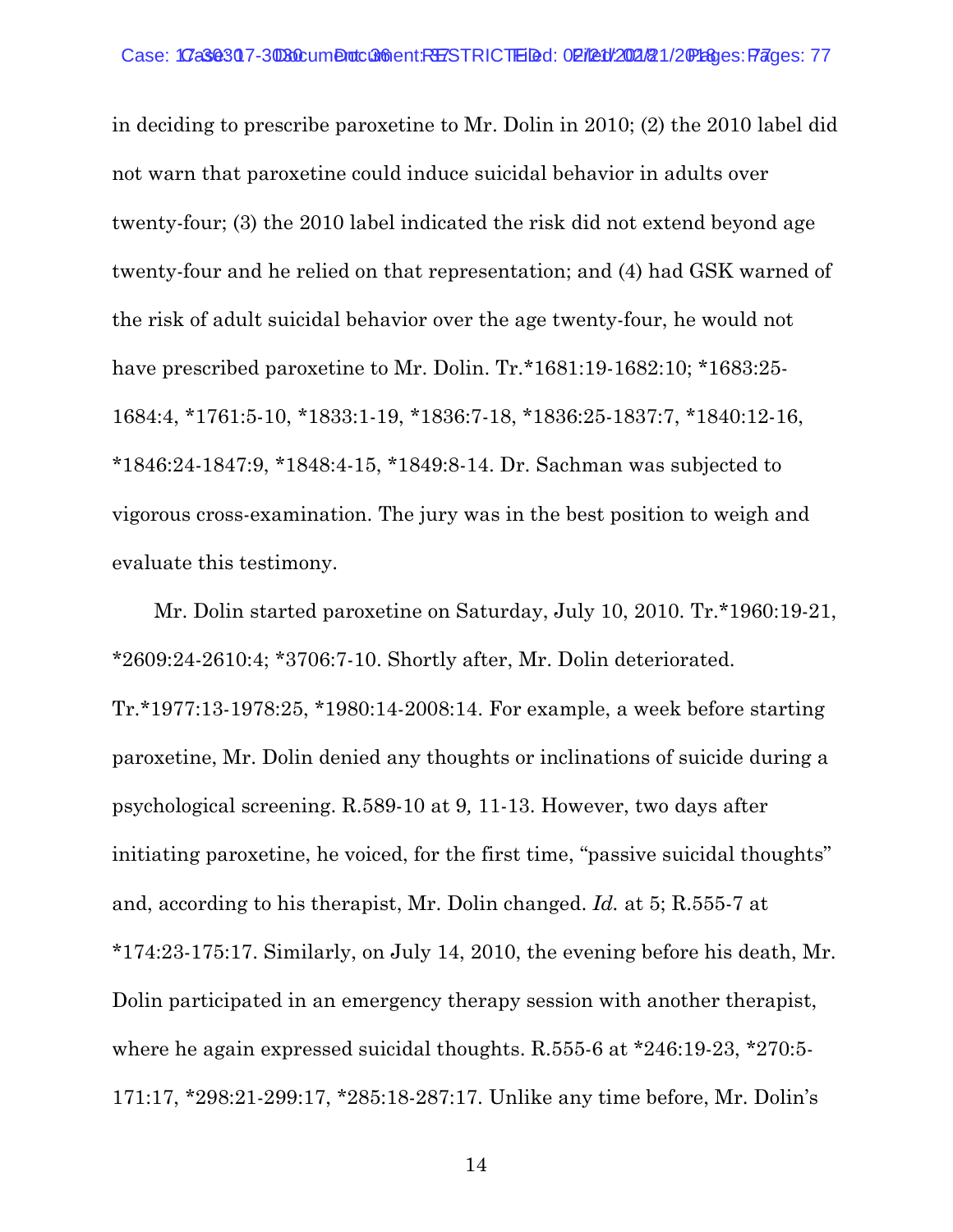anxiety did not abate during the session. *Id.* This elevated anxiety prompted the therapist to call Mr. Dolin the morning before his death and advise him to get a fast-acting sedative. *Id.*

Mr. Dolin showed similar signs of deterioration at work and home. Mr. Dolin's law partner testified that Mr. Dolin was having difficulty thinking through simple legal issues and that, in his opinion, the stresses of work that week were nothing unusual. Tr.\*2399:25-2400:13, \*2404:14-2406:1. Similarly, one of Mr. Dolin's clients testified that Mr. Dolin appeared different and unusual after starting paroxetine, unlike ever before. Tr.\*1988:9-1991:1. And, Mr. Dolin's wife and daughter observed him pacing around and acting different the week before his death, while on paroxetine. Tr.\*2508:15- 2509:17, \*2542:17-2544:25, \*2545:19-2546:20.

On July 15, 2010, Mr. Dolin left his office, proceeded to the Washington Street L train. A nurse witnessed Mr. Dolin on the platform moments before his death. R.555-5 at \*40:7-47:13, \*47:20-48:4, \*48:16-25. Mr. Dolin appeared agitated and extremely anxious, nervously pacing around the platform consistent with drug-induced akathisia—like a caged "polar bear." *Id.* at \*49:22-50:12, \*74:7-10. When the O'Hare-bound train pulled into the station, Mr. Dolin jumped in front of the train. *Id.* \*51:21-52:6. An autopsy confirmed paroxetine was in his blood. R.668-9 at 1; A44. The jury heard testimony that Mr. Dolin's suicide was the result of an involuntary drug-induced reaction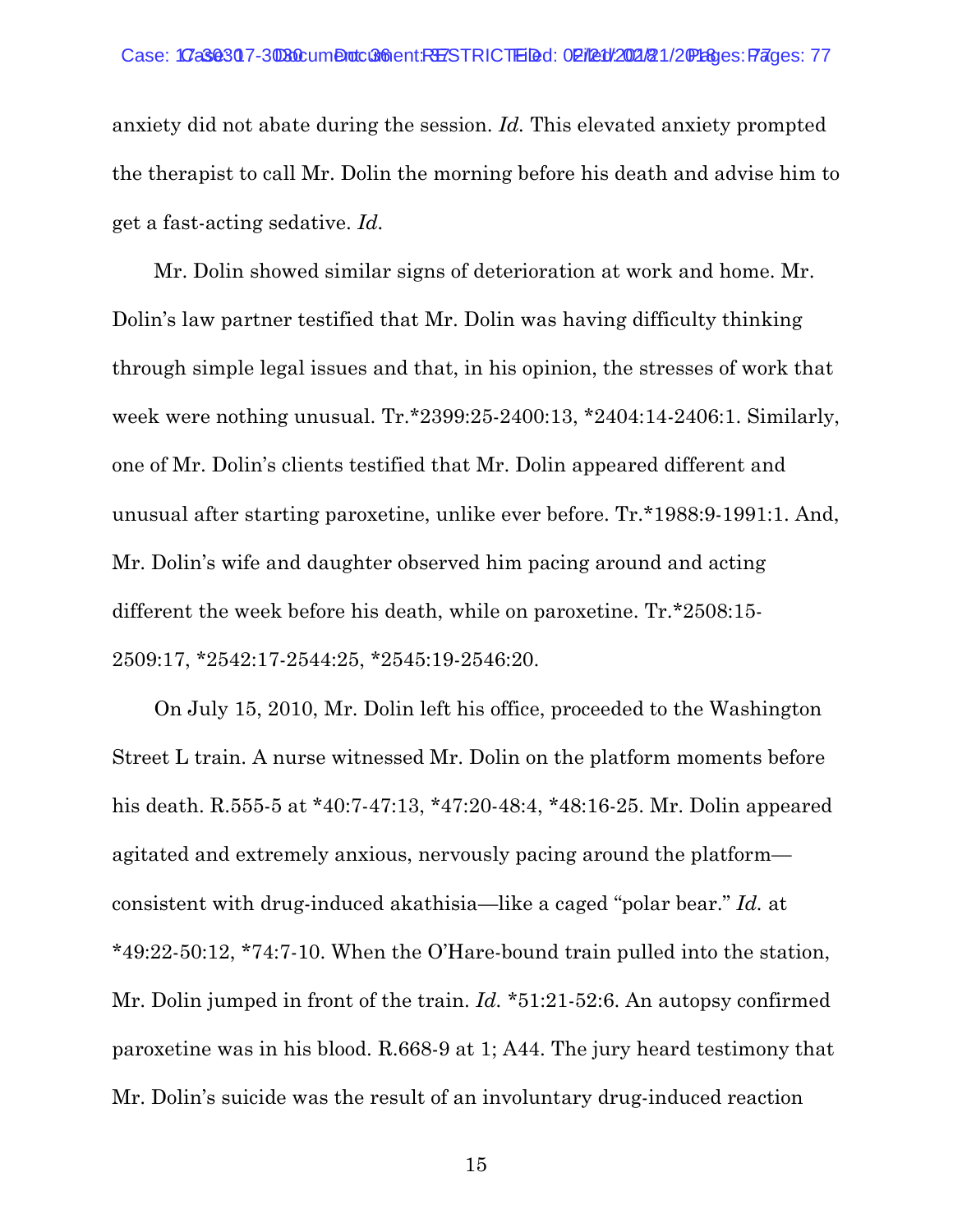caused by his ingestion of paroxetine. Tr.\*2024:9-21, \*2248:24-2251:2.

#### <span id="page-29-0"></span>**IV. The Jury Concludes GSK's Negligence in Crafting and Controlling the Paroxetine Label Caused Mr. Dolin's Death**

Trial commenced March 14, 2017 and the jury returned a verdict, in favor of Plaintiff, on April 20, 2017. At trial, Plaintiff presented three experts: (1) David Healy, M.D., PhD., a psychiatrist, professor, and neuropsychopharmacologist; (2) David Ross, M.D., Ph.D., an internist, former FDA director, and current Director at the United States Department of Veteran Affairs; and (3) Joseph Glenmullen, M.D., a psychiatrist and clinical instructor at Harvard Medical School. R.341 at 3-4, 6-7, 11. Dr. Healy provided testimony about how paroxetine can induce suicidal behavior in adults. *Id.* at 4-5; A45. Dr. Ross, having worked as a director and medical reviewer at the FDA for ten years, provided testimony about the paroxetine label and GSK's interactions with the FDA. R.341 at 7-9. Dr. Glenmullen provided testimony about whether the paroxetine Mr. Dolin ingested caused his suicide. *Id.* at 11-14; A45.

<span id="page-29-1"></span>In addition, Plaintiff presented testimony from (1) numerous GSK company witnesses via videotaped deposition; (2) Mr. Dolin's two therapists; (3) Mr. Dolin's prescribing physician; (4) an eyewitness to Mr. Dolin's death; (5) colleagues who worked closely with Mr. Dolin; and (6) Mr. Dolin's family.

#### **SUMMARY OF ARGUMENT**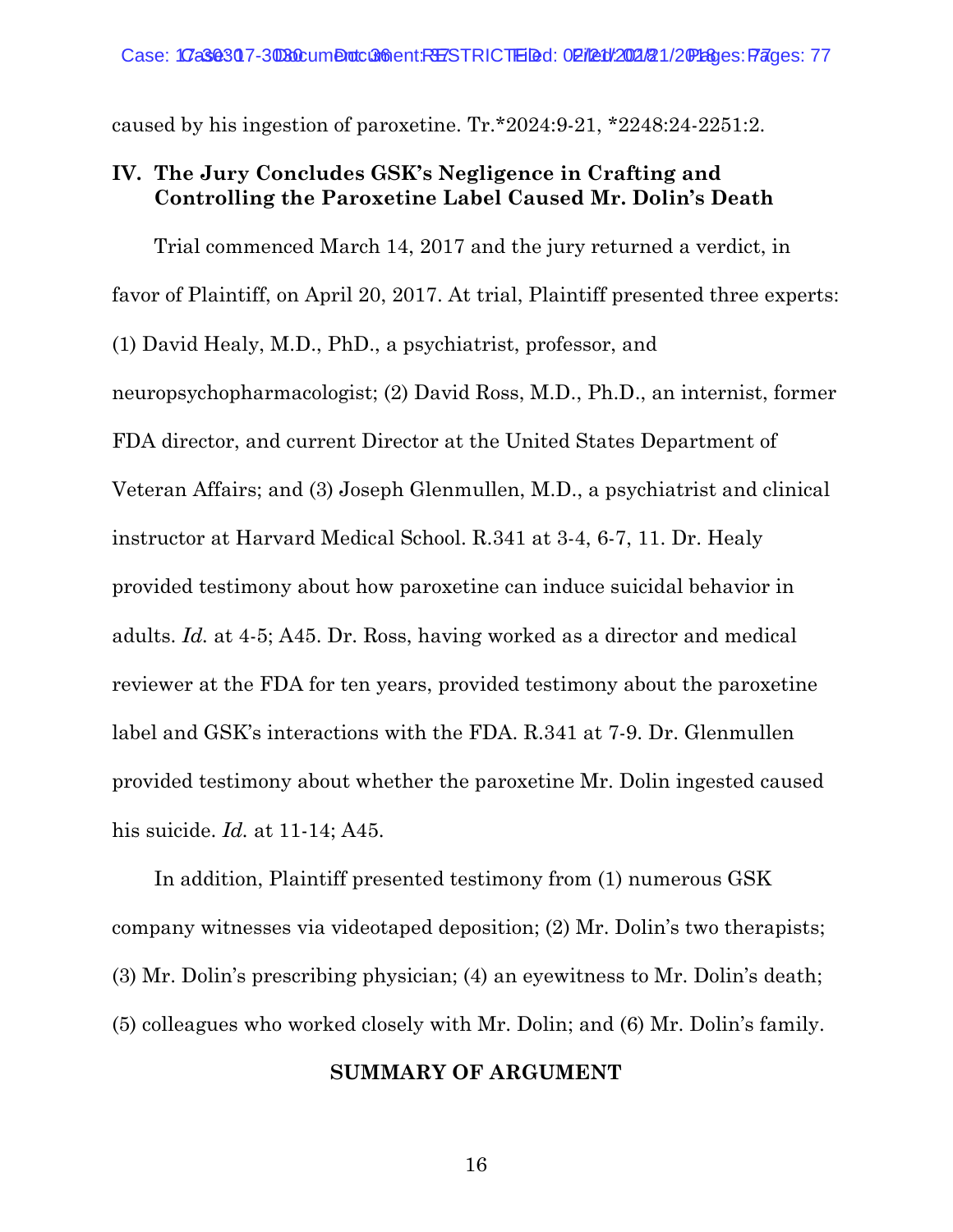The jury verdict and district court's judgment should be affirmed.

*First*, GSK has not and cannot meet its federal preemption burden of providing clear evidence that the FDA would have rejected an adult suicide warning for paroxetine, as required under *Wyeth v. Levine*. Every court within this circuit has rejected GSK's assertion that the FDA would have refused an adult suicide warning in 2007. This case should fair the same.

As a threshold issue, if *Levine's* clear evidence standard is a factual issue to be decided by the factfinder, then GSK has waived its defense by refusing to submit the issue to the jury. If, on the other hand, the Court is the factfinder, then any review of the district court's rulings would be under the "clear error" standard.

On the merits, GSK cannot prove the FDA would have rejected a warning because GSK never actually attempted to put proper warnings in the paroxetine label. GSK refers to language it inserted in 2006, but as explained during trial, those warnings were insufficient. And, without having attempted to insert the warnings required to satisfy Illinois law, GSK cannot then show that the FDA would have rejected those warnings. Moreover, even if the 2006 warnings were enough, that GSK specifically inserted adult suicide language into the label without objection from the FDA and then, in 2007, the FDA specifically invited GSK to discuss keeping that language in the label, undermines any suggestion that the FDA would have rejected a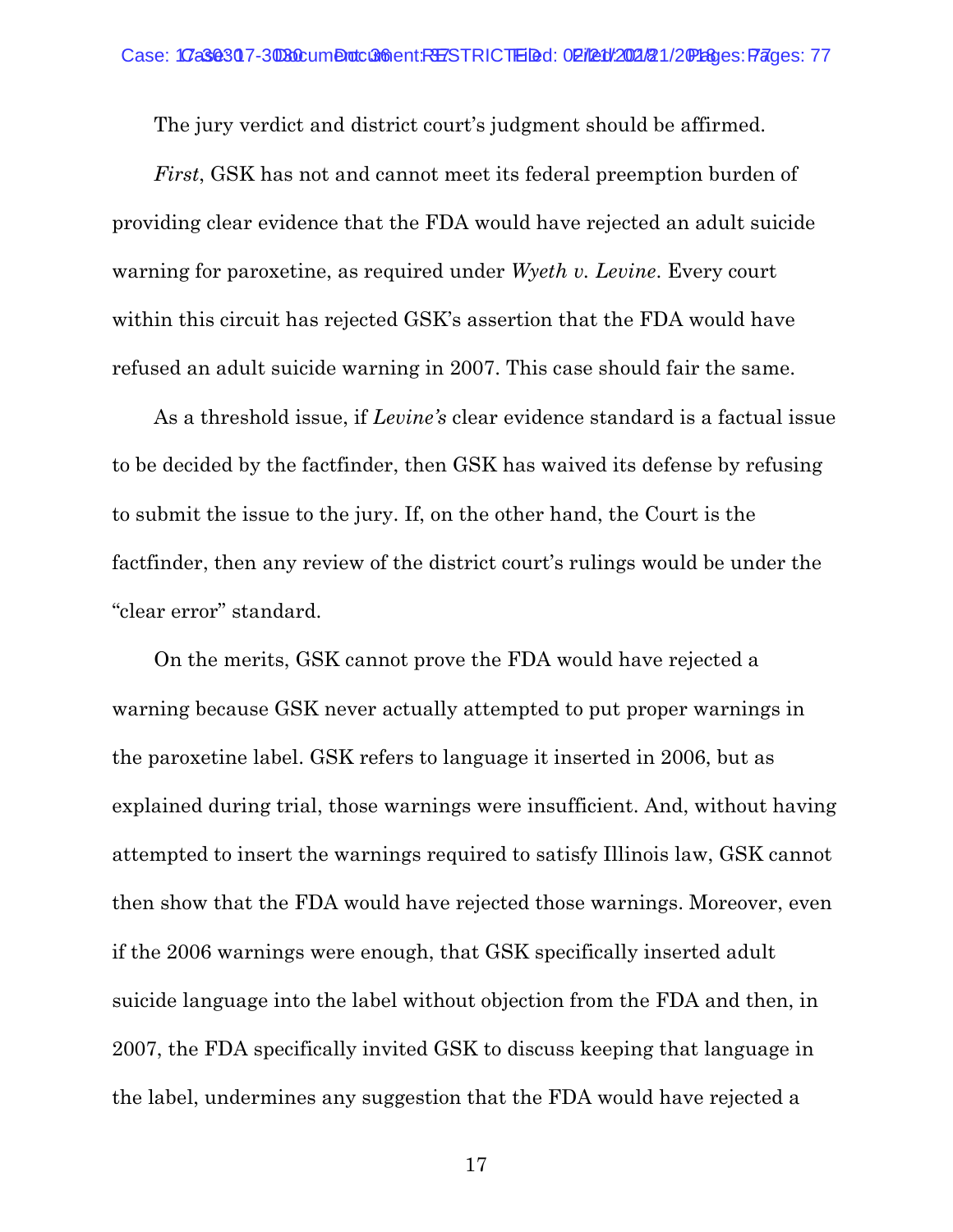label change. On this record, GSK falls short of meeting the clear evidence standard.

*Second*, the jury held that GSK was negligent in its crafting and control of the paroxetine label and that GSK's label proximately caused Dr. Sachman to prescribe paroxetine to Mr. Dolin, leading to this death. That Mr. Dolin ingested a paroxetine pill manufactured by a generic manufacturer is irrelevant. The label that substantially contributed to his death was inaccurate because of GSK's negligence, not the generic manufacturer. GSK takes umbrage with this because GSK did not profit from the paroxetine Mr. Dolin ingested. But, GSK did profit handsomely from the very paroxetine label used to prescribe the drug to Mr. Dolin. Nothing under Illinois law shields GSK from liability in this context.

GSK relies on *Smith v. Eli Lilly & Co.*, 560 N.E.2d 324 (Ill. 1990) to carve out immunity. But *Smith* deals with whether a plaintiff can bring a case without identifying which defendant caused her injury. It is about product identification, not label negligence. It is, as the district court held, inapposite.

GSK also claims that the Hatch-Waxman Amendments preempt label negligence because such liability interferes with the law's purpose and objectives. GSK, however, never raised this argument before the district court, so it is waived here. That said, even on the merits, it loses. The Hatch-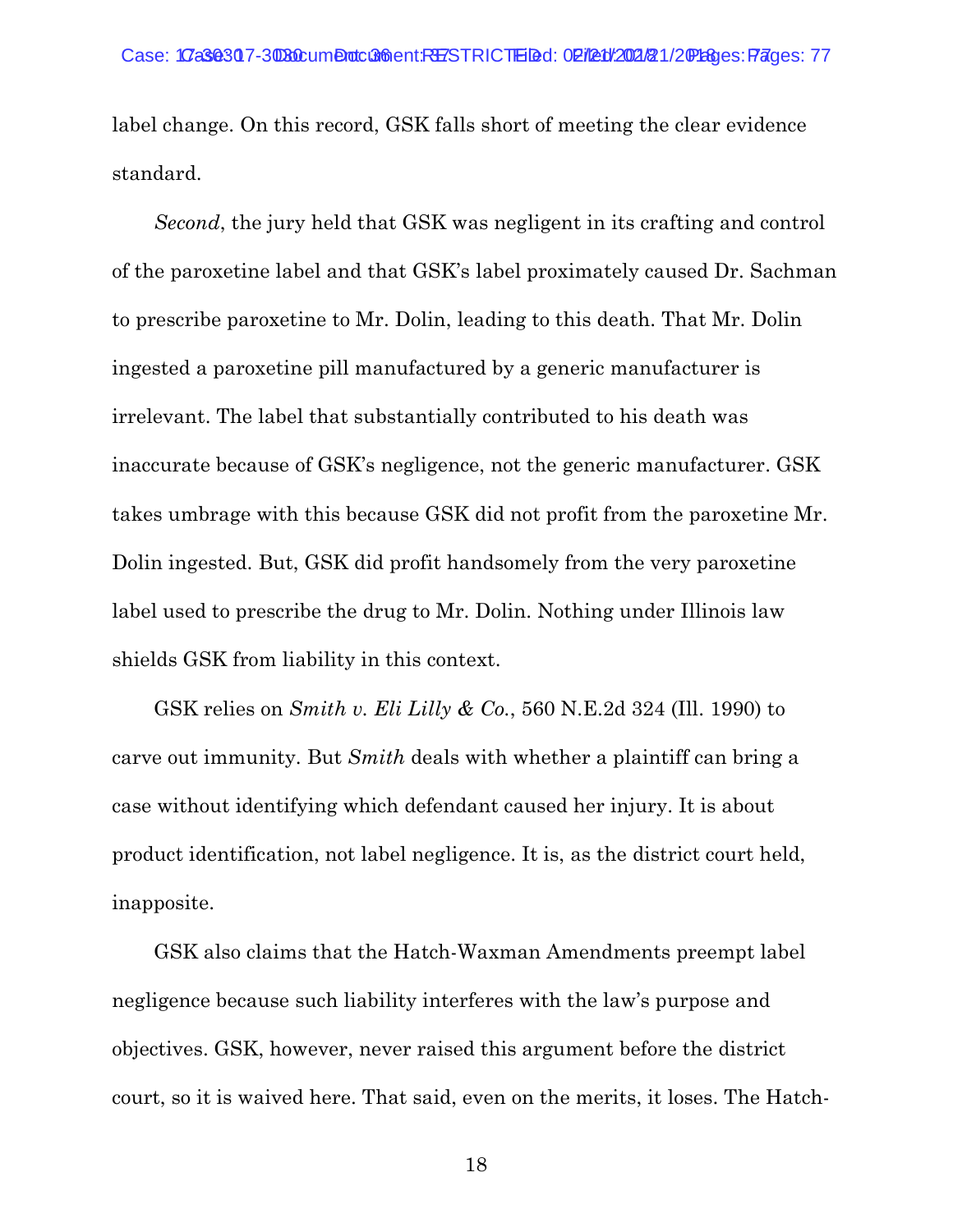Waxman Amendments specifically contemplate that brand manufacturers control generic labels, and the Supreme Court in *Levine* already rejected the argument that state tort law interferes with that statutory scheme.

*Third*, GSK claims that, at trial, there was insufficient evidence that (1) paroxetine causes adult suicide and (2) that GSK's failure to warn caused Dr. Sachman to prescribe the drug to Mr. Dolin. GSK makes these arguments by presenting one side of the story, ignoring the mountain of expert testimony and statements from Dr. Sachman, himself, that undermine its position. At trial, the jury was presented with reliable and admissible expert opinion about how paroxetine causes adult suicide and, in particular, caused Mr. Dolin's death. The jury also heard from Dr. Sachman that he was unaware of the suicide risk and that, had GSK warned on its paroxetine label, he would never have prescribed the drug. On this record, the Court should not disturb the verdict.

#### **ARGUMENT**

#### <span id="page-32-1"></span><span id="page-32-0"></span>**I. GSK Did Not Meet Its Burden in Establishing the Affirmative Defense of Federal Preemption**

GSK has raised its preemption defense regarding paroxetine five times within this circuit, and each time it has been rejected. *See Mason*, 596 F.3d at 391; *Tucker v. SmithKline Beecham Corp. ("Tucker I")*, 596 F. Supp. 2d 1225, 1227-35 (S.D. Ind. 2008) (J. Hamilton); *Forst v. Smithkline Beecham Corp.*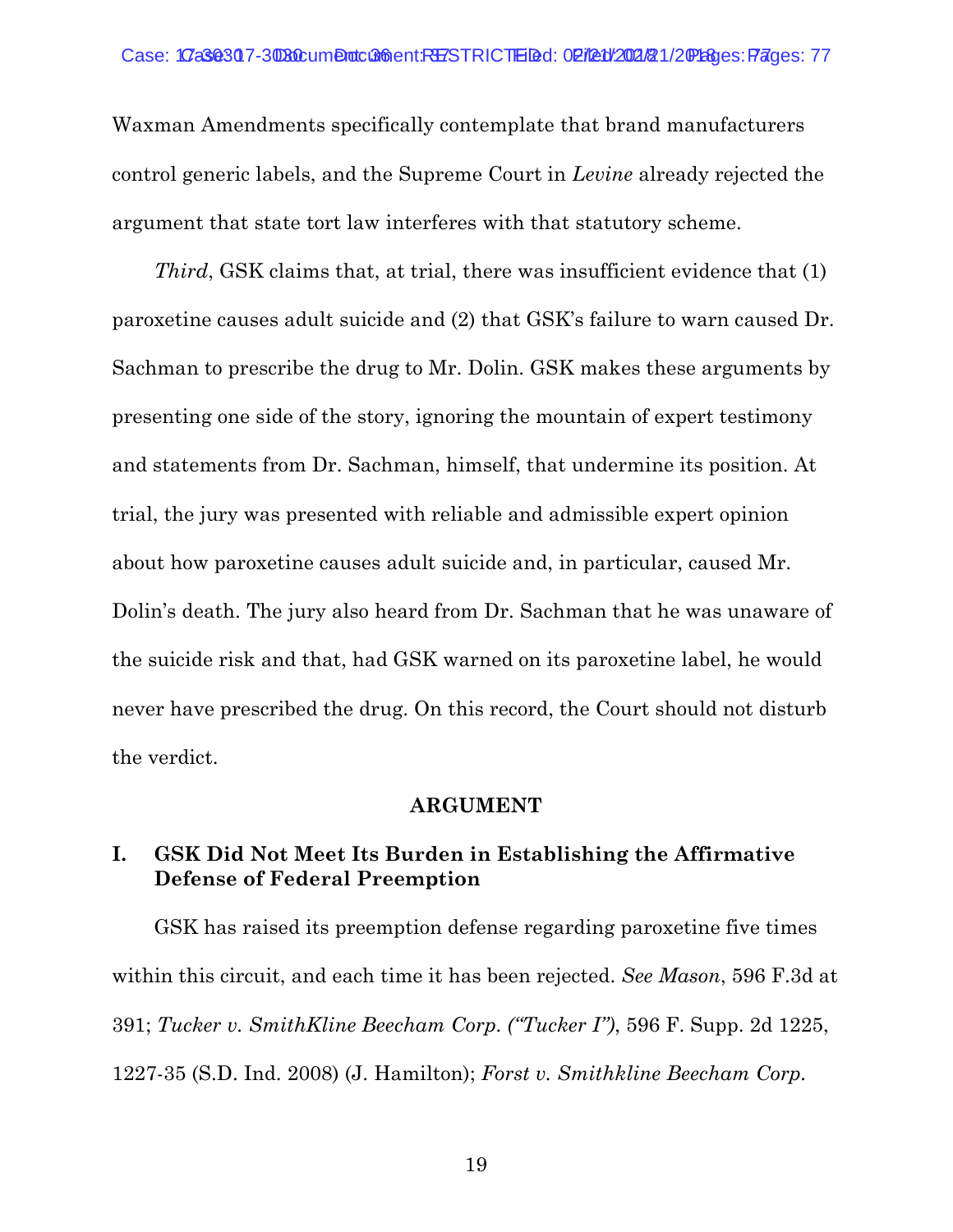*("Forst I")*, 639 F. Supp. 2d 948, 952-55 (E.D. Wis. 2009) (J. Stadtmueller); A27-28 (J. Zagel); A48-50 (J. Hart). This latest challenge is no different.

### <span id="page-33-0"></span>**A. Preemption Is a Demanding Affirmative Defense**

"Federal preemption is an affirmative defense upon which the defendants bear the burden of proof.'" *Fifth Third Bank ex rel. Trust Officer v. CSX Corp.*, 415 F.3d 741, 745 (7th Cir. 2005). The defense begins with "a presumption *against* preemption" and seeks, if at all possible, to give state law its full effect. *Planned Parenthood of Ind., Inc. v. Comm'r of Ind. State Dep't of Health*, 699 F.3d 962, 984 (7th Cir. 2012) (citing *Levine*, 555 U.S. at 565).

Prior to 2000, prescription drug companies rarely invoked conflict preemption and, "when they did, it rarely succeeded." *Mason*, 596 F.3d at 391 (citing examples). However, in the early 2000s, pharmaceutical companies, aided by the FDA's legal department, began making a flurry of preemption challenges, arguing that state tort law interfered with FDA regulation. *Id.* The question was resolved in the watershed case *Wyeth v. Levine*.

In *Levine*, the plaintiff's arm was amputated after it developed gangrene because a physician's assistant injected her with an anti-nausea drug, Phenergan, using an "IV-push" method. 555 U.S. at 558-59. The plaintiff sued Wyeth claiming it should have warned about the risks of using the IV push method. *Id.* at 559-61. It went to trial and the jury returned a verdict in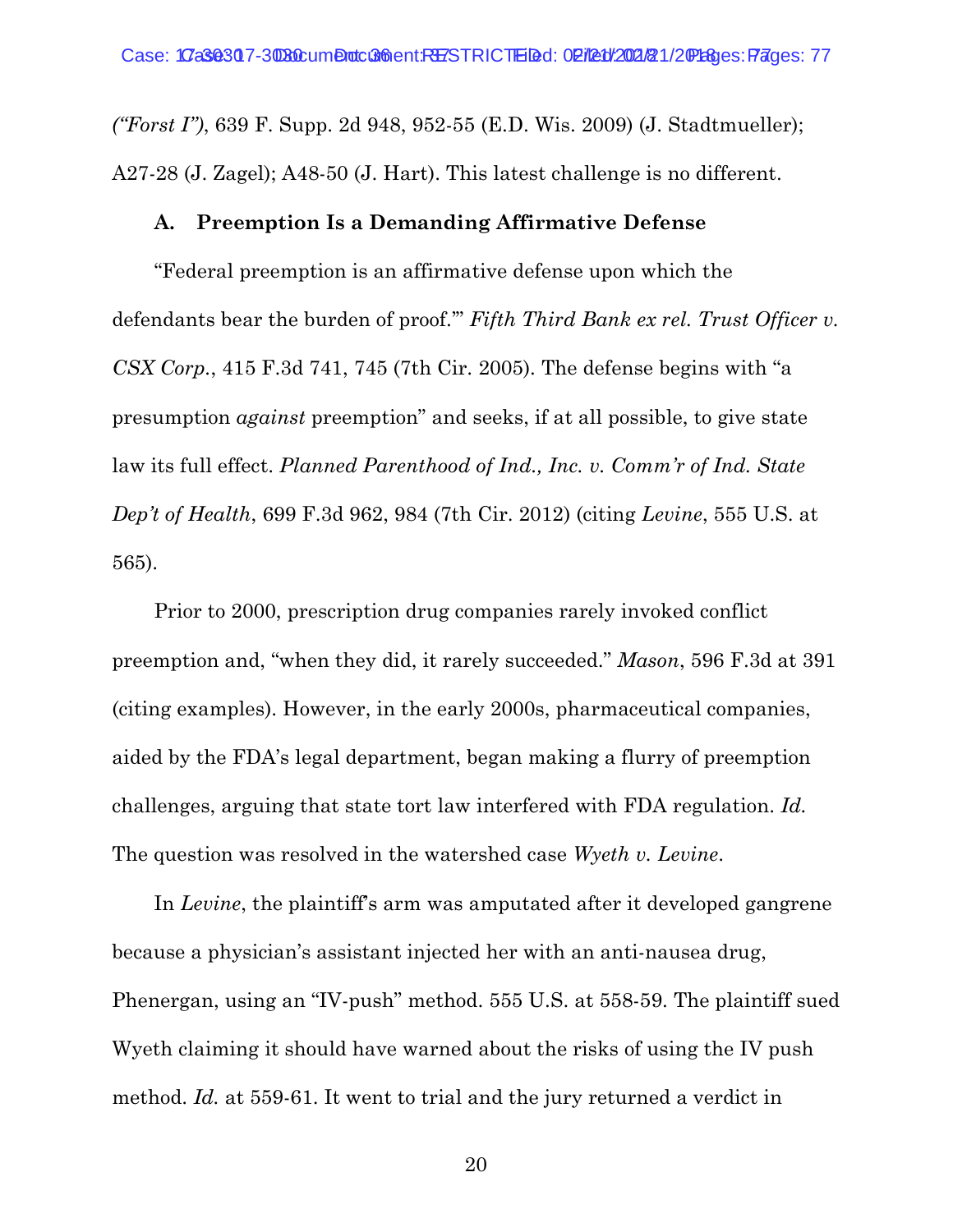plaintiff's favor. *Id.* On appeal, Wyeth argued that plaintiff's state law failure-to-warn and negligence claims were preempted because it was impossible for the manufacturer to comply with the duties imposed by state law and the labeling requirements set forth by the FDCA. *Id.* at 564-65. It also argued a plaintiff should not be permitted to challenge an FDA determination because, to do so, would interfere with the FDA's congressionally-determined mission. *Id.* at 563-64.

The Supreme Court rejected both arguments. *Id.* at 564-81. The Court analyzed the history and purpose of the FDCA and concluded state law was not an obstacle to the FDA's regulation of prescription medication, it was a *complement*. *Id.* at 575-78. The Court examined whether it would be impossible to comply with FDA regulations and the requirements set forth in state tort law and concluded there was no conflict. *Id.* at 568-73. The FDCA allows drug manufacturers to strengthen warning labels as soon as it learns of a risk, whether based on new information or reanalysis of previously submitted information, pursuant to the CBE regulation. *Id.* at 568-71.

The Court did carve out a narrow exception—a state law failure-to-warn claim can be preempted if the manufacturer shows, based on "clear evidence" that the FDA "would have prohibited" the manufacturer from strengthening its warning. *Id.* at 571. Absent evidence of an "affirmative decision … to prohibit [the manufacturer] from strengthening its warning," a failure to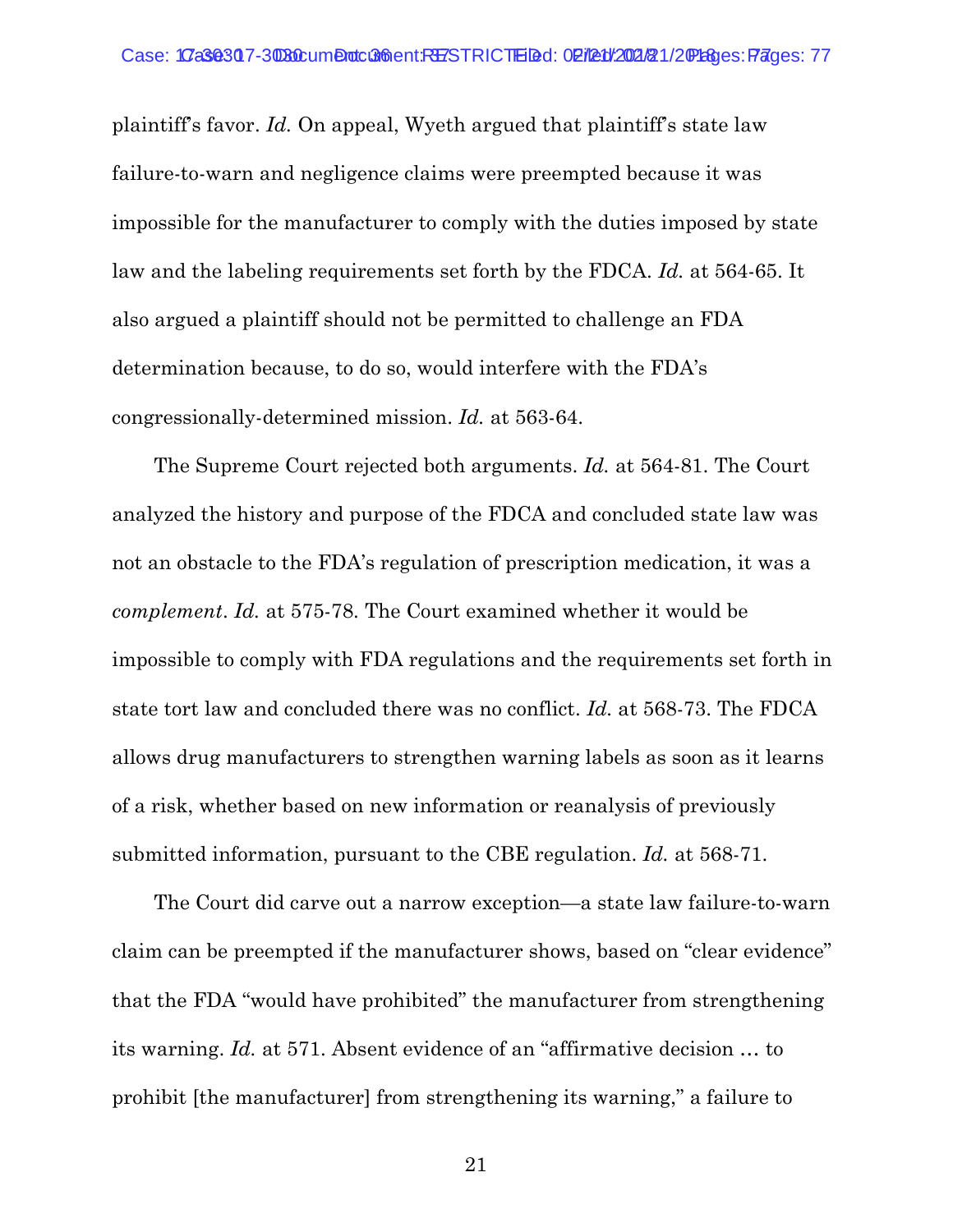warn claim is not preempted. *Id.* at 572.

In *Mason*, this Court explored *Levine's* "clear evidence" standard in the context of another paroxetine suicide lawsuit. 596 F.3d at 392-93. The Court noted that, in *Levine*, "the record contains ample evidence that the FDA specifically considered and reconsidered the strength of Phenergan's IV-pushrelated warnings in light of new scientific and medical data" and that "[t]aking *Levine* as a whole, it is clear from the ample administrative record that the FDA strongly considered a similar warning to the one the plaintiff proposed and the Court still did not find preemption." *Id.* at 392-93 (quotation omitted). Absent a more compelling record, preemption is unavailable. *Id.*

#### <span id="page-35-0"></span>**B. GSK Either Waived Its Affirmative Defense by Refusing to Submit it the Jury or the District Court's Decisions Are Reviewed for Clear Error**

In *Mason*, this Court suggested that preemption was a legal issue, presumably to be decided by the Court. 596 F.3d at 390. But, other courts, addressing this point more directly, have held otherwise. For example, the Third Circuit holds that "the question of whether the FDA would have approved a plaintiff's proposed warning is a question of fact for the jury" reasoning that "[t]he basic question that [*Levine*] poses to a factfinder … requires an evaluative inference about human behavior based on correspondence, agency statements, contemporaneous medical literature,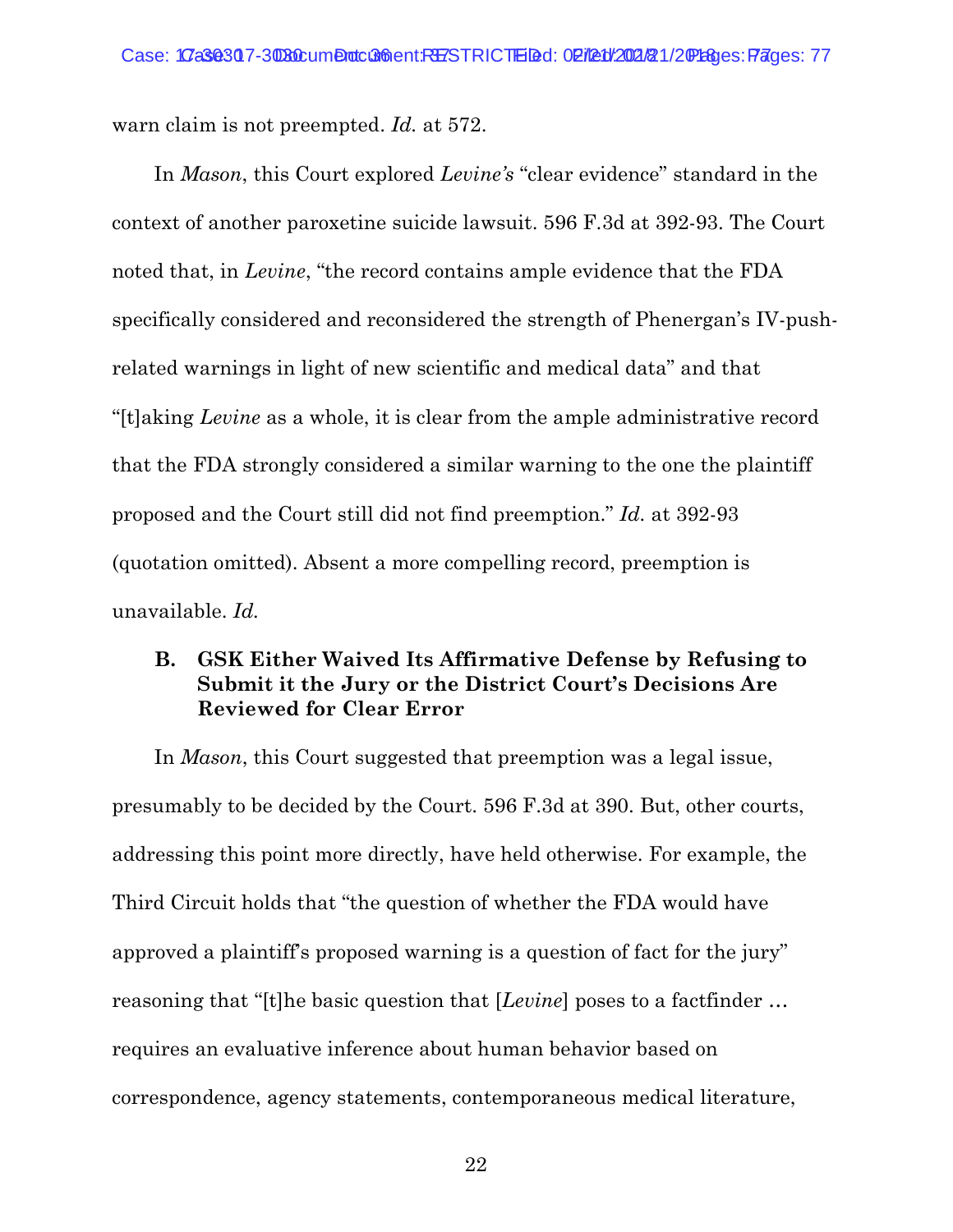[and] the requirements of the CBE regulation[.]" *In re Fosamax Prod. Liab. Litig.*, 852 F.3d 268, 293 (3rd Cir. 2017). And, in this case, the district court agreed with *In re Fosamax*, holding that preemption was "a factual question for the jury." A35.

If the preemption affirmative defense should be decided by the jury, then this Court need not consider GSK's preemption arguments on appeal. Judge Hart proposed submitting the issue to the jury. GSK refused. Tr.\*4244:17-22, \*4244:3-4250:22; A35. Thus, GSK waived it.

If, however, *Levine* preemption is to be decided by the Court, then it must be reviewed under the clear error standard. This is because the "clear evidence" standard under *Levine* is not a pure legal issue; it requires, by definition, a weighing of the facts surrounding interactions with the FDA. *See Levine*, 555 U.S. at 572. As such, the Court must review the district court's findings under a deferential standard. *See Thomas v. Gen. Motors Acceptance Corp.*, 288 F.3d 305, 307-08 (7th Cir. 2002). The Court can only overturn the district court's preemption rulings, and their attendant factual findings, if it finds clear error. *Id.*; *see Anderson v. City of Bessemer City, N.C.*, 470 U.S.

564, 575 (1985). GSK does not meet that standard.

- **C. GSK's Preemption Defense Fails Because GSK Has Not Provided Clear Evidence that the FDA Would Have Rejected an Adult Suicidality Warning**
	- **1. GSK Incorrectly Assumes the Proposed 2007 Labeling**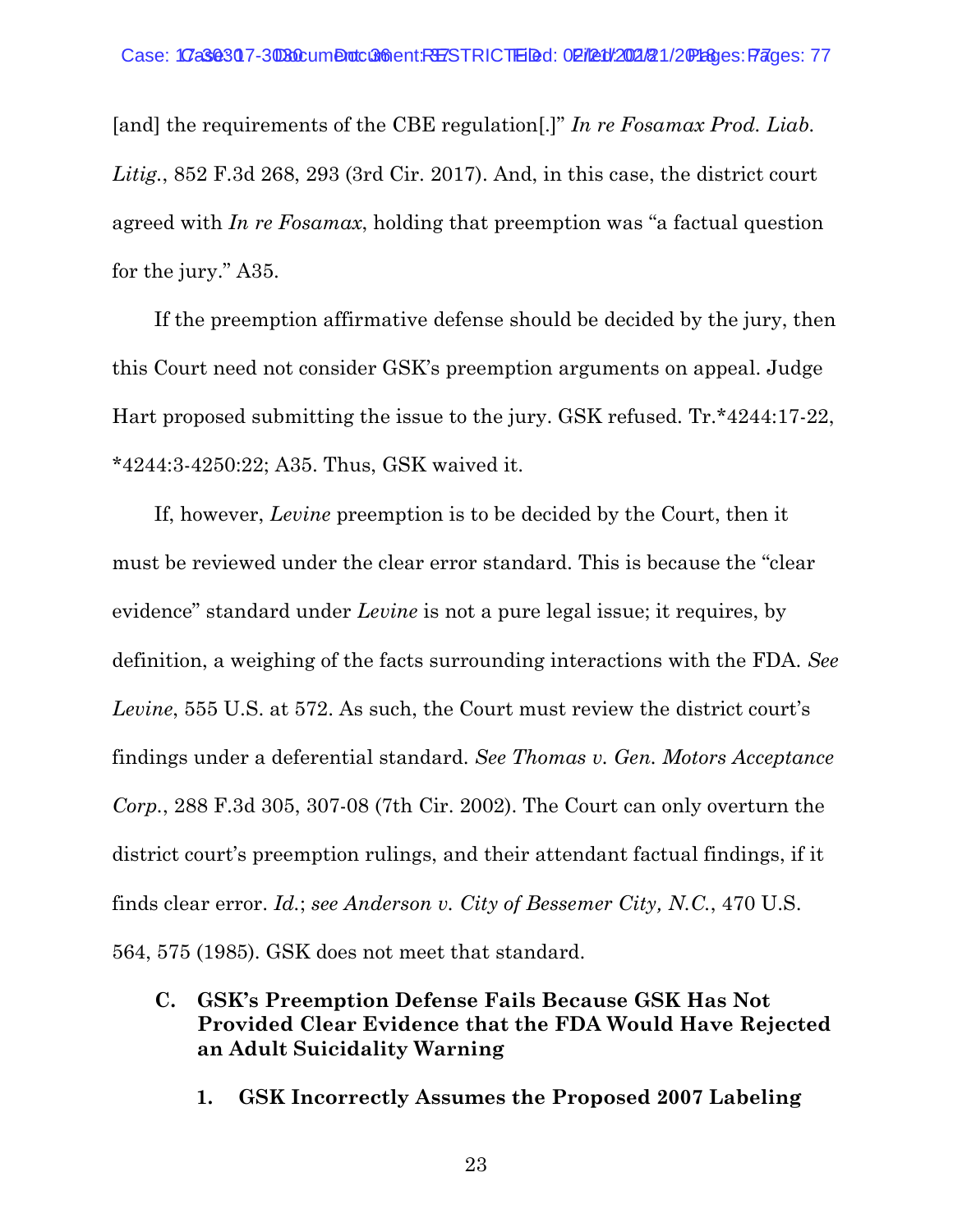#### **Would Have Been Sufficient**

GSK claims that it attempted to give the warning demanded by Plaintiff, but the FDA rejected it. GSK.Br. at 38-39. This argument assumes that the language GSK proposed in 2007 is the language Plaintiff's experts believe should have been included in the label. But, this is not correct. During trial, Plaintiff's labeling experts disavowed GSK's proposed language as misleading because it suggests the risk of suicidality is limited to people under thirty. Tr.\*1124:10-1126:15, \*1551:17-1552, \*1555:25-1563:6; *see* A48-49. GSK never proposed the warning Plaintiff alleges should have been included in the paroxetine label, i.e., a short plain statement that paroxetine ingestion is associated with suicidality in adults of all ages. Tr.\*1128:1-16; A49; *see*  Tr.\*1138:1-1223:23; R.668-15 at 1-44. Because GSK never attempted to add the warning required by Illinois law, it cannot, now, claim there is clear evidence the FDA would have rejected such a change. *Levine*, 555 U.S. at 572. In other words, GSK's *Levine* defense fails before even getting started.

> **2. Even if the 2007 Labeling Was Sufficient, GSK's Preemption Defense Fails Because the FDA Never Rejected the Proposed Labeling and GSK Never Proposed a Warning Outside of the Class Labeling**

In May 2006, GSK's analysis of the paroxetine-suicide data revealed a statistically significant risk in adults of all ages. R.589-20 at 2; R.589-21 at 1. This prompted GSK, without prior approval from the FDA, to amend the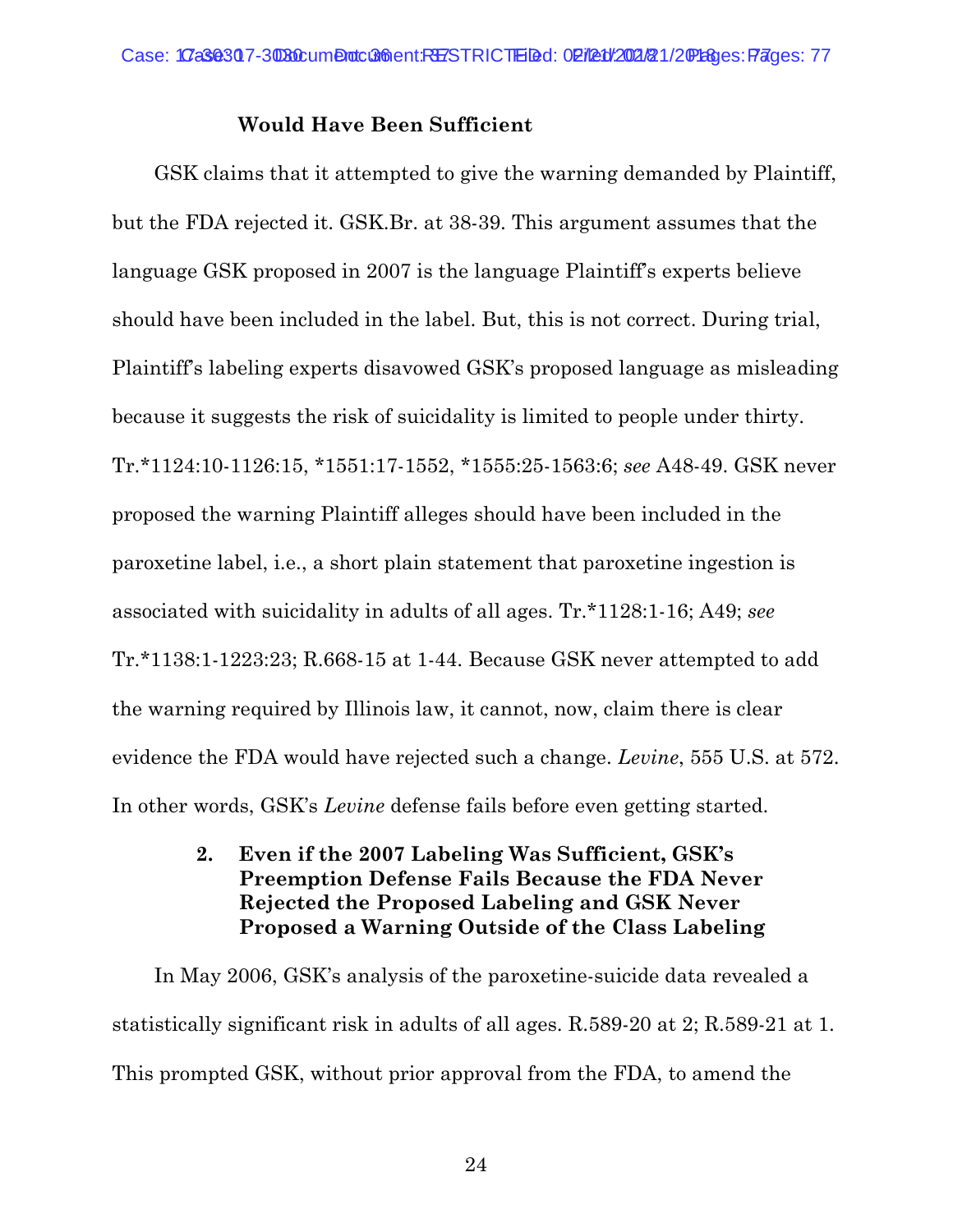paroxetine label to include the language at issue. R.589-21 at 1. A year later, on May 2, 2007, FDA notified all antidepressant manufacturers that they would need to implement class wide labeling relating to the suicide risk for young adults, i.e., patients 18-24. R.589-25 at 3. This prompted GSK to informally ask a reviewer for the FDA, via email, whether the class labeling would replace the language GSK added in 2006. *Id.* The FDA reviewer, however, did not directly answer GSK's question, stating that GSK was required to implement the class wide labeling. *Id.* at 1. Then, on May 11, 2007, GSK submitted a formal letter to the FDA inquiring whether the FDA agreed that the 2006 paroxetine-specific language should be included with the class labeling. R.589-27 at 1-2. In response, on May 15, 2007, the FDA, again, did not respond and told GSK to submit a CBE request, at which point the FDA would respond to the request with other proposals from other manufacturers. R.589-28 at 1.

On June 21, 2007, the FDA completed reviewing the companies' submissions and instructed the companies to implement the class wide warnings as originally requested. R.589-29 at 1-2. The next day, an FDA reviewer sent an email to GSK stating: "the Agency has reviewed your proposed changes, and we do not believe that your product specific analysis should be included *in the class labeling* … *If you would like to discuss this matter further, please submit a formal meeting request.*" R.589-30 at 1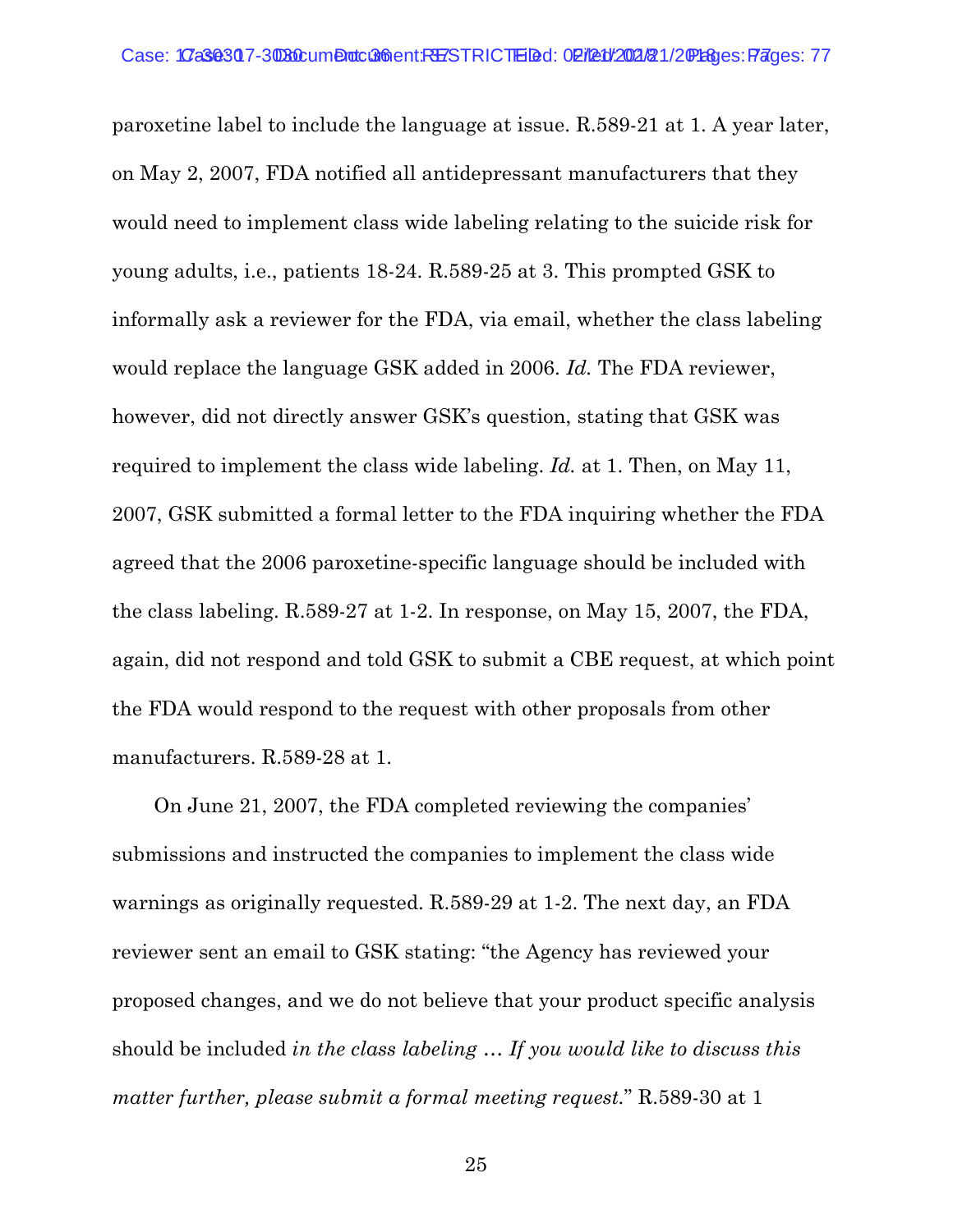(emphasis added). GSK, however, never took that meeting nor any action to include a paroxetine-specific warning outside the class warning. Tr.\*3374:6- 3376:10, \*3379:1-20, \*3510:25-3511:13.

On this record, GSK cannot meet its demanding burden. First, the FDA never considered whether the paroxetine label should include information about paroxetine inducing suicidality in adults over twenty-four and, thus, never *rejected* it. A contemporaneous internal GSK document confirms that the FDA "requested additional changes in the wording of the class labeling" but that "GSK's request of maintaining Paxil specific language within the class labeling *was not addressed.*" *Id.* (emphasis added). The document states that "FDA requested that those additions or changes should be addressed with a separate supplement" and that "FDA confirmed that *we would have to ask for a meeting* to discuss the option of including Paxil specific language in the label." *Id.* (emphasis added). On cross-examination, GSK's company witness admitted that the FDA never told GSK that it was "prohibited from putting any Paxil-specific information anywhere in the label." Tr.\*3375:16- 19.

The district court's conclusion that "it does not appear that there is 'clear evidence' that the FDA would have refused to permit GSK to add a warning of a risk of adult suicide[,]" A49-50, *see also* A28, is not clearly erroneous. Judge Hart and Judge Zagel, having carefully considered the record, made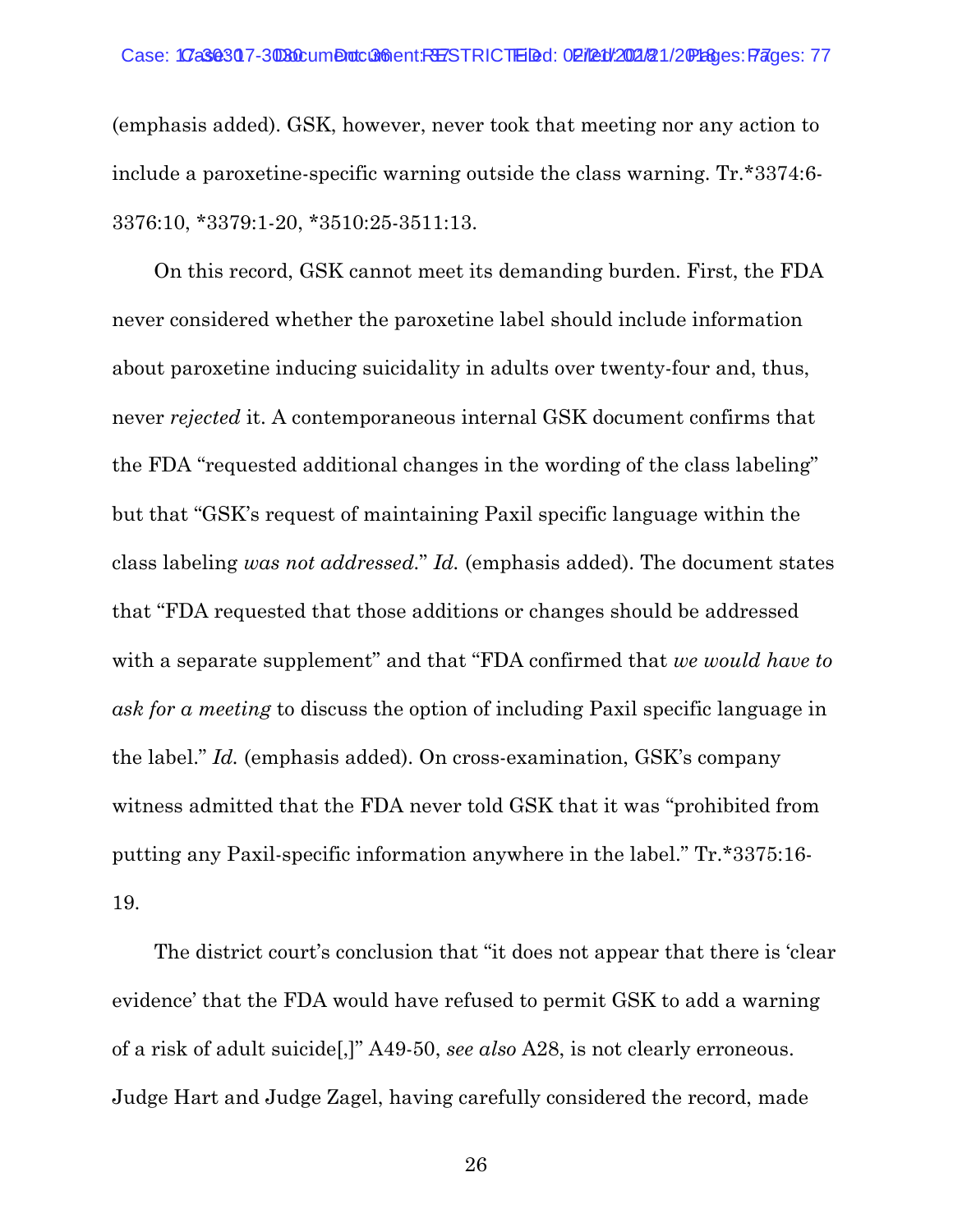factual findings, and those findings were supported by considerable evidence. Finding clear error would require this Court to determine that both Judge Hart and Judge Zagel clearly erred in deciding the preemption issues. Such a finding is untenable. And, these two district court judges do not stand alone on this point. Honorable David F. Hamilton rejected this *exact same* preemption challenge ten years ago. *Tucker I*, 596 F. Supp. 2d at 1236.

Second, even if the Court were to conclude that the FDA rejected insertion of the paroxetine-specific language in 2007, that rejection was limited to GSK's very narrow request, i.e., to include the paroxetine-specific language in the middle of the class labeling. *See* Tr.\*3374:17-21. GSK's company witness admitted GSK never attempted to propose a warning outside of the class labeling. Tr.\*3375:25-3376:4. And, Plaintiff's FDA expert spent considerable time testifying about the various places GSK could have included the paroxetine-specific language outside of the class labeling. Tr.\*1147:25-1181:8, \*1148:23-1149:9, \*1186:5-1211:2, \*1212:14-1217:17, \*1213:13-17, \*1549:4-7.

GSK takes issue with this, arguing that it "is inconceivable" and "insulting" that, if there were truly a risk, the FDA would not have ordered a new label to "protect patients from a life-threatening risk." GSK.Br. at 43. But the FDA was not on trial. *Levine*, 555 U.S. at 575 ("Congress did not intend FDA oversight to be the exclusive means of ensuring drug safety[.]");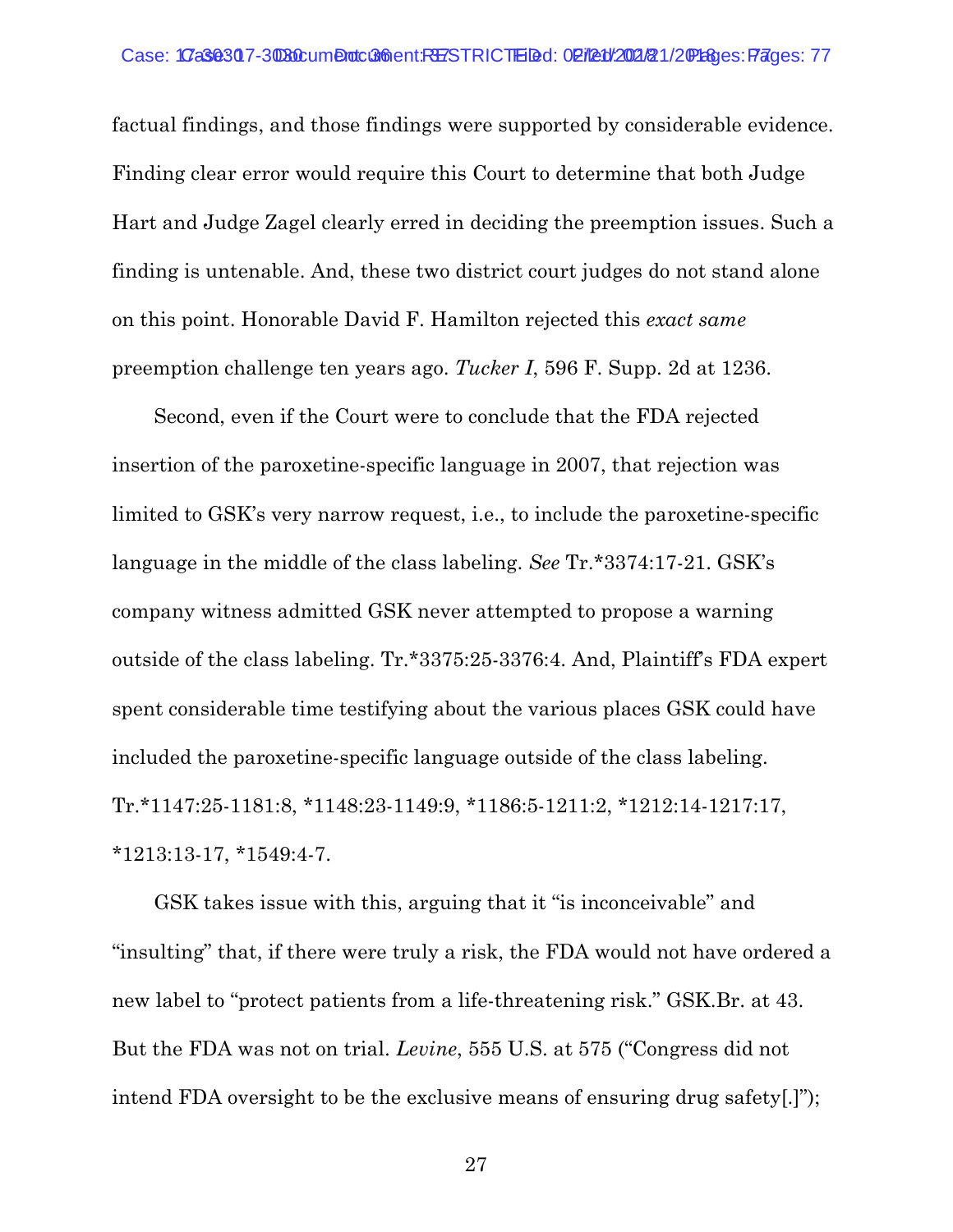The "FDA has limited resources to monitor the 11,000 drugs on the market, [while] manufacturers have superior access to information about their drugs, especially in the postmarketing phase as new risks emerge." *Id.* at 578-79. And, they sometimes make mistakes. Tr.\*1549:8-1551:10.

The district court's conclusion that "[t]here is not clear evidence that the FDA would have rejected a Paxil-specific warning outside of the class warning" is not clearly erroneous; indeed, it is eminently reasonable. And, again, the district court does not stand alone. Honorable J. P. Stadtmueller similarly held in rejecting GSK's *Levine* defense:

[T]he FDA merely required removal of Paxil-specific language from a particular portion of Paxil's label in favor of uniform classwide labeling for all SSRI's. The agency's action did not preclude Paxil-specific language changes to other areas of the labeling or prevent GSK from pursing a label change through submission of a separate supplement.

*Forst I*, 639 F. Supp. at 954.

In assessing the "clear evidence" standard, *Levine* is the "intellectual anchor—if the evidence here is less compelling than it was in *Levine*, we will not find preemption[.]" *Mason*, 596 F.3d at 392. The evidence for paroxetine is not more compelling. Indeed, unlike in *Levine*, the record here shows that the FDA specifically invited GSK to discuss inserting into the label the language it claims the FDA would have rejected. *See* A28; A50; *Tucker*, 596 F. Supp. 2d at 1236; *Forst*, 639 F. Supp. at 954. As such, "[o]n the record before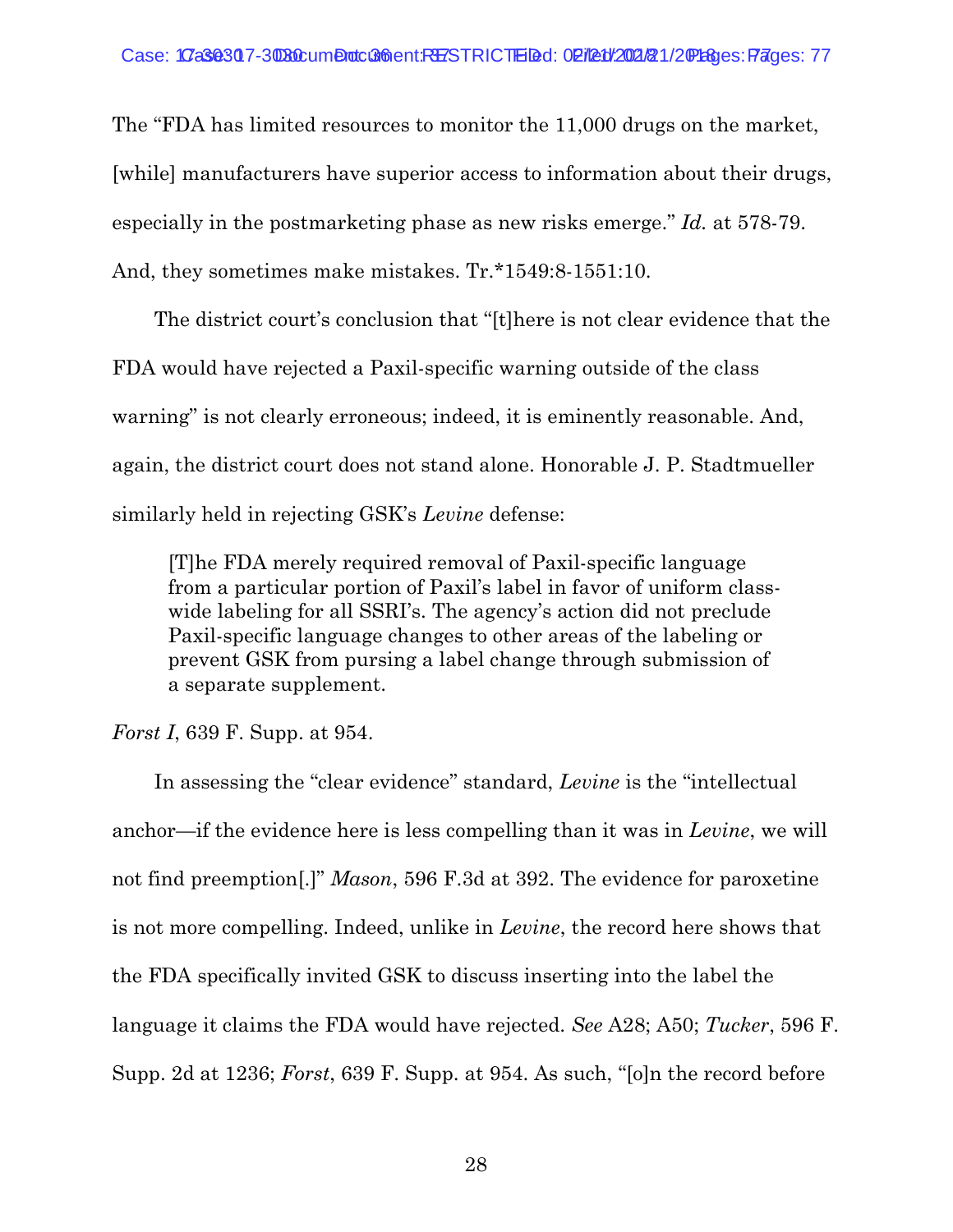us, [GSK] has failed to demonstrate that it was impossible for it to comply with both federal and state requirements." *Levine*, 555 U.S. at 573.

#### **3. GSK's Remaining Arguments Concerning Preemption Are Also Unavailing**

GSK attempts to side-step this record by arguing that GSK did not possess "newly acquired information" that would have allowed it to change the paroxetine label under the CBE after 2007. *See* GSK.Br. at 36-38. But, GSK's actions *after* 2007 are not really at issue—to meet its burden, GSK must show, with clear evidence, that the FDA would have rejected an adult suicidality warning in 2007, during its discussions with the FDA.

Moreover, the Supreme Court has already rejected this "cramped reading" of the CBE regulation: ""newly acquired information' is not limited to new data, but also encompasses 'new analyses of previously submitted data' … The rule accounts for the fact that risk information accumulates over time[.]" *Levine*, 555 U.S. at 569; *see* Tr.\*1570:20-23. Nothing prevented GSK, even after 2007, from changing the label to strengthen the paroxetine label based on its reanalysis of the suicide data. *Levine*, 555 U.S. at 570 ("Wyeth could have analyzed the accumulating data and added a stronger warning[.]"); *see* Tr.\*1571:7. Indeed, Plaintiff presented evidence that GSK conducted a reanalysis of its suicide data in 2008, showing a statistically significant "ten-fold increase in risk for people aged 25 to 64" for definitive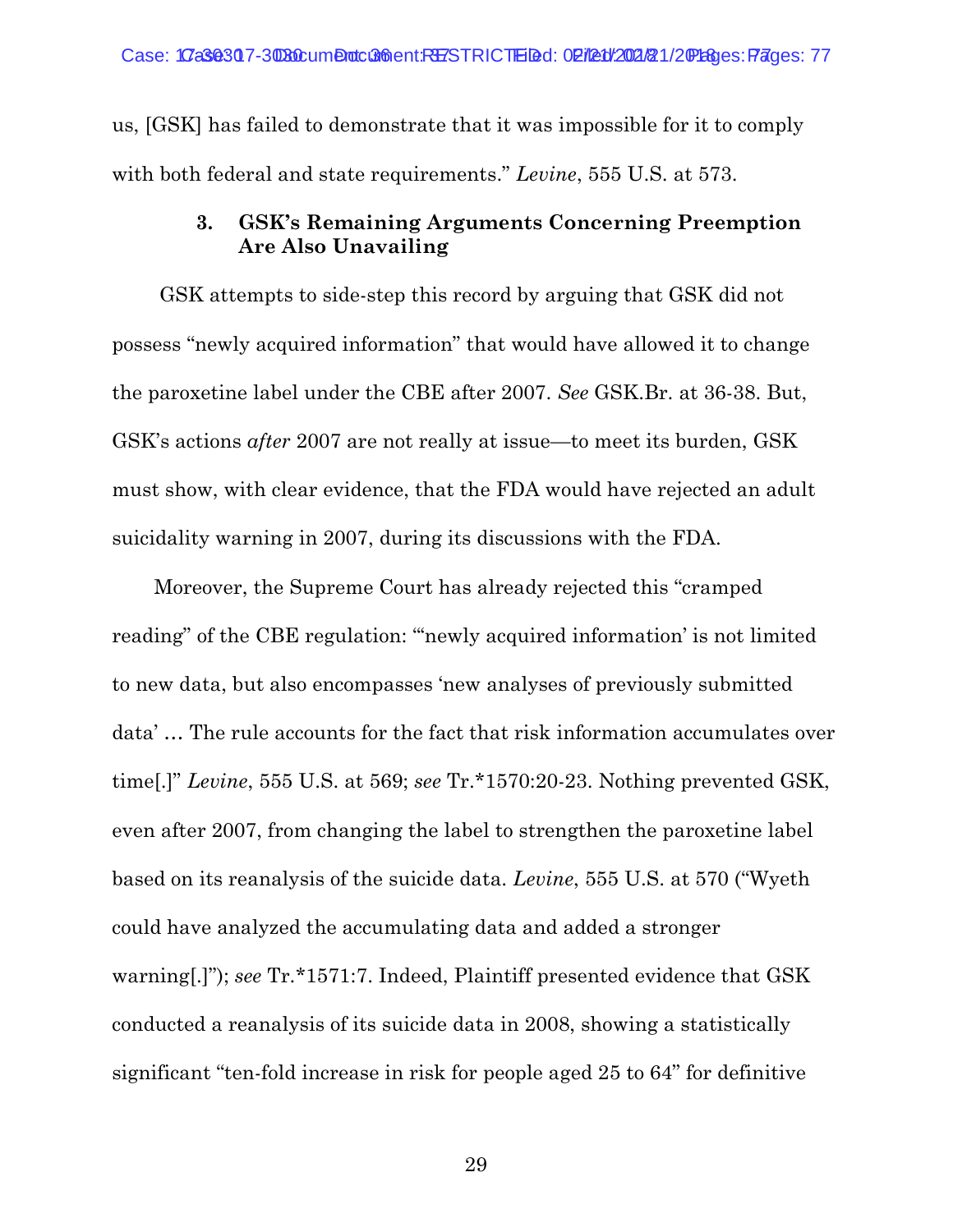suicidal behavior. Tr.\*1229:18-1234:16, \*1624:7-1628:8. That analysis, itself, comprised "newly acquired information."

GSK also argues that, even if GSK had taken the meeting with the FDA, it "does not suggest FDA would have approved plaintiff's warning." GSK.Br. at 43-44. According to GSK, if the mere possibility of changing a label were enough to defeat preemption, it "would be 'all but meaningless." *Id.* at 44 (quoting *Mensing*, 564 U.S. at 621). But, this argument turns the preemption analysis on its head. GSK invokes *impossibility* preemption, which starts with a presumption against it. *Riegel v. Medtronic, Inc.*, 552 U.S. 312, 334 (2008). And, that presumption remains until GSK meets its "stringent" burden "of proving that there was clear evidence the FDA would have rejected the proposed change in the drug's label." *Mason*, 596 F.3d at 391. In this context, Plaintiff is *not* required to prove *anything*, let alone that the FDA would have accepted a paroxetine label change. The fact that the FDA specifically invited GSK to discuss placement of paroxetine-specific warnings in the label undermines any suggestion of impossibility. The district court's preemption rulings do not rest on some remote possibility that the FDA would have accepted the label change; it rests on the lack of *clear evidence* the FDA would have *rejected* it.

Finally, GSK argues that if it had warned about the risk of paroxetineinduced suicidality in adults over twenty-four, it would have conflicted with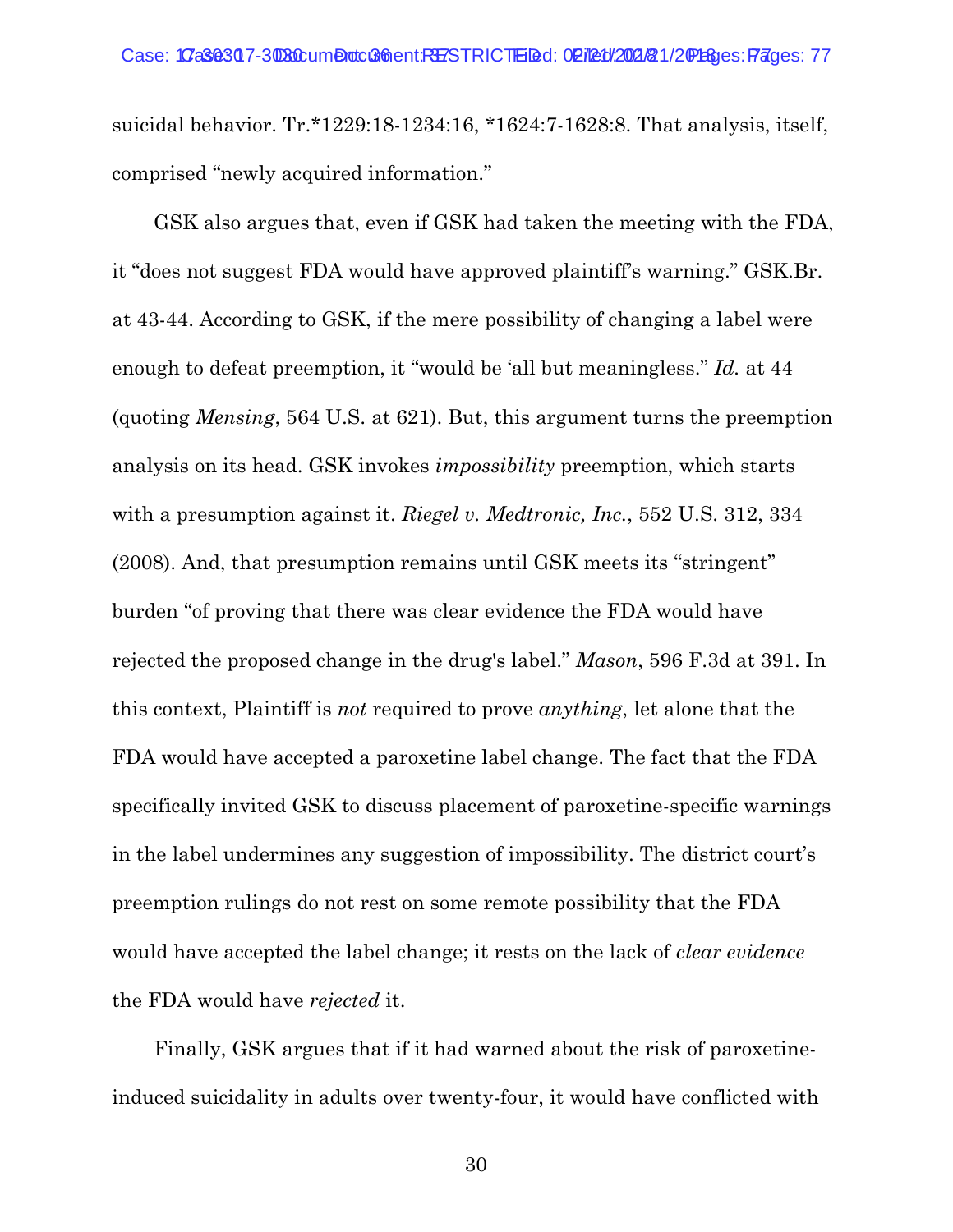the class warning language on the label, rendering the drug misbranded. GSK.Br. at 41-42. But this argument mischaracterizes the warnings. The class warning applies to antidepressants generally, not paroxetine specifically, and is based on the FDA's 2007 analysis of all antidepressants. *See* R.589-14 at 26. Paroxetine, however, is unique, and the label's failure to provide paroxetine-specific language is what renders it inadequate. *See* Tr.\*1139:17-1140:24, \*1131:10-17, \*1143:22-1144:8. Including paroxetinespecific language would not conflict with the class labeling.

Under *Levine*, GSK bears the burden to prove the FDA would have rejected an adult suicide warning with clear evidence. The record, as it stands, does not come close to meeting that standard. GSK is not entitled to preemption.

### **II. GSK Is Responsible for Injuries Caused by Its Negligence in Crafting and Controlling the Paroxetine Label**

The jury found GSK negligent for crafting and controlling the paroxetine *label* and that the paroxetine *label* proximately caused Mr. Dolin to be prescribed the paroxetine that led to his death. The jury did not find GSK liable for its conduct in manufacturing the type of drug Mr. Dolin ingested. Notwithstanding, GSK repeatedly attempts to reframe *label* liability into *products* liability—coining the term "innovator liability"—claiming the district court held "GSK liable for injuries allegedly resulting from Dolin's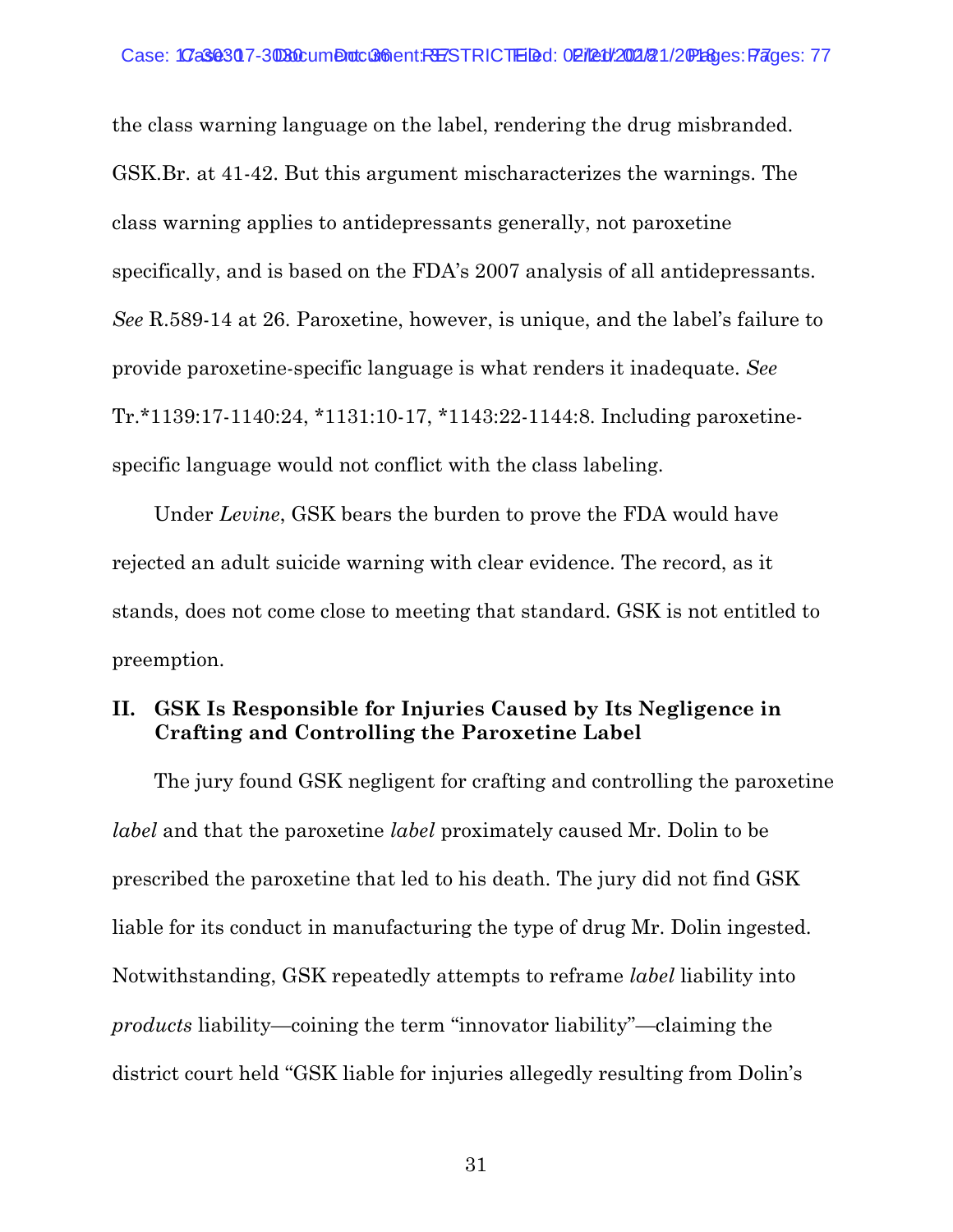ingestion of a drug manufactured and marketed by someone else[.]" GSK.Br. at 19. But, that is like pushing someone in front of a bus and claiming it's the bus manufacturer's fault. While it is true this case involves the paroxetine compound, GSK's liability turns on its negligence related to the *creation and control of the paroxetine label*, not the pills. The district court made this point abundantly clear. A10-11; A51. Indeed, the jury was specifically instructed on label liability, *not* product liability. R.571 at 17 (describing Plaintiff's contentions related to the label); *id.* at 18 (describing GSK's duty related to label); *id.* at 20-23 (discussing elements of negligence). Thus, GSK's appeal, focusing on whether it is liable for injuries caused by a product it did not make, seeks reversal of a holding the district court never made.

#### **A. Label Negligence Is Not Products Liability**

Nothing in Illinois law requires product manufacturers to be sued exclusively under products liability. In *Board of Education of City of Chicago v. A, C & S, Inc.*, the Illinois Supreme Court held, in a case involving injury caused by an asbestos manufacturer, that "[o]ne who gives false information to another may be liable for physical harm caused by actions taken by that person in justifiable reliance upon the information." 546 N.E.2d 580, 592 (Ill. 1989) (citing Restatement (Second) of Torts § 311 (1965)). The Illinois Supreme Court noted that this type of negligence was broad, "extend[ing] to any defendant 'who, in the course of an activity which is in furtherance of his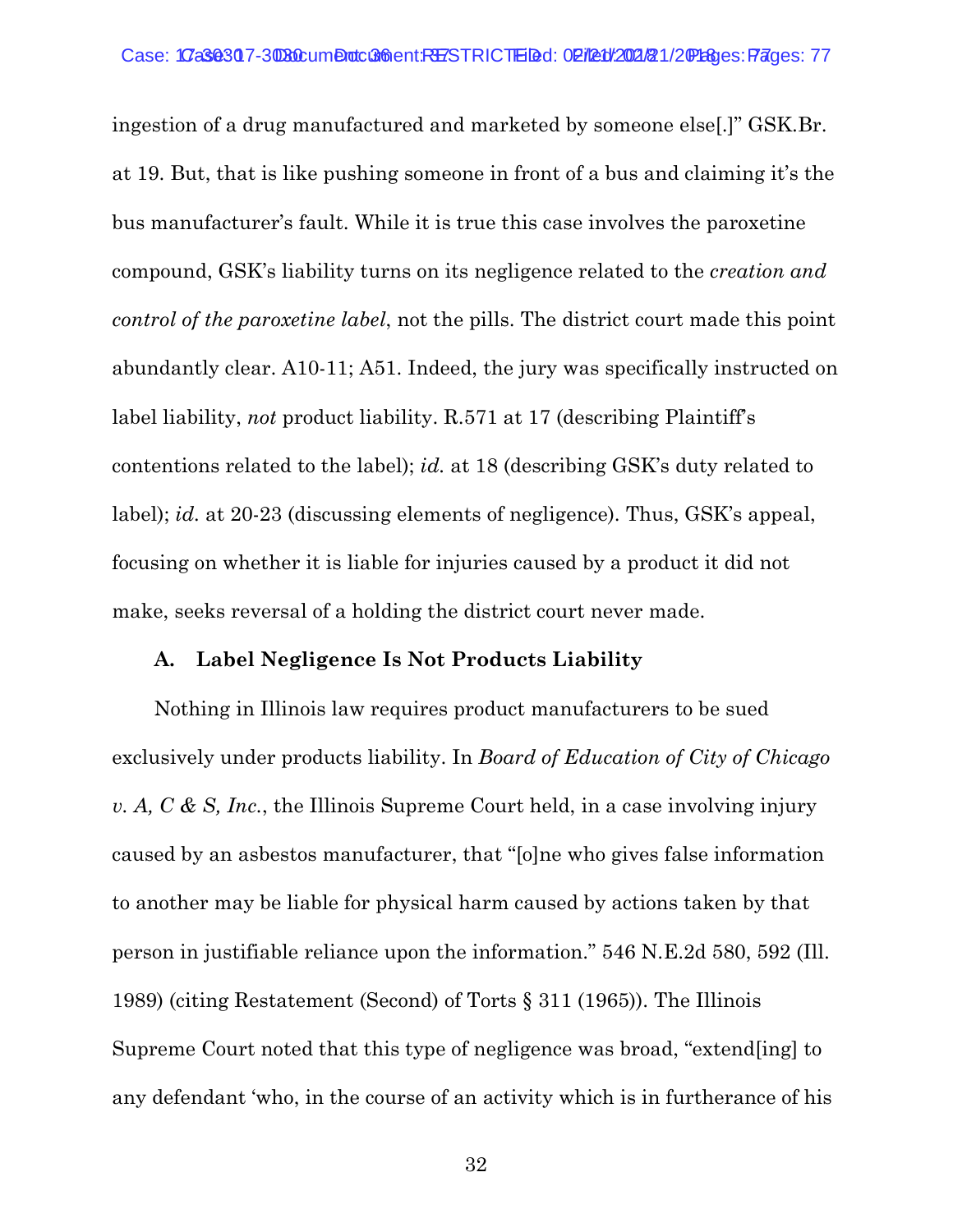own interests, undertakes to give information to another, and knows or should realize that the safety of the person of others may depend upon the accuracy of the information.'" *Id.* (quoting Restatement (Second) of Torts § 311)). And, "the scope of [t]his liability is not determined by the rules that govern liability for the negligent supplying of chattels[.]" *Id.* (quoting Restatement (Second) of Torts § 552, Explanatory Notes, comment a, at 127 (1977)). Thus, it should come as no surprise that, in Illinois, a product manufacturer can be liable for conduct related to negligent statements about their products incidental to manufacturing of the product. After all, "a manufacturer may be liable for injuries to a person not in privity with him and that such liability is governed by the same principles governing *any* action for negligence[.]" *Suvada v. White Motor Co.*, 210 N.E.2d 182, 185 (Ill. 1965) (emphasis added).

Judge Zagel specifically addressed this point, noting that Illinois, unlike states that have enacted specific statutes forcing negligence and products liability claims into the same cause of action, has no such requirement and, indeed, the Illinois Supreme Court has held such a statute to be unconstitutional. *See Best v. Taylor Mach. Works*, 689 N.E.2d 1057, 1105 (Ill. 1997); A7-8. GSK does not explain why Plaintiff's claims must be viewed through the lens of products liability, as opposed to common law negligence. Instead, GSK assumes it, ignoring much, if not all, of district court's opinions.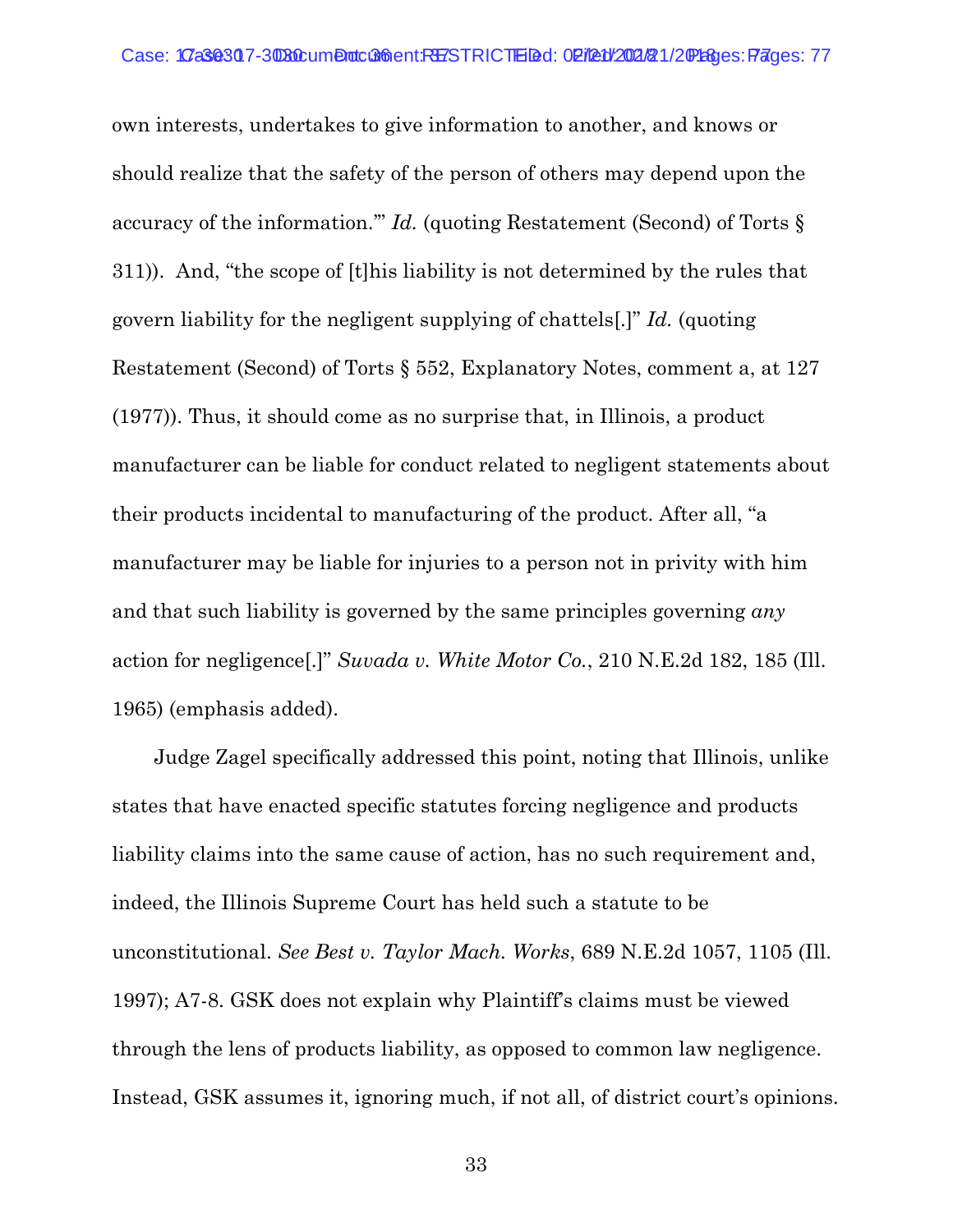# **B. Illinois Common Law Demands, Wherever Possible, a Remedy for Every Wrong**

Regarding the claim that was tried, i.e., label negligence, *every* court within the Seventh Circuit that has examined the issue under Illinois law has embraced it. A8-12; *Garner v. Johnson & Johnson, Janssen Research & Dev. LLC*, No. 116CV01494SLDJEH, 2017 WL 6945335, at \*7-10 (C.D. Ill. Sept. 6, 2017) (J. Darrow). Indeed, the Seventh Circuit recently endorsed it in a published decision:

The Hatch-Waxman Act … allows for manufacturers of branded drugs to be *on the hook for mislabeling on their generic counterparts*, precisely because the generic drug manufacturers are prohibited by law from altering the label in any way. In such a case *the branded manufacturer can be said to have "caused" any mislabeling by a generic drug manufacturer, even if the branded drug manufacturer had no hand in the manufacture or distribution of the drug or the labels.*

*Pecher v. Owens-Illinois, Inc.*, 859 F.3d 396, 401 (7th Cir. 2017) (emphasis added, footnote omitted). And, although not binding here, the Court should pay close attention to a recent California Supreme Court decision, *T.H. v. Novartis Pharm. Corp.*, 407 P.3d 18, 21-40 (Cal. 2017), where a unanimous court thoroughly and systematically addressed the issue of label negligence using the same factors and considerations employed under Illinois law.

That fact that courts applying Illinois common law principles have accepted this type of negligence should not be surprising. Illinois negligence law is intentionally broad, based on "the fundamental premise of tort law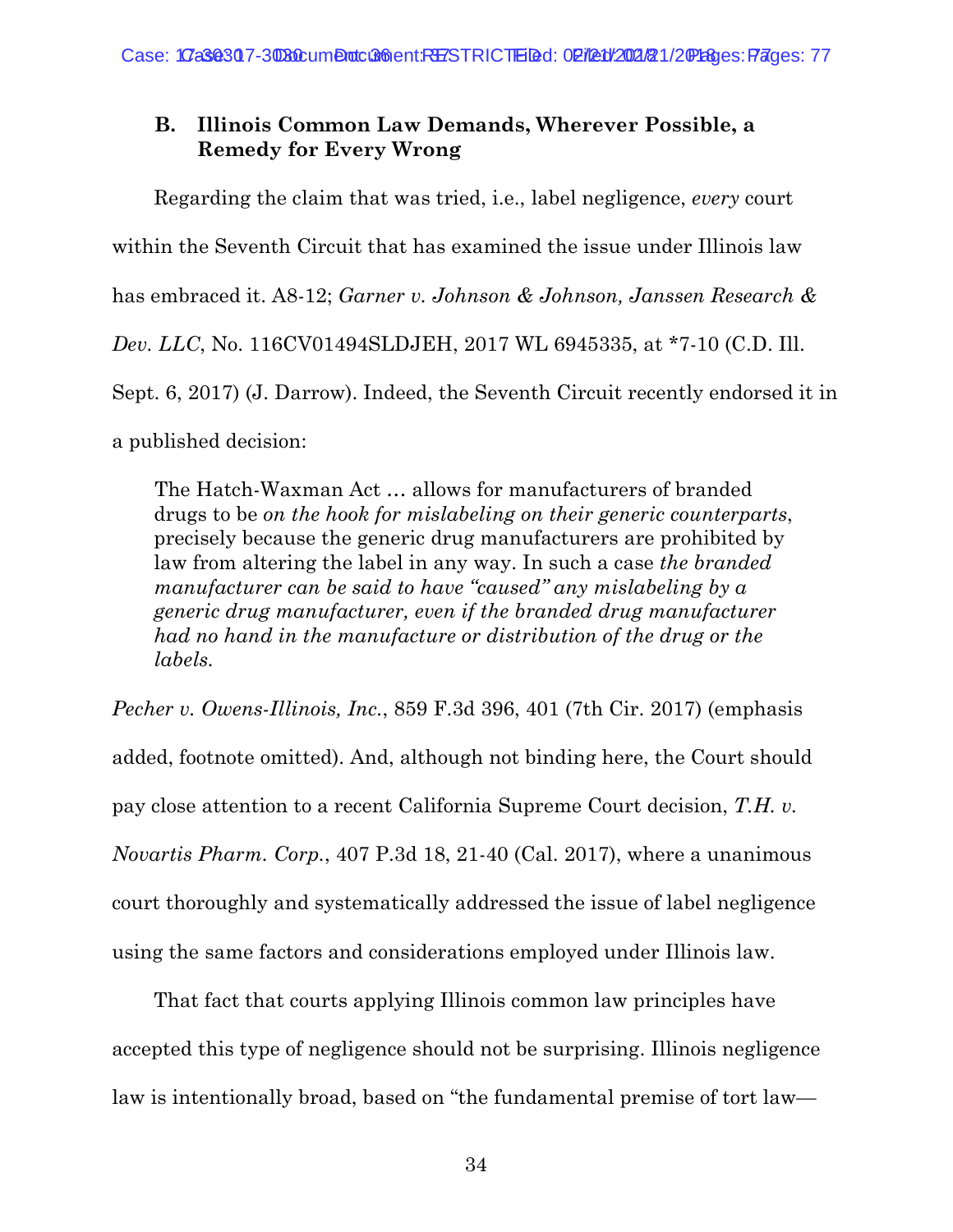that of just compensation for any loss or injury proximately caused by the tortfeasor." *Clark v. Children's Mem'l Hosp*., 955 N.E.2d 1065, 1073 (Ill. 2011). Indeed, this principle is enshrined in the Illinois Constitution: "Every person shall find a certain remedy in the laws for all injuries and wrongs which he receives to his person, privacy, property or reputation." Ill. Const. 1870, art. II, § 19.

These guiding principles are important. GSK asks this Court to immunize brand name manufacturers for injuries caused by their labels. Considering generic drugs occupy eighty percent of the market, GSK.Br. at 22, and federal law generally prohibits lawsuits against generic makers, GSK is asking this court to, quite literally, eliminate any remedy for injuries caused in eight percent of the Illinois drug market. It is, put simply, a request to disavow its responsibilities placed squarely on it by federal law. The Court should eschew GSK's invitation to eviscerate the tort rights of millions of Illinois citizens and render impotent the obligations created by the FDCA.

### **C. Under Illinois Law, GSK Owes a Duty to Those Physicians Who Rely on the Information in the Paroxetine Label to Make Prescribing Decision**

To prove common law negligence, Plaintiff must establish "a duty of care owed by the defendant to the plaintiff, a breach of that duty, and an injury proximately caused by that breach." *Simpkins v. CSX Transp., Inc.*, 965 N.E.2d 1092, 1096 (Ill. 2012) (quoting *Marshall v. Burger King Corp.*, 856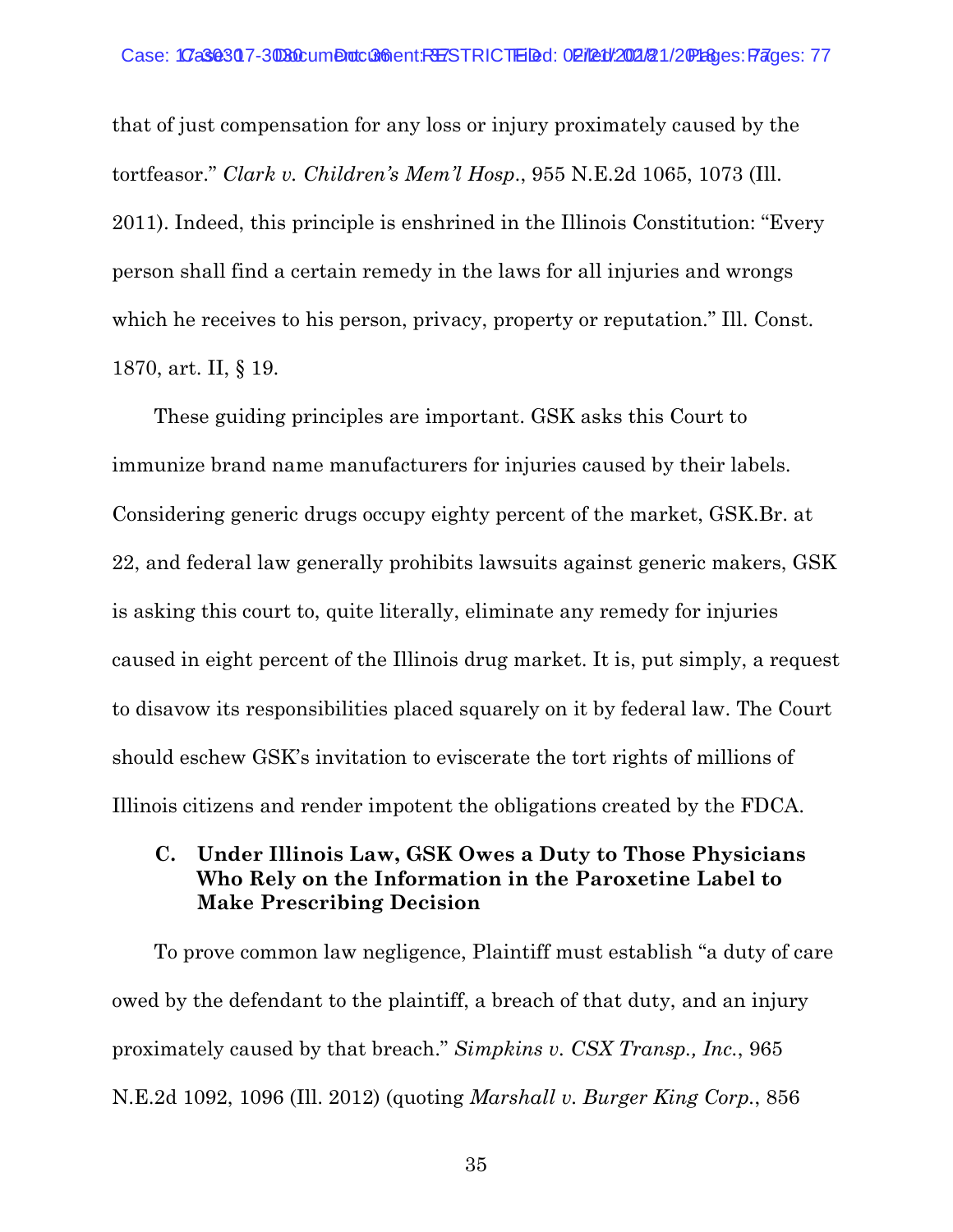N.E.2d 1048, 1053 (Ill. 2006)). The only issue here is duty, and "[w]hether a duty exists in a particular case is a question of law for the court to decide" *Marshall*, 856 N.E.2d 1048, 1053-54.

Plaintiff asserts, and both Judge Zagel and Judge Hart agreed, that GSK owed a duty to Dr. Sachman (and thus Mr. Dolin) to warn about the risk of suicide on a label over which GSK had exclusive control. The Illinois Supreme Court "has long recognized that 'every person owes a duty of ordinary care to all others to guard against injuries which naturally flow as a reasonably probable and foreseeable consequence of an act, and such a duty does not depend upon contract, privity of interest or the proximity of relationship, *but extends to remote and unknown persons.*'" *Simpkins*, 965 N.E.2d at 1097 (emphasis added) (quoting *Widlowski v. Durkee Foods, Div. of SCM Corp.*, 562 N.E.2d 967, 968 (Ill. 1990)). "[I]f a course of action creates a foreseeable risk of injury, the individual engaged in that course of action has a duty to protect others from such injury." *Id.*

In the pharmaceutical context, "[a] duty to warn exists where there is unequal knowledge, actual or constructive [of a dangerous condition], and the defendant[,] possessed of such knowledge, knows or should know that harm might or could occur if no warning is given.'" *Happel v. Wal-Mart Stores, Inc.*, 766 N.E.2d 1118, 1123 (Ill. 2002) (quoting *Schellenberg v. Winnetka Park Dist.*, 596 N.E.2d 93, 97 (Ill. App. Ct. 1992)). "A drug manufacturer owes the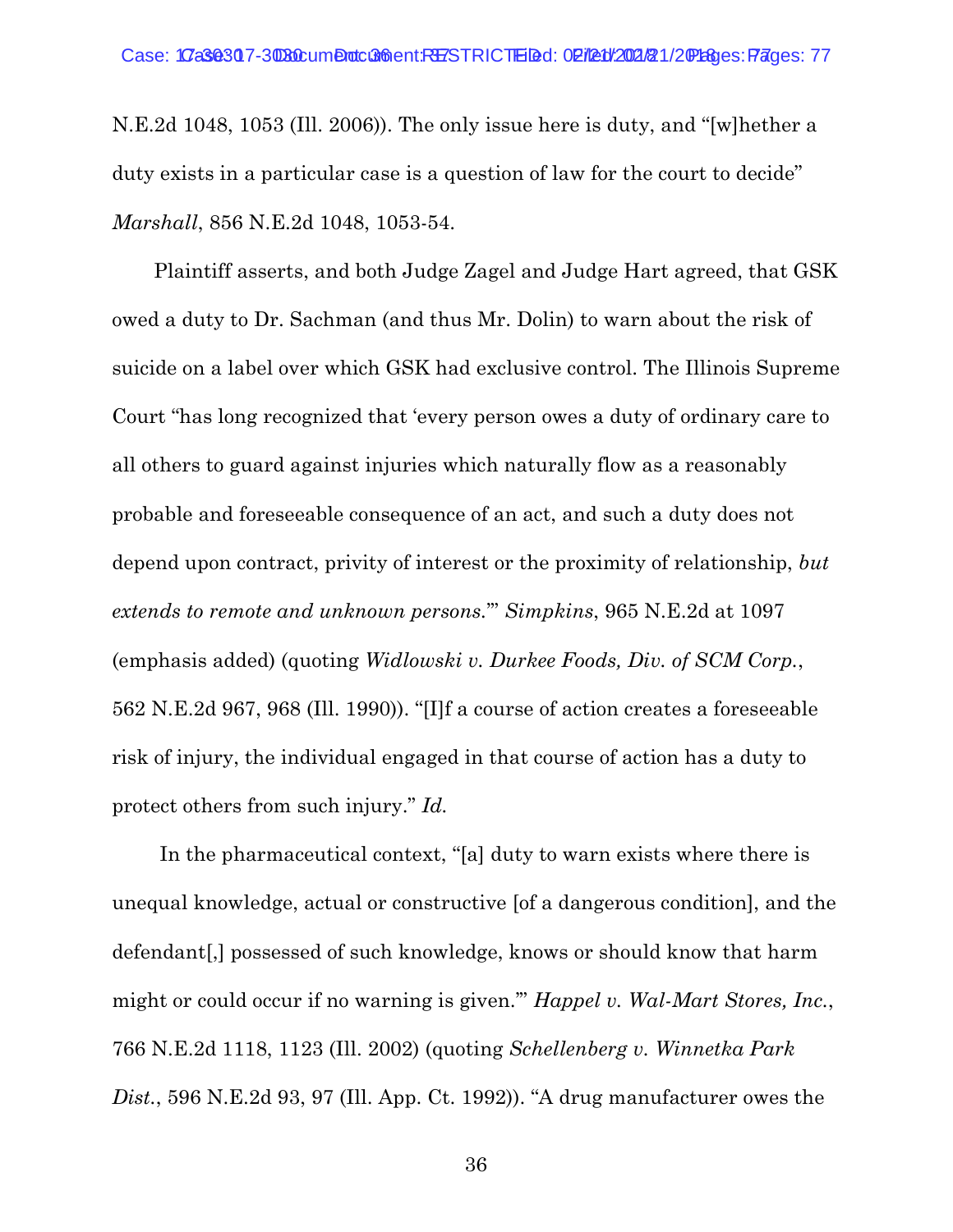medical community the duty to adequately inform them of the risks and dangers of its drugs." *Wingstrom v. Evanston Hosp. Corp.*, No. 90 C 3610, 1992 WL 97934, at \*4 (N.D. Ill. May 5, 1992). And, that obligation to warn is not limited to the manufacturer of the pill. For example, in *Happel*, the Illinois Supreme Court held that a pharmacy, possessed of superior information about a drug, owed a duty to warn about that drug, even though the drug was manufactured by another company. 766 N.E.2d at 1124-26.

Here, GSK was charged with a statutory responsibility to maintain the paroxetine label's adequacy and, during that time, GSK possessed superior knowledge about the risks of adult suicide. It seems hardly controversial to conclude that GSK was obliged to protect others from injury flowing from that conduct. Indeed, considering Illinois law does not require privity of interest and specifically contemplates a duty owed to "remote and unknown persons[,]" it is not clear why GSK would owe a duty to those consumers who rely on its labeling and purchase brand name paroxetine, but not those (often the same) consumers who purchase generic paroxetine relying on the same labeling.

In any event, the Illinois Supreme Court has identified four factors that should be weighed in deciding whether to impose a duty: "(1) the reasonable foreseeability of the injury, (2) the likelihood of the injury, (3) the magnitude of the burden of guarding against the injury, and (4) the consequences of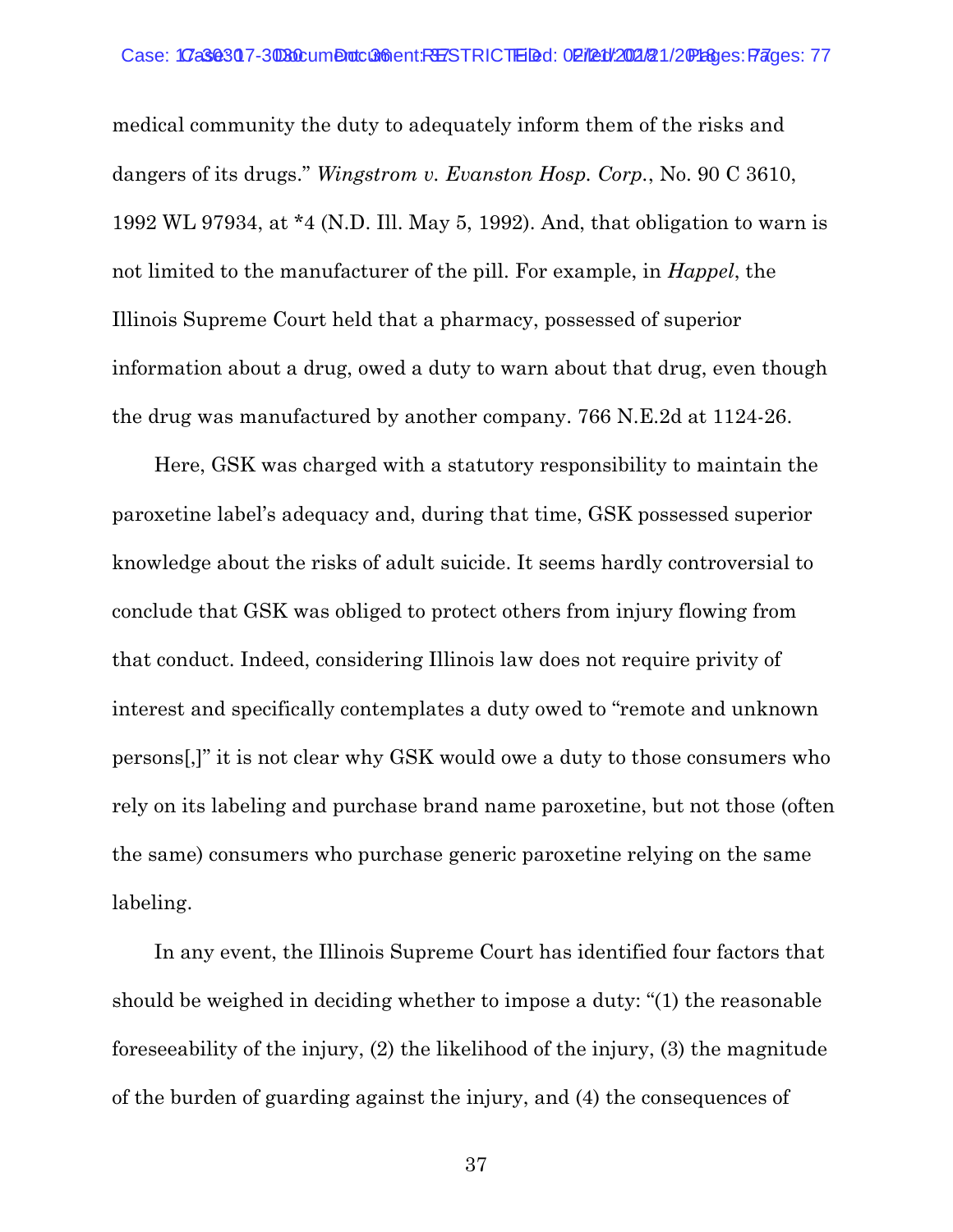placing that burden on the defendant." *Simpkins*, 965 N.E.2d at 1098. All of these factors weigh in favor of finding a duty.

# **1. Mr. Dolin's Suicide Was a Reasonably Foreseeable Consequence of Failing to Warn about the Risks of Adult Suicide**

"[F]oreseeability of an injury is an important factor in determining whether a duty exists" although not the only one. *Hutchings v. Bauer*, 599 N.E.2d 934, 935 (Ill. 1992); *Simpkins*, 965 N.E.2d at 1099. Here, it was entirely foreseeable that Mr. Dolin's doctor would rely on the representations on the paroxetine label in deciding to prescribe paroxetine to Mr. Dolin and that Mr. Dolin's prescription would ultimately be filled with generic paroxetine. A10; *accord Garner*, 2017 WL 6945335, at \*7. Not only do doctors rely on labels to make prescribing decisions—it is, after all, the purpose of a drug label[6](#page-51-0)—but GSK controls the label for all versions of the drug. *Mensing*, 564 U.S. at 618. Furthermore, in Illinois, druggists are permitted to substitute generic drugs for brand. *See* 225 Ill. Comp. Stat. Ann. 85/25.

GSK disputes foreseeability by quoting *In re Darvocet, Darvon, & Propoxyphene Prod. Liab. Litig.*, 756 F.3d 917, 944 (6th Cir. 2014), where the Sixth Circuit disagreed with Judge Zagel's finding of foreseeability. GSK.Br.

 $\overline{a}$ 

<span id="page-51-0"></span> $6$  21 C.F.R. § 201.56(a)(1) ("The labeling must contain a summary of the essential scientific information needed for the safe and effective use of the drug.").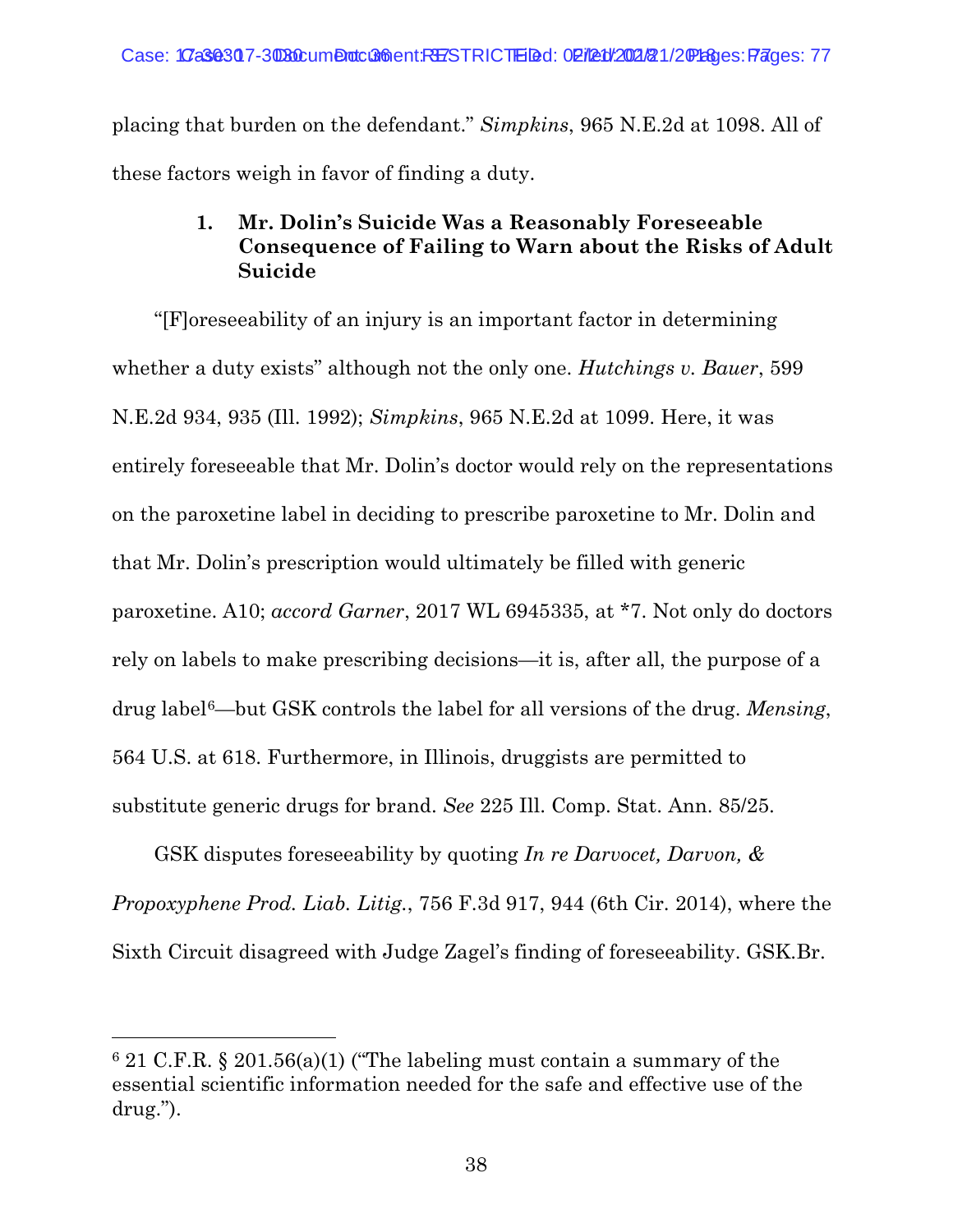at 29. In *Darvocet*, the court stated "the generic consumers' injuries are not the foreseeable result of the brand manufacturers' conduct, but of the laws over which the brand manufacturers have no control" citing a law journal article, authored by three pharmaceutical defense lawyers.[7](#page-52-0) That law journal article, however, bases its argument on a Florida state court legal holding[8](#page-52-1) that was *specifically* rejected by Supreme Court in *Mensing*. In other words, the article and *Darvocet* analyses are based on abrogated law.

More importantly, it is entirely unclear why a duty is less foreseeable simply because the consequences of a tortfeasor's actions are influenced by a statutory framework. If the consequences of one's actions are dictated by law, then it would make those consequences more, not less, foreseeable. And, it is well-settled that "[d]uties can arise from common law, statute, ordinance, or regulation." *Chiriboga v. Nat'l R.R. Passenger Corp.*, 687 F. Supp. 2d 764, 768 (N.D. Ill. 2009).

GSK claims that "[o]nce exclusivities have expired, brand manufacturers have no say over whether, how, and what extent a generic manufacturer

<span id="page-52-1"></span><span id="page-52-0"></span><sup>7</sup> Victor E. Schwartz et. al., *Warning: Shifting Liability to Manufacturers of Brand-Name Medicines When the Harm Was Allegedly Caused by Generic Drugs Has Severe Side Effects*, 81 FORDHAM L. REV. 1835, 1879 (2013). <sup>8</sup>*Dietrich v. Wyeth, Inc.*, No. 50-2009-CA-021586, 2009 WL 4924722 (Fla. Cir. Ct. Dec. 21, 2009) ("No federal statute or FDA regulation imposes a duty or suggests that a name brand manufacturer is responsible for the labeling of competing generic products[.]").

l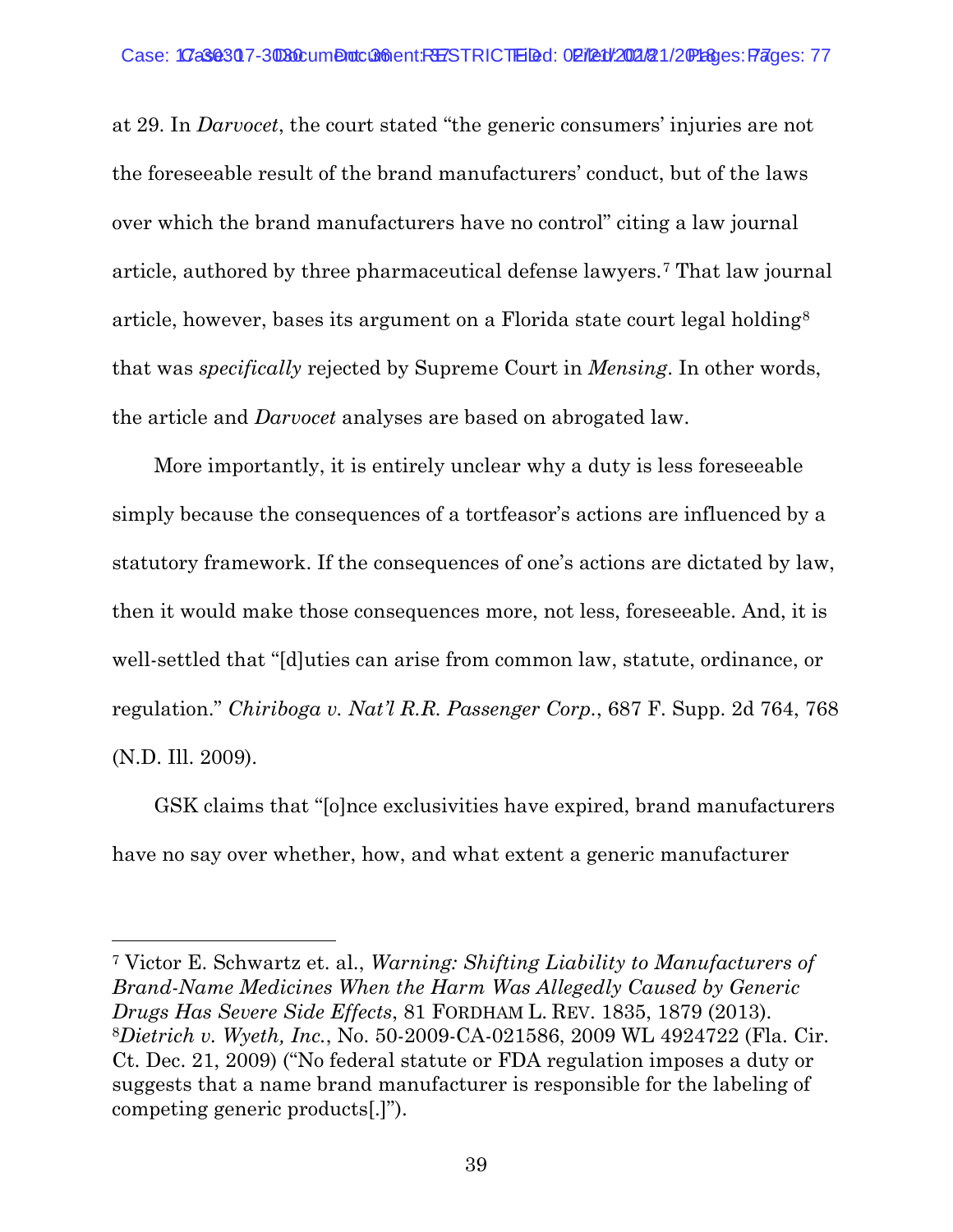enters the market." GSK.Br. at 29. But, that is irrelevant because GSK had complete control over the label used by those generic manufacturers and, thus, can reasonably foresee the consequences associated with improper labeling.

## **2. The Likelihood of Someone like Mr. Dolin Committing Suicide Was High Absent a Warning on the Paroxetine Label**

GSK does not even attempt to dispute this factor. GSK.Br. at 29-30. Nor could it. Considering GSK's evidence showing paroxetine increases the risk of adult suicide, and GSK's failure to warn of that risk, it was highly likely that a suicide, caused by the drug, would result.

# **3. The Magnitude of Guarding Against Injury Is Minimal Because GSK's Duty to Warn Exists Regardless of Generic Competition**

Under federal law, an NDA holder is required to update and maintain the warning label "as soon as there is reasonable evidence of an association" with risk. 21 C.F.R. § 201.80(e). And, that obligation exists "even if an NDA holder has discontinued marketing a drug product.<sup>"</sup> 78 Fed. Reg. 67985-02 (Nov. 13, 2013) ("These requirements include … proposed revisions to product labeling."); *see* 21 C.F.R. § 314.150(c)). Importantly, that federal obligation is co-extensive with GSK's obligations under Illinois law to warn of "known dangerous propensities." *Martin by Martin v. Ortho Pharm. Corp.*, 661 N.E.2d 352, 354 (Ill. 1996). So, the magnitude of guarding against injury is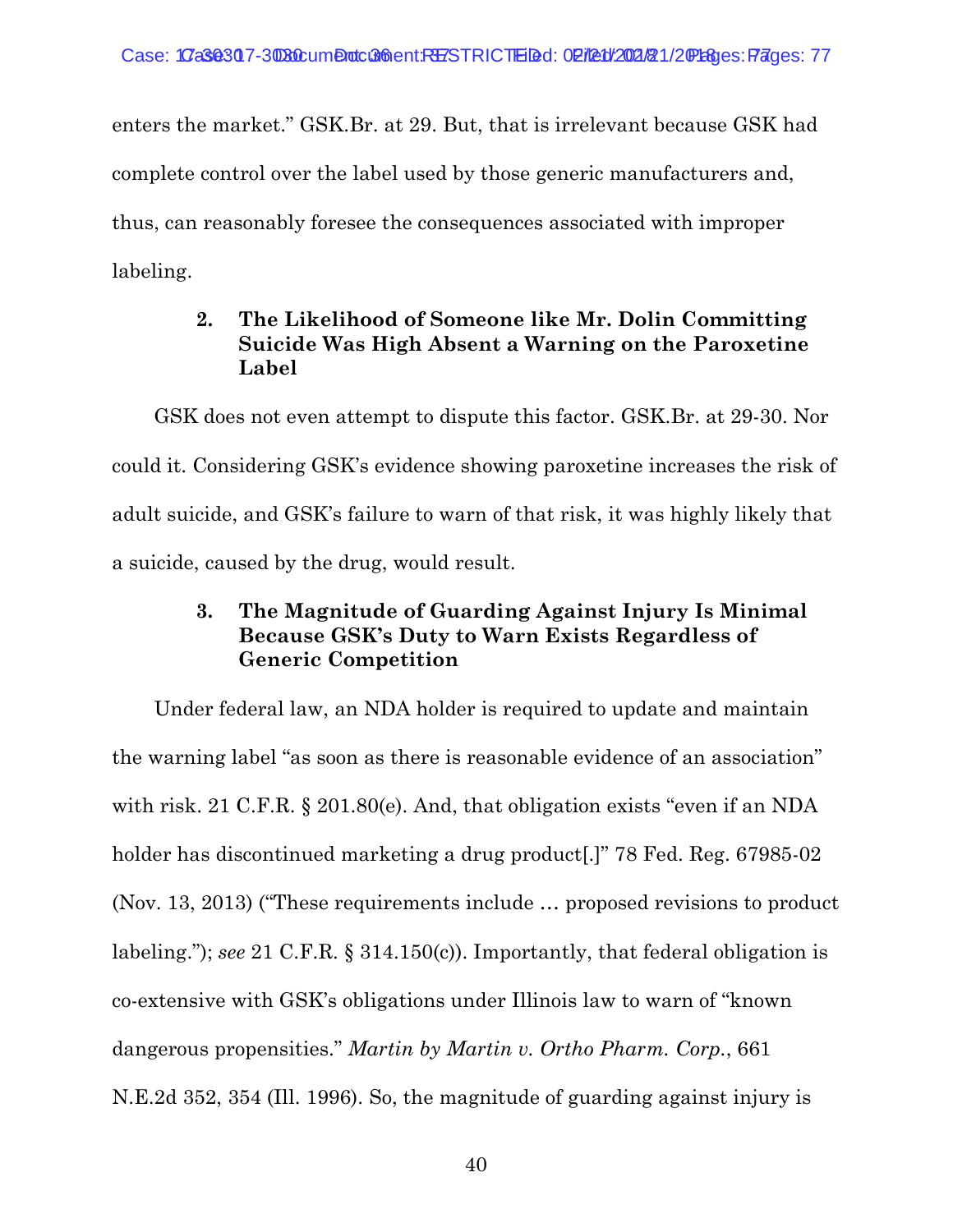the same regardless of whether the consumer is purchasing brand name or generic. Here, "the recognition of a duty to warn would simply require [GSK] to continue with a practice it was already engaged in[.]" *Happel*, 766 N.E.2d at 1124.

GSK confuses the issue, claiming that it would be "difficult to predict what warnings FDA will approve or juries will require[.]" GSK.Br. at 30. But GSK already strikes this balance in complying with its obligations under federal law and in its obligations to Illinois brand consumers. Any burden in guarding against this issue should be no more than the burden GSK already had.

### **4. Consequences of Placing a Burden on GSK Pales in Comparison to the Benefits Inured by a Protracted Monopoly and the Harm Caused to Illinois Consumers**

GSK asserts dire "consequences" of imposing a duty here. Most of these "consequences," however, relate to the costs of compensating for injuries caused by GSK's negligent control of the label. But, costs associated with compensating injuries caused by wrongdoing should not, by itself, be the focus in a duty analysis. The imposition of a duty always increases exposure. If that, by itself, could defeat finding a duty, no court would ever find one.

Moreover, any consideration of "consequences" must be balanced against the fact that GSK can ameliorate that consequence by simply warning. *See Bajwa v. Metro. Life Ins. Co.*, 804 N.E.2d 519, 529 (Ill. 2004) ("Such a burden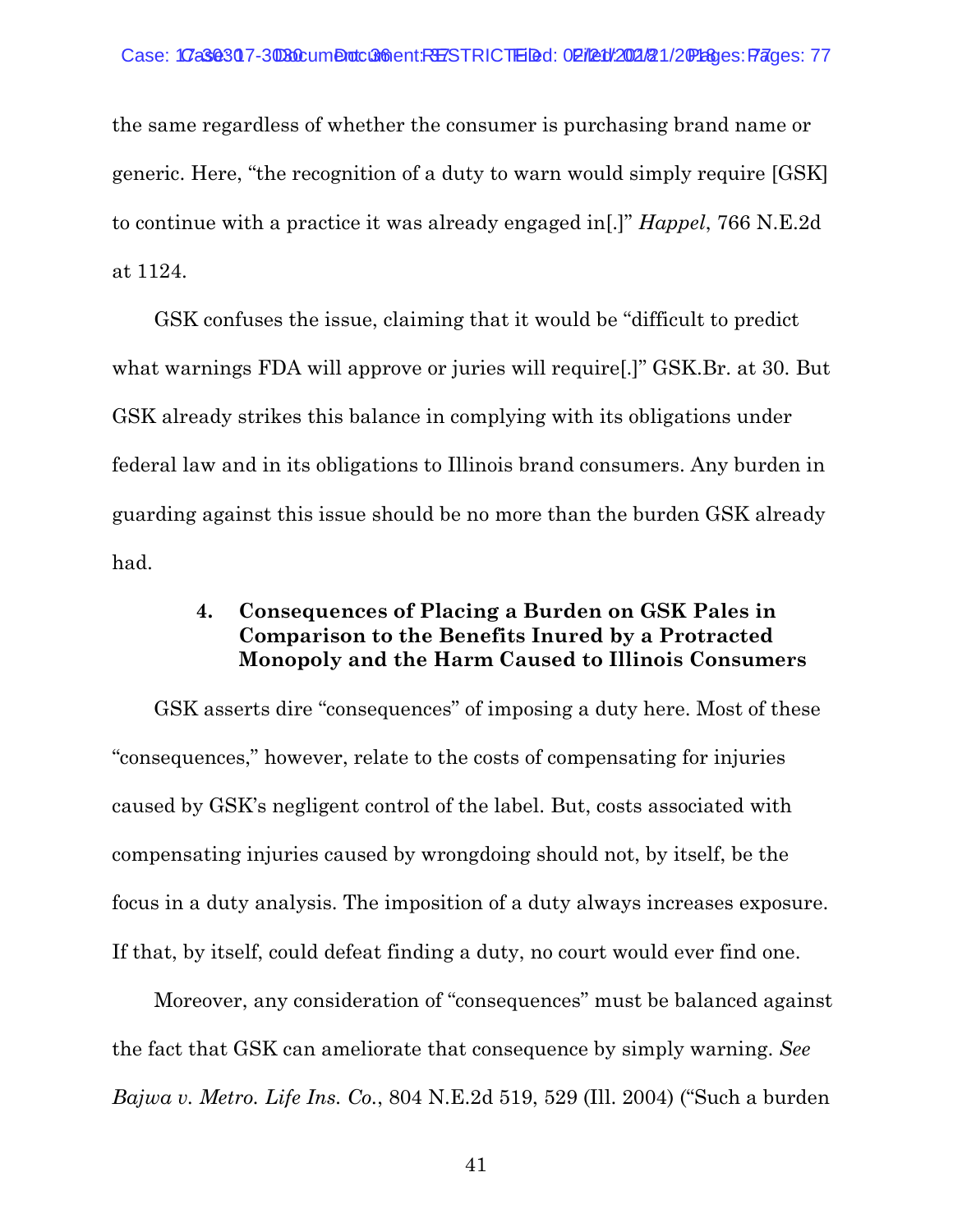would be a modest one compared to the potential for serious injury" by not warning.). GSK has not identified *any* adverse consequences of *complying* with that duty—it has focused, exclusively, on the consequences of being held liable for breaching it.

GSK argues that imposing a duty would make brand name manufacturers insurers for the industry, making GSK potentially liable for the entire generic market while only occupying a small fraction of it. GSK.Br. 21-22. But that is not misleading. Brand-name manufacturers would not be liable for manufacturing defects, *e.g.*, *Fisher v. Pelstring*, 817 F. Supp. 2d 791, 818 (D.S.C. 2011), the failure of a generic manufacturer to update the label to match the brand, *e.g.*, *Fulgenzi v. PLIVA, Inc.*, 711 F.3d 578, 584 (6th Cir. 2013), or when a generic manufacturer off-label promotes its drug, *e.g.*, *Arters v. Sandoz Inc.*, 921 F. Supp. 2d 813, 820 (S.D. Ohio 2013). "Under warning label liability, the brand-name drug manufacturer is liable only in a narrow circumstance—when deficiencies in its own label foreseeably and proximately caused injury." *T.H.*, 407 P.3d at 32-33. Imposing a common law duty would only *potentially* create liability in a sub-set of cases (negligent labeling cases) and even then, only after a jury also determined breach, proximate cause, and damages.

Moreover, this whole "insurer" assertion rings hollow because, in 2010, GSK derived income from the sale of generic paroxetine (extended release),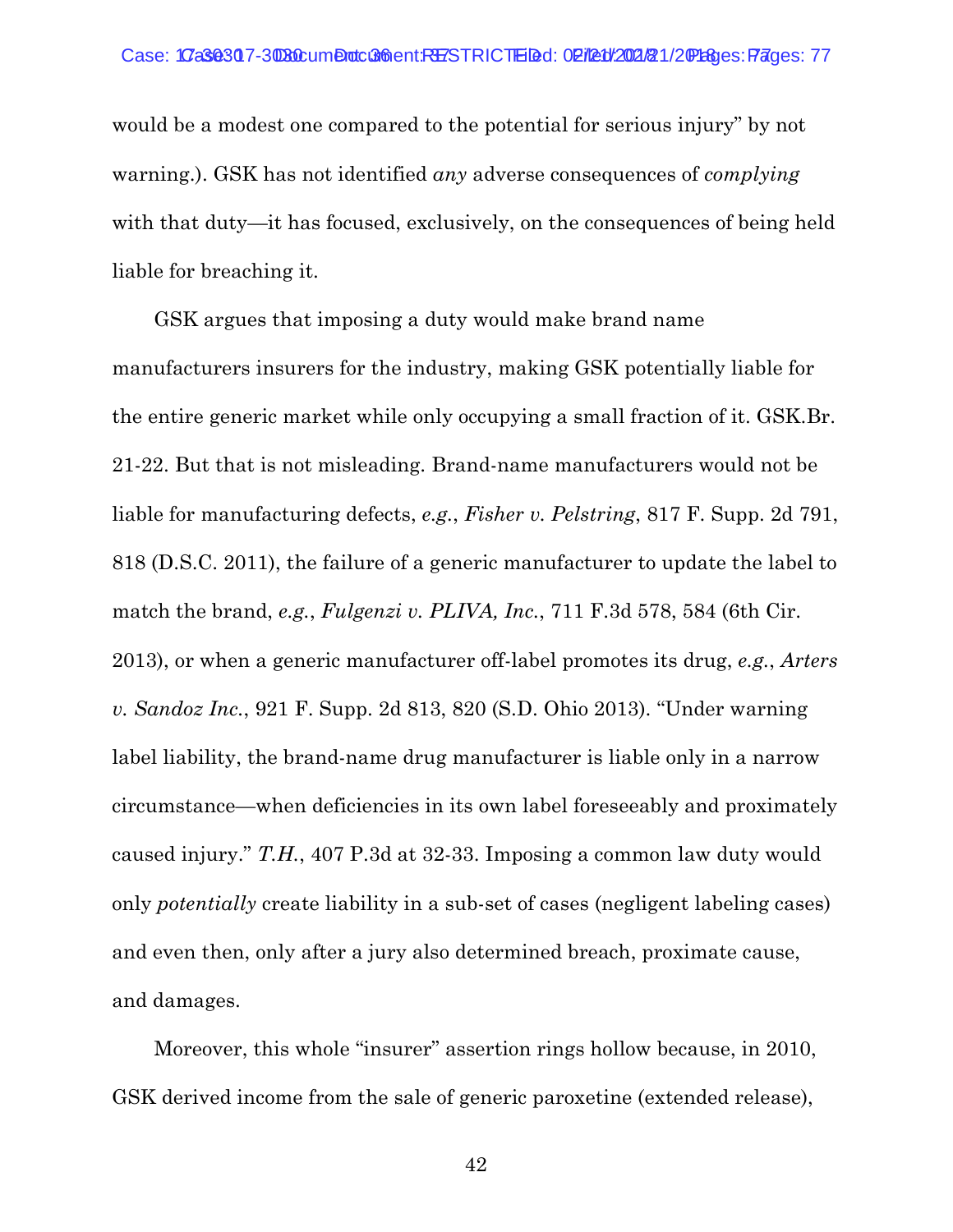using the *same* paroxetine label, arising from its contractual relationships with Mylan—the very company that manufactured the paroxetine (immediate release) Mr. Dolin ingested. R.656 at 33:5-14. GSK may not have profited from the pill Mr. Dolin ingested, but it was profiting from generic paroxetine at that time. And, that income does not even come close to the billions GSK made during its period of state-sanctioned monopoly.<sup>[9](#page-56-0)</sup>

From a pure public policy perspective, "[t]he public interest in adequate drug warnings … is just as acute when the brand-name drug manufacturer has an effective monopoly over the warning label as it was when the brandname manufacturer had a monopoly over the entire market for the drug." *T.H.*, 407 P.3d at 34. GSK's claim of being an "insurer" while having certain superficial appeal, misses the important health consequences caused by immunizing the only company with the knowledge and ability to control the label.

GSK also argues that the increased cost of compensating plaintiffs for injuries caused by its negligence would create a chilling effect, deter innovation, and increase prices. GSK.Br. at 22. But, again, that is not necessarily true. Tort liability can spur innovation by incentivizing drug

 $\overline{a}$ 

<span id="page-56-0"></span><sup>9</sup> *See* Alexandra Sifferlin, *Breaking Down GlaxoSmithKline's Billion-Dollar Wrongdoing*, TIME, July 5, 2012, http://healthland.time.com/ 2012/07/05/breaking-down-glaxosmithklines-billion-dollar-wrongdoing/.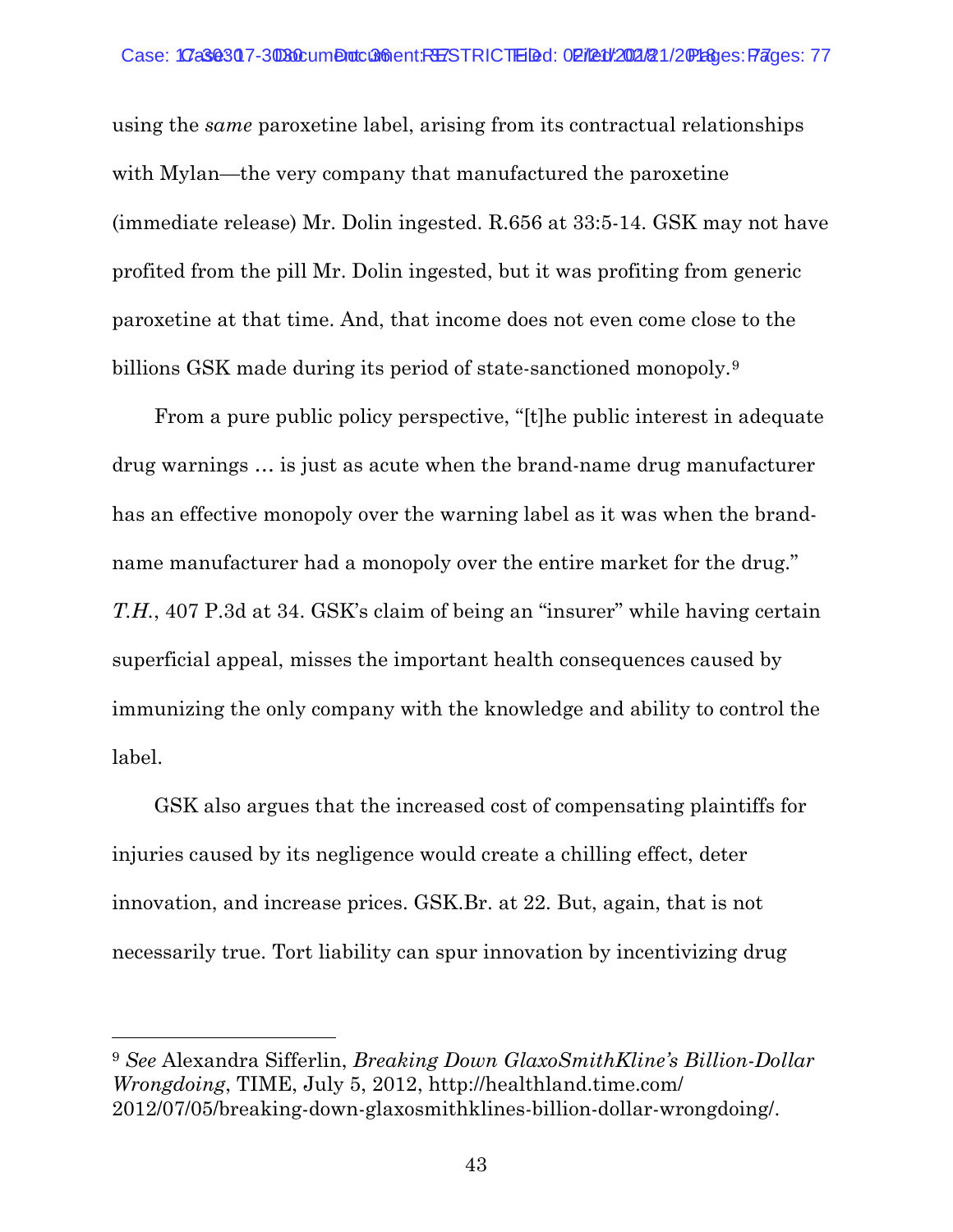manufacturers to develop new, better drugs. *See T.H.*, 407 P.3d at 34. And, if consumers and health plans start demanding brand name drugs, in lieu of generics, then costs associated with drugs will skyrocket for consumers, health plans, and the government.

More importantly, "accepting [GSK]'s 'chilling effect' argument would be to sanction the *status quo*" where brand name drug manufacturers know of serious health risks "but are under no obligation to follow through with a warning, even where the [brand manufacturer] knows that the drug being prescribed" is without proper warnings. *Happel*, 766 N.E.2d at 1124. And, "the *status quo* is unacceptable" because "[w]here the [brand manufacturer] fails to warn the customer, then the customer is placed at risk of serious injury or death." *Id.*

Consider, for a moment, the consequences of *not* imposing a duty. Finding no common law duty would dis-incentivize GSK (or any other NDA applicant) from ever taking its labeling obligations seriously once it loses exclusivity. After all, GSK pointed out that, within a year of losing exclusivity, only ten percent of the paroxetine market was controlled by GSK, even though GSK exclusively held the obligations to maintain the label. Why would GSK, or any other NDA applicant, ever care about going through the effort of revising the label after losing exclusivity if it only maintained a miniscule portion of the market and could never be held liable for its label?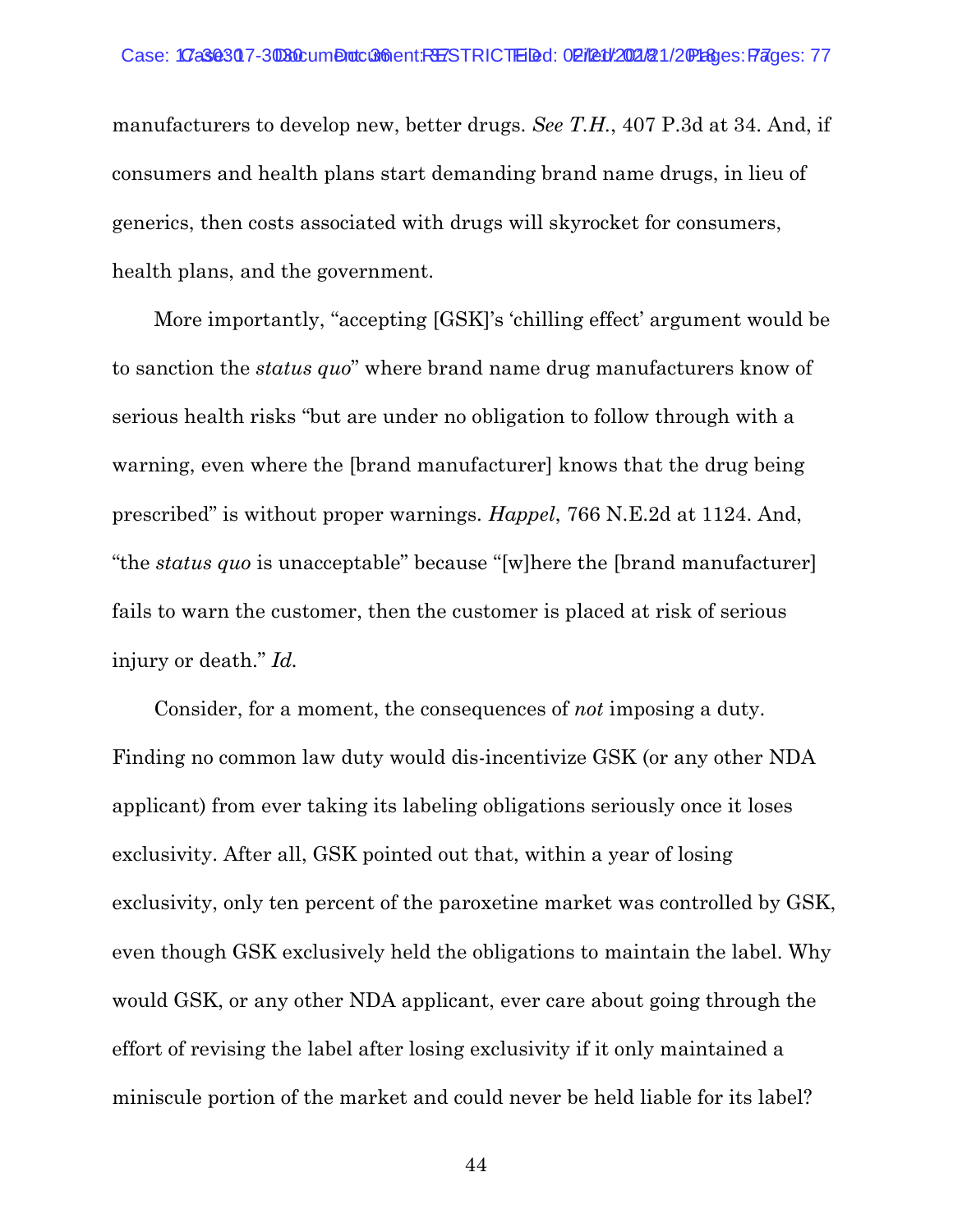Imposing a common law duty is not only in line with federal law, it advances the important societal goals of keeping drug manufacturers motivated to update labels when important dangers are discovered.

### **D. Nothing under Illinois Law Immunizes a Brand Name Drug Company When Its Negligence Proximately Causes Injury**

### **1.** *Smith v. Eli Lilly & Co.* **Does Not Create Immunity for Label Negligence**

GSK's request for label negligence immunity relies heavily on the Illinois Supreme Court's decision *Smith v. Eli Lilly & Co.*, 560 N.E.2d 324 (Ill. 1990). GSK claims that "*Smith* held that a pharmaceutical company cannot be liable for failing to warn about a drug's risks absent proof the company manufactured the particular drug that caused plaintiffs' injury." GSK.Br. at 19. However, a careful reading of *Smith* belies this assertion.

In *Smith*, the plaintiff alleged she sustained injury caused by her mother's ingestion of diethylstilbestrol ("DES") while the plaintiff was in utero. *Id.* at 326. The plaintiff, however, could not identify which company manufactured the DES her mother ingested, so she named 138 different defendants. *Id.* at 326-27. The trial court narrowed the defendants to eight manufactures and dismissed all claims except the plaintiff's strict products liability count, holding that the eight manufacturers could be liable under a market share theory of liability. *Id.*

Market share liability allows a plaintiff to bring claims against a group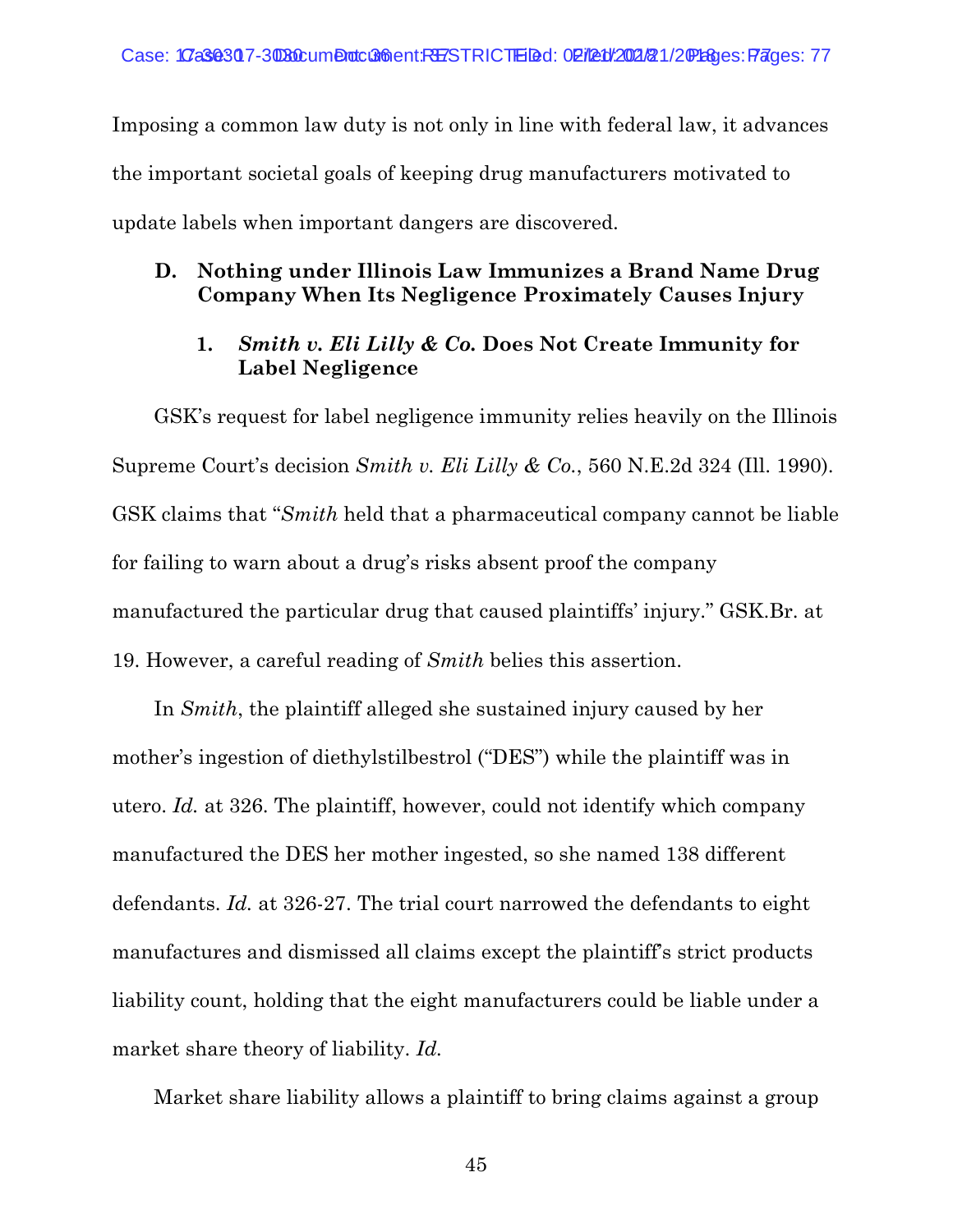of manufacturers that manufactured the product, even when the plaintiff does not know which defendant manufactured the specific product that caused the injury. Liability is apportioned among the manufacturers according to their share of the market. Ultimately, this theory provides an "exception[] to the causation requirement" in tort law by allowing "a plaintiff to shift to a defendant or a group of defendants the burden of proof on the causation issue." *Id.* at 328-29.

When the case made its way to the Illinois Supreme Court, the issue was "whether, in a negligence and strict liability cause of action, Illinois should substitute for the element of causation in fact a theory of market share liability when identification of the manufacturer of the drug that injured the plaintiff is not possible." *Id.* at 325. The Court *specifically* limited its analysis to "the narrow legal issue of whether to adopt market share liability in negligence and strict liability actions[.]" *Id.* at 330. Ultimately, the Court decided not to adopt it.

In the lengthy decision, the Court addresses various aspects of market share liability and, briefly, touches on duty. *Id.* at 343. The plaintiff had argued that drug manufacturers "owe a special duty of care to the public." *Id.* The Court, however, felt such a duty was too broad, and that negligence "require[s] proof that defendant breached a duty owed to a particular plaintiff." *Id.* The Court acknowledged that "[e]ach manufacturer owes a duty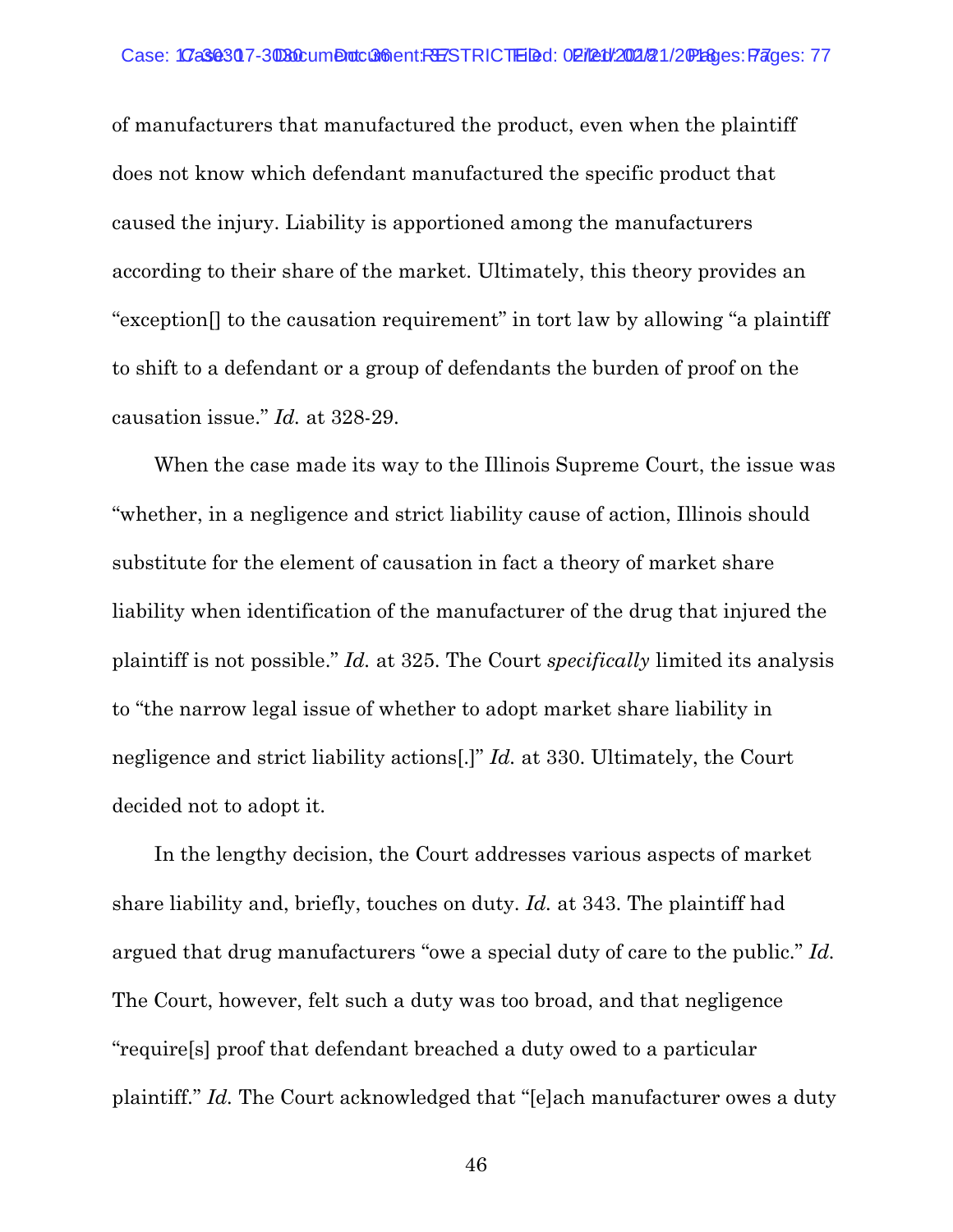to plaintiffs who will use its drug or be injured by it." *Id.* (emphasis added). But, such a duty requires a connection between the plaintiff and a particular defendant; "the duty is not so broad as to extend to anyone who uses the type of drug manufactured by a defendant … and … does not abrogate the requirement that the plaintiff maintains the responsibility of identifying the defendant who breached the duty." *Id. Smith* does not attempt to set the outer limits of duty for a brand manufacturer for all possible torts.

*Smith* stands for the unremarkable tort principle that a plaintiff must be able to identify the tortfeasor that caused the alleged injury. And, here, there is no issue over tortfeasor identification or causation. A15. Nowhere in *Smith* does the Illinois Supreme Court address label negligence. In fact, the relationship of the eight *Smith* defendants with DES is nothing like GSK's relationship with paroxetine because, unlike GSK, none of the *Smith* defendants controlled every DES label. The "link" between the plaintiff and a particular defendant that was missing in *Smith*, is present here.

#### **2.** *Foster v. American Home Products Corp.* **and Its Progeny Are Not Persuasive**

GSK claims there is "an overwhelming national consensus" that brand manufacturers owe no duty to warn generic consumers. GSK.Br. at 23. That "consensus" stems from *Foster v. American Home Products Corp.*, 29 F.3d 165 (4th Cir. 1994). *Foster* was the first case to consider the issue and, since its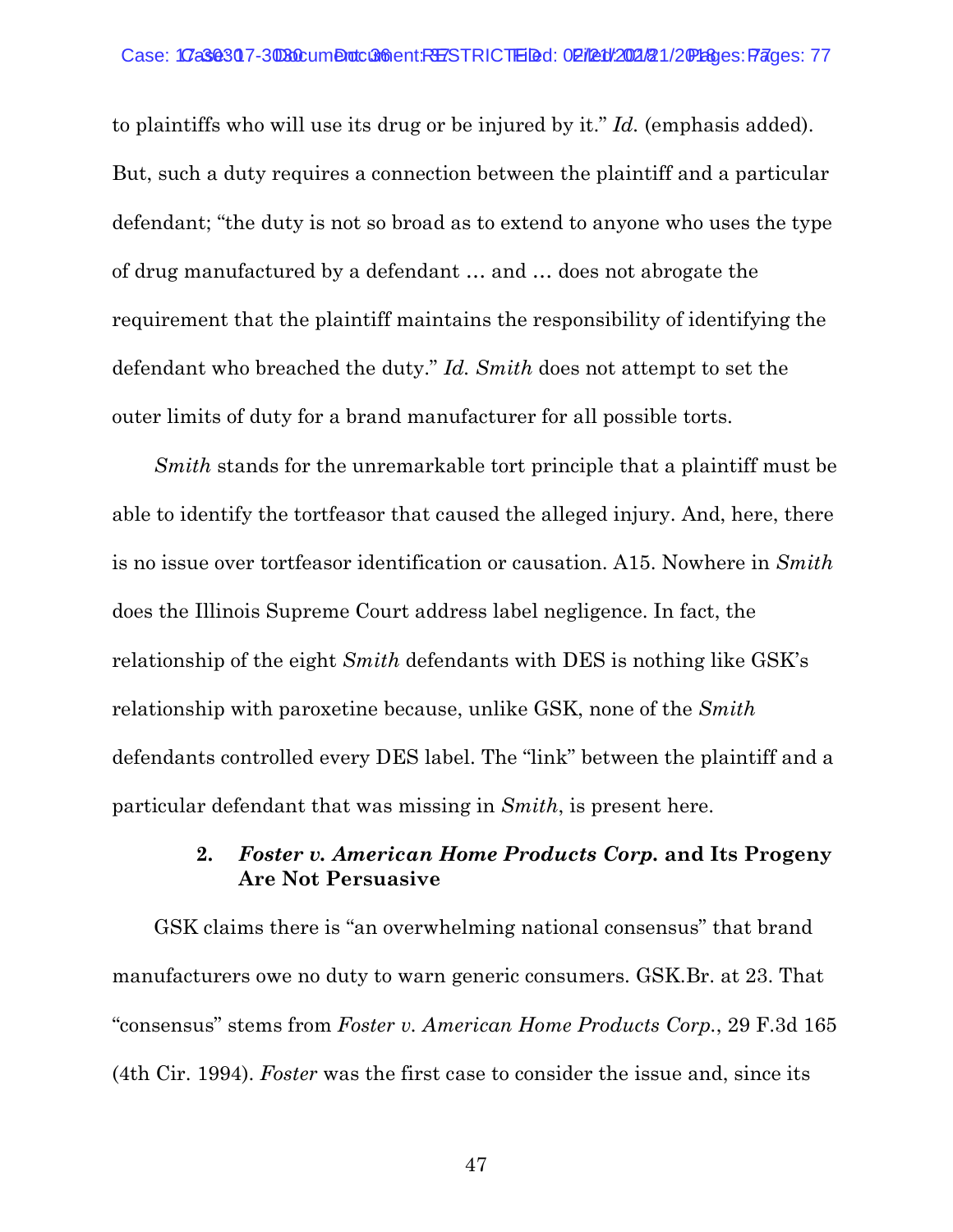publication, courts have cited to it as persuasive authority. It is the precedential pivot of GSK's argument. It is also a poorly decided opinion that should not bear on this Court's analysis under Illinois law. Indeed, the Fourth Circuit has specifically called the case into question in light of its incorrect interpretation of federal law. *McNair v. Johnson & Johnson*, 694 F. App'x 115, 120 (4th Cir. 2017).

In *Foster*, parents sued a brand name manufacturer when their six-week old daughter died after being given the generic version of a drug. *Id.* at 166- 67. On appeal, the court examined whether a plaintiff could maintain a negligent misrepresentation claim against a brand manufacturer under Maryland law. *Id.* at 168. The court's analysis began with noting that a claim for negligent misrepresentation amounted to an attempt to circumvent products liability law and that there was no material difference between the claims. *Id.* Then, the court examined the FDCA and federal drug regulation. *Id.* at 169. The plaintiffs had argued that a brand name manufacturer should be liable for its misrepresentations on the label because the generic label "duplicated the name brand manufacturer's representations[.]" *Id.* But the court rejected this argument reasoning, incorrectly, that generics had independent control over their labels. *Id.* at 169-70.

Turning to duty, the plaintiffs had argued that a duty existed because it was foreseeable "that misrepresentations regarding the [brand drug] could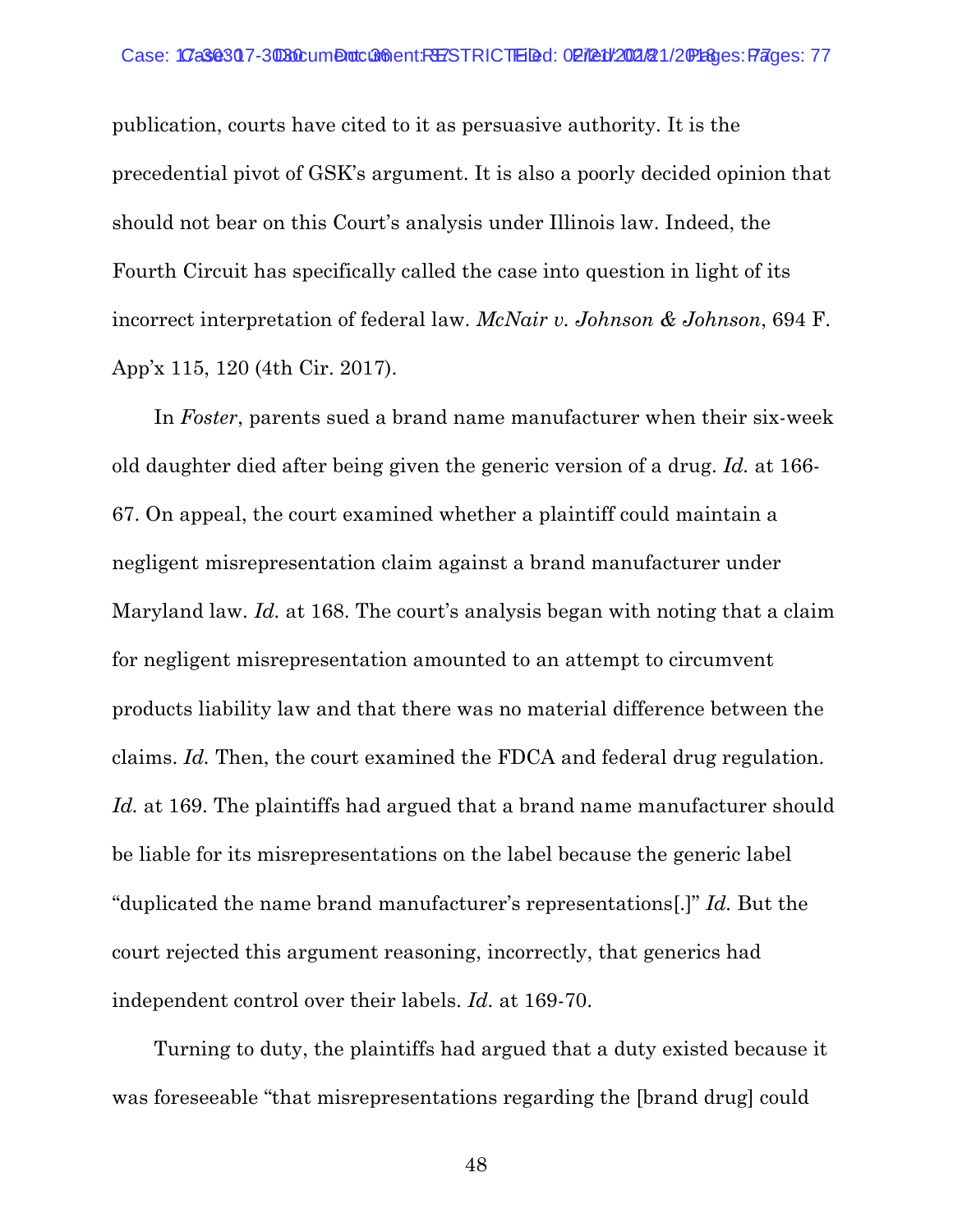result in personal injury to users of [the] generic equivalents." *Id.* at 171. But, the court summarily rejected this argument, declaring that "to impose a duty in the circumstances of this case would be to stretch the concept of foreseeability too far." *Id.* This is, literally, GSK's argument. GSK.Br. at 29.

*Foster* is rife with missteps and cursory analysis. From the outset, the court would only consider duty in the context of strict products liability. This is evidenced by the court's unsupported declaration that "[t]here is no such relationship between the parties to this case, as [the decedent] was injured by a product that [the brand name manufacturer] did not manufacture." *Id.* at 171. The court did not unpack the central issue of duty, which, under Maryland law, requires an evaluation of several factors, like in Illinois. Moreover, the court's analysis of federal law, finding that a generic manufacturer could unilaterally change the label, was completely wrong. *McNair*, 694 F. App'x at 120.

Since *Foster*, a growing number of courts, including two state supreme courts, have done what the *Foster* court would not—examined a brand name manufacturer's duty in light of foreseeable harm and a proper understanding of federal regulation. And, each court has found a duty, applying nearly identical factors to those used in Illinois. *See T.H.*, 407 P.3d at 27-31 (California); *Wyeth, Inc. v. Weeks*, 159 So. 3d 649, 658-671 (Ala. 2014) (Alabama); *Kellogg v. Wyeth*, 762 F. Supp. 2d 694, 705-09 (D. Vt. 2010)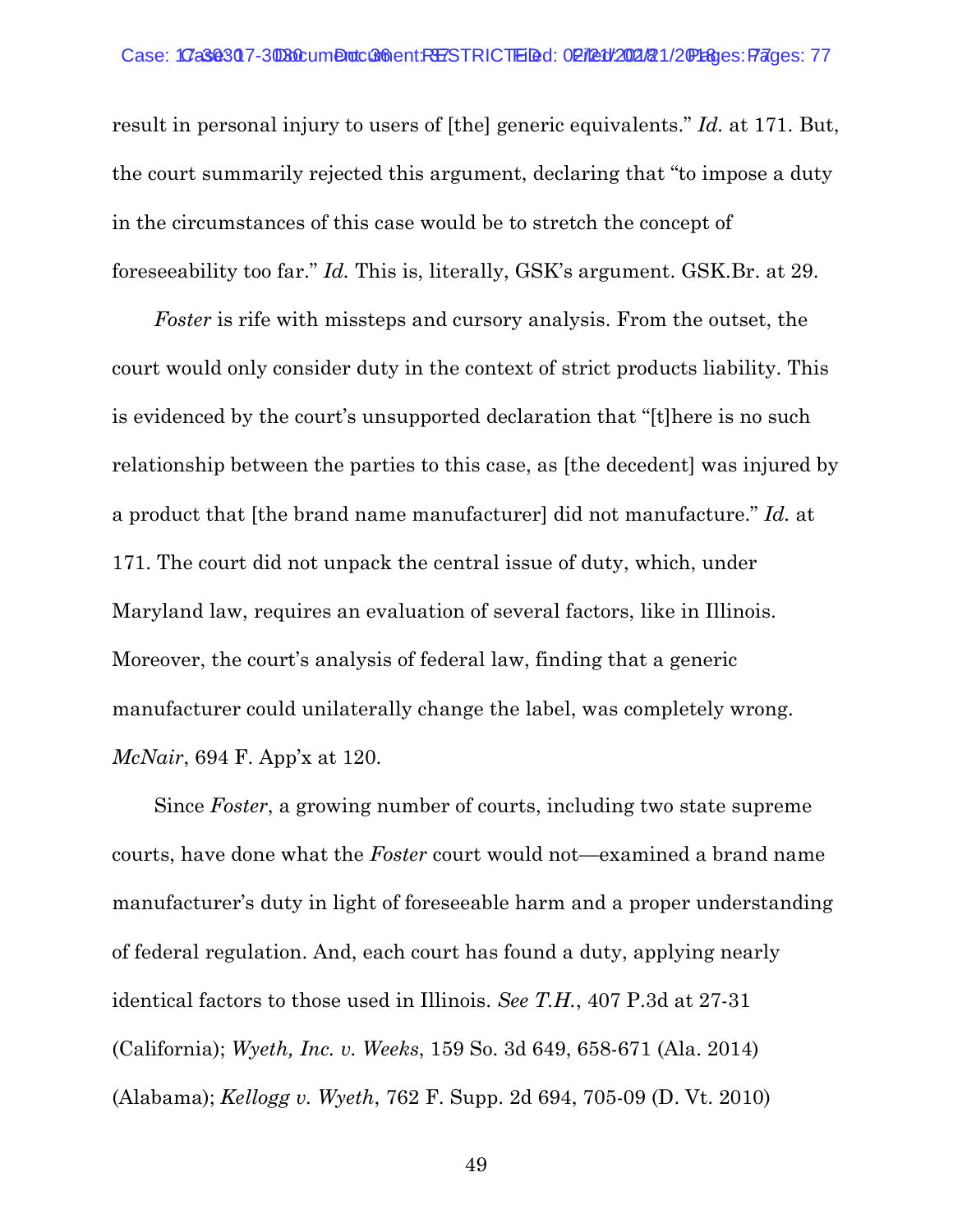(Vermont); *see also Conte v. Wyeth, Inc.*, 85 Cal.Rptr.3d 299, 311-18 (Cal. Ct. App. 2008) (first case to reject *Foster* under California law); *Garner*, 2017 WL 6945335, at \*7-10 (applying Illinois law). The law of Illinois, when properly considered, does not comport with the cursory and invalid reasoning in *Foster*.

#### **E. The Hatch-Waxman Amendments Do Not Preempt Label Liability for Brand Name Drug Companies**

GSK argues that any liability for label negligence, here, is preempted by the Hatch-Waxman Amendments. GSK.Br. at 30-36. As a threshold matter, GSK waived this argument by not raising it first with the district court. *See Alioto v. Town of Lisbon*, 651 F.3d 715, 721 (7th Cir. 2011). Despite making numerous preemption challenges, never once did GSK argue that the Hatch-Waxman Amendments preempt label negligence claims. This is entirely new. And, it is "a well-established rule that arguments not raised to the district court are waived on appeal." *Puffer v. Allstate Ins. Co.*, 675 F.3d 709, 718 (7th Cir. 2012).

That said, even if the Court were to consider this new argument, it fails on the merits. GSK asserts "obstacle preemption," a form of conflict preemption that invalidates state law that "stands as an obstacle to the accomplishment and execution of the full purposes and objectives of Congress." *Wigod v. Wells Fargo Bank, N.A.*, 673 F.3d 547, 578 (7th Cir.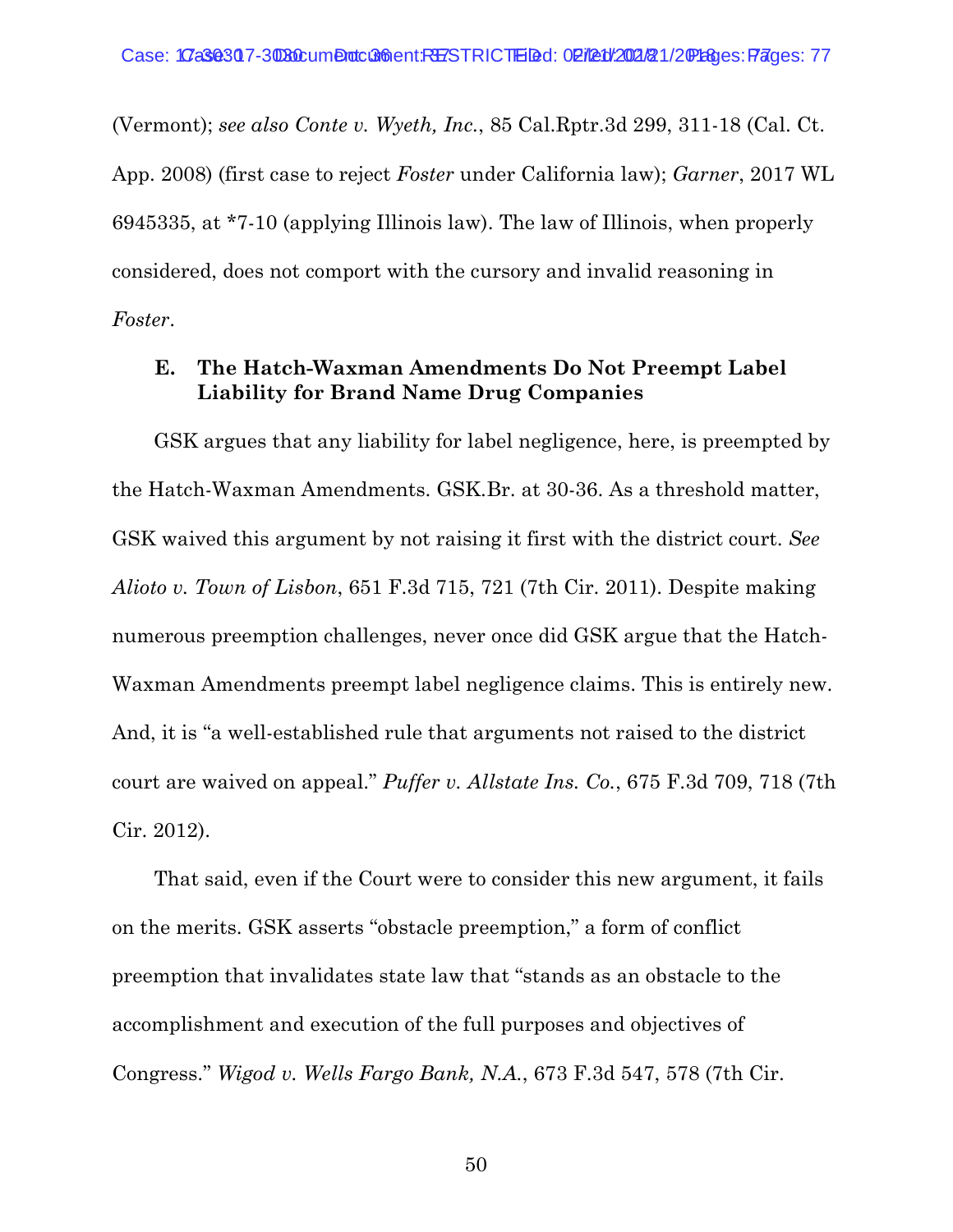2012). In *Levine*, the Supreme Court rejected general obstacle preemption, holding that "Congress did not regard state tort litigation as an obstacle to achieving" the purpose of the FDCA. 555 U.S. at 575, 578-79. Then, in *Mensing*, the Supreme Court clarified:

[T]he Hatch–Waxman Amendments … allow[] manufacturers to develop generic drugs inexpensively … As a result, brand-name and generic drug manufacturers have different federal drug labeling duties. A brand-name manufacturer seeking new drug approval is responsible for the accuracy and adequacy of its label. … A manufacturer seeking generic drug approval, on the other hand, is responsible for ensuring that its warning label is the same as the brand name's.

564 U.S. at 612-13. In light of the duties and obligations created by the Hatch-Waxman Amendments, it is difficult to see how imposition of label negligence interferes with anything. The entire premise of label negligence is that brand manufacturers are responsible for the content and accuracy of the label, and that is the *same* duty imposed by the Amendments.

GSK argues that label negligence upsets the careful balance of incentives created by the Hatch-Waxman Amendments. GSK.Br. at 32-33. But, the "balance" brokered by the Amendments pits the length of a brand name manufacturer's monopoly against the desire to increase the availability of generics; it has *nothing* to do with tort liability. And, allowing for label negligence does not upset either side of the equation. *See T.H.*, 407 P.3d at 33 (citing H.R. Rep. No. 98-857, 2d Sess., p. 14 (1984)).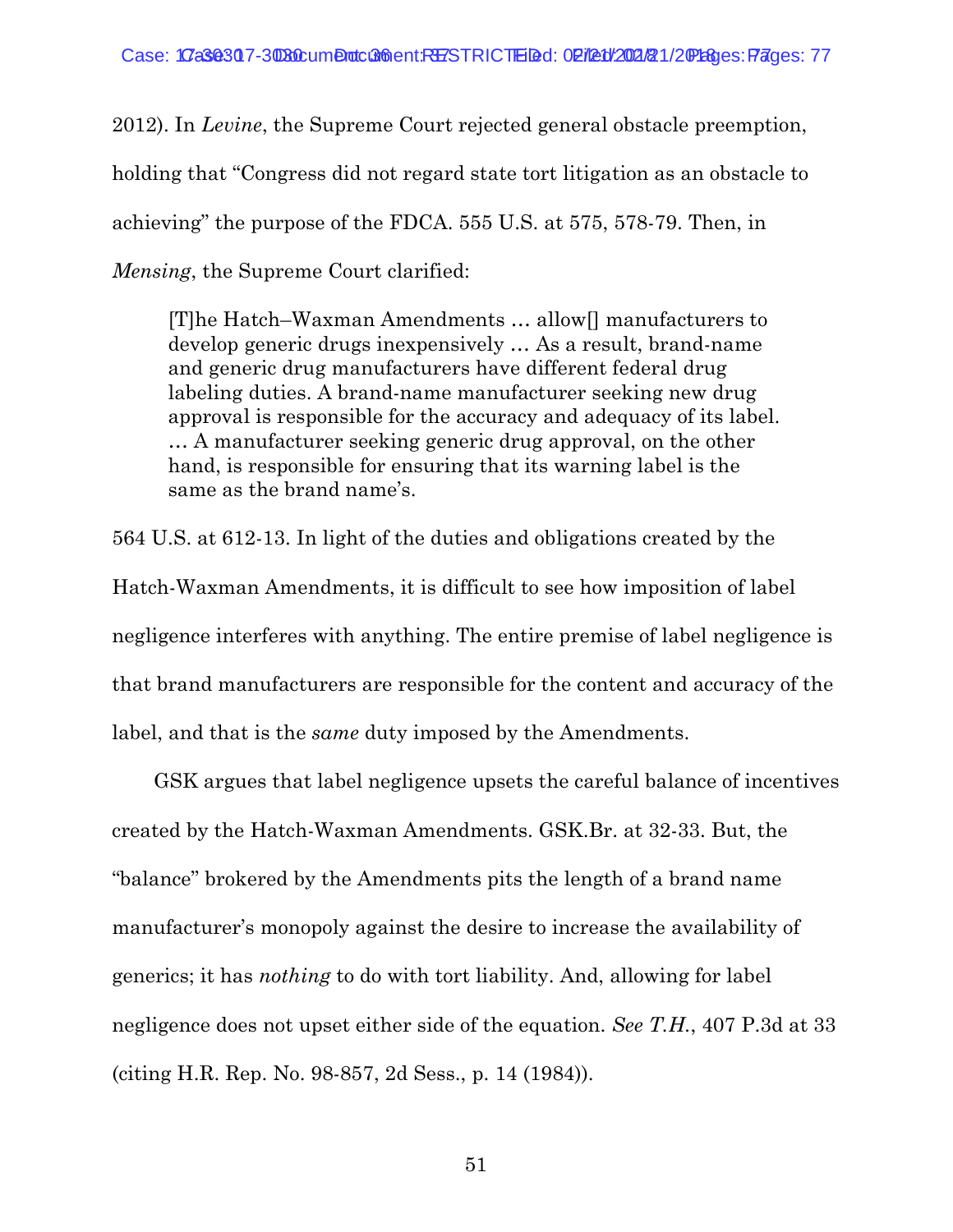#### **F. Label Negligence Does Not Raise Federalism Concerns**

GSK argues that, because "innovator liability is undeniably novel[,]" the district court should have interpreted Illinois negligence law in such way as to restrict liability. GSK.Br. at 27-28. As GSK puts it, any time a federal court is presented with a question of first impression, it *must* side with defendants. This is not the law.

"When faced with a novel question of state law, federal courts sitting in diversity have a range of tools at their disposal" to predict how the state's highest court would rule on the matter. *Pisciotta v. Old Nat. Bancorp*, 499 F.3d 629, 635 (7th Cir. 2007). These tools include "relevant state precedents, analogous decisions, considered dicta, scholarly works, and any other reliable data tending convincingly to show how the highest court in the state would decide the issue at hand." *Id.* (citing *McKenna v. Ortho Pharm. Corp.*, 622 F.2d 657, 663 (3rd Cir. 1980)). And, even "[i]n the absence of any authority from the relevant state courts, we also shall examine the reasoning of courts in other jurisdictions addressing the same issue and applying their own law for whatever guidance about the probable direction of state law they may provide[.]" *Id.* 

And here, the district court did exactly that, relying on, as GSK concedes, "general negligence principles." GSK.Br. at 28. Being liable for a drug label is, itself, not novel. The only issue is whether liability, outside of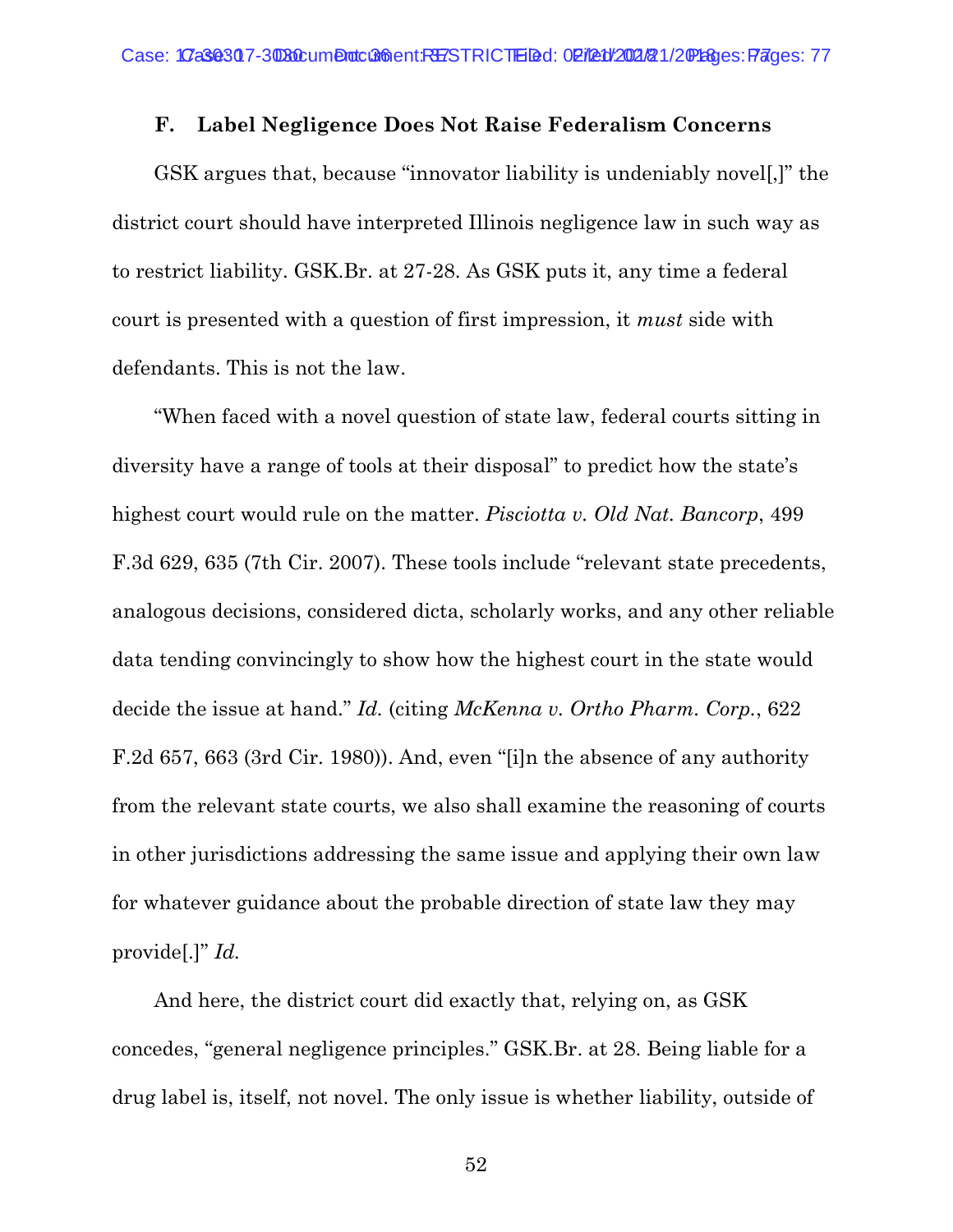the manufacturing process, can attach for failure to warn. And, clearly, it can. *See, e.g.*, *Happel*, 766 N.E.2d at 1124. So, the existence of a duty and whether proximate cause has been established, simply required application of standard Illinois negligence law—a point underscored by the district court using standard Illinois jury instructions. To restrict liability, here, would actually run counter to the Illinois Constitution, which espouses a philosophy of providing a remedy caused by wrongful conduct. *See* Ill. Const. 1870, art. II, § 19; *Clark*, 955 N.E.2d at 1073.

If this Court believes that it should not predict Illinois law, then in light of the fact GSK forced this case into federal court on removal—over Plaintiff's objection, see R.40, 72—and the considerable costs borne by both sides trying this case to verdict, the Court should use its discretion to certify the issue to the Illinois Supreme Court. *See* Cir. R. 52(a); Ill. R. S.Ct. 20(a); *see State Farm Mut. Auto. Ins. Co. v. Pate*, 275 F.3d 666, 672 (7th Cir. 2001). The Fourth Circuit took that approach when it abrogated *Foster* and certified the question to the West Virginia Supreme Court. *McNair*, 694 F. App'x at 120.

## **III. The Jury's Verdict that Paroxetine Can Cause Suicidal Behavior in Adults and that the Paroxetine Label Proximately Caused Mr. Dolin's Death Is Supported by Sufficient Evidence**

"Attacking a jury verdict is a hard row to hoe." *Sheehan v. Donlen Corp.*, 173 F.3d 1039, 1043 (7th Cir. 1999). It is not done "lightly." *Massey v. Blue Cross-Blue Shield of Ill.*, 226 F.3d 922, 925 (7th Cir. 2000). "[T]he jury is the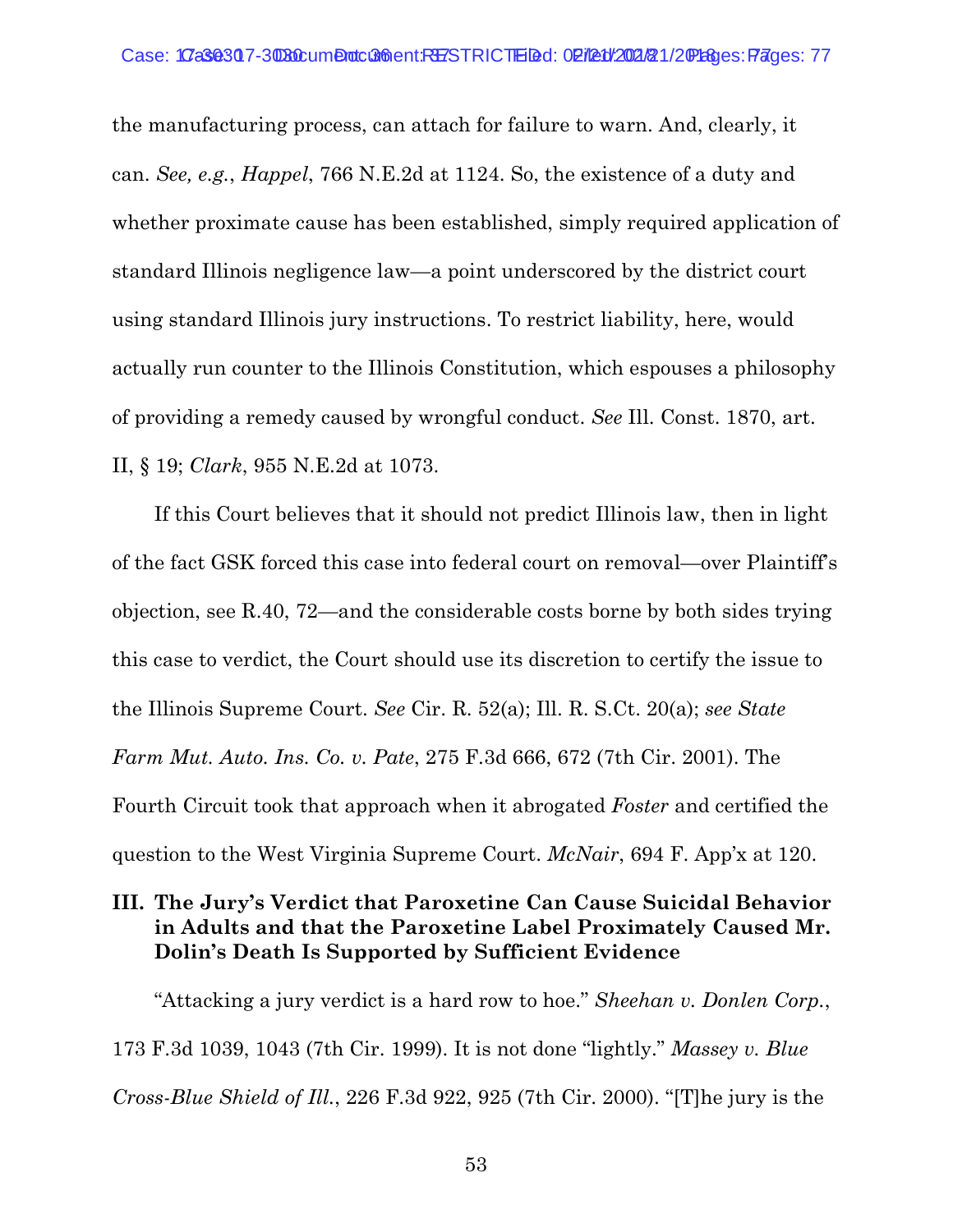body best equipped to judge the facts, weigh the evidence, determine credibility, and use its common sense to arrive at a reasoned decision." *Id.* Thus, to overturn a verdict due to insufficiency of evidence "there must have been 'no legally sufficient evidentiary basis for a reasonable jury to find for the non-moving party.'" *Sheehan*, 173 F.3d at 1043 (quoting *Payne v. Milwaukee Cty.*, 146 F.3d 430, 432 (7th Cir. 1998)). The Court's "inquiry 'is limited to whether the evidence presented, combined with all reasonable inferences permissibly drawn therefrom, is sufficient to support the verdict when viewed in the light most favorable to the" Plaintiff. *Id.* (quoting *Emmel v. Coca–Cola Bottling Co. of Chicago*, 95 F.3d 627, 629 (7th Cir. 1996)). Here, GSK attacks two findings by the jury, i.e., that paroxetine can cause adult suicidality and that the paroxetine label caused Mr. Dolin's death.[10](#page-67-0) Both fail.

## **A. The Jury's Conclusion that Paroxetine Can Induce Suicidality in Adults Is Supported by Sufficient Evidence**

At trial, Plaintiff presented testimony from three physicians—two psychiatrists (Drs. Healy & Glenmullen) and one internist (Dr. Ross)—who testified that, in their expert opinion, paroxetine ingestion can cause suicidal behavior in adults. Tr.\*204:24-205:5, \*898:13-20, \*902:9-904:7, \*2048:10-19.

Prior to testifying, GSK challenged the admissibility of Plaintiffs' experts

 $\overline{a}$ 

<span id="page-67-0"></span><sup>10</sup> Notably, GSK does not challenge specific causation, i.e., whether the paroxetine Mr. Dolin ingested induced his suicide.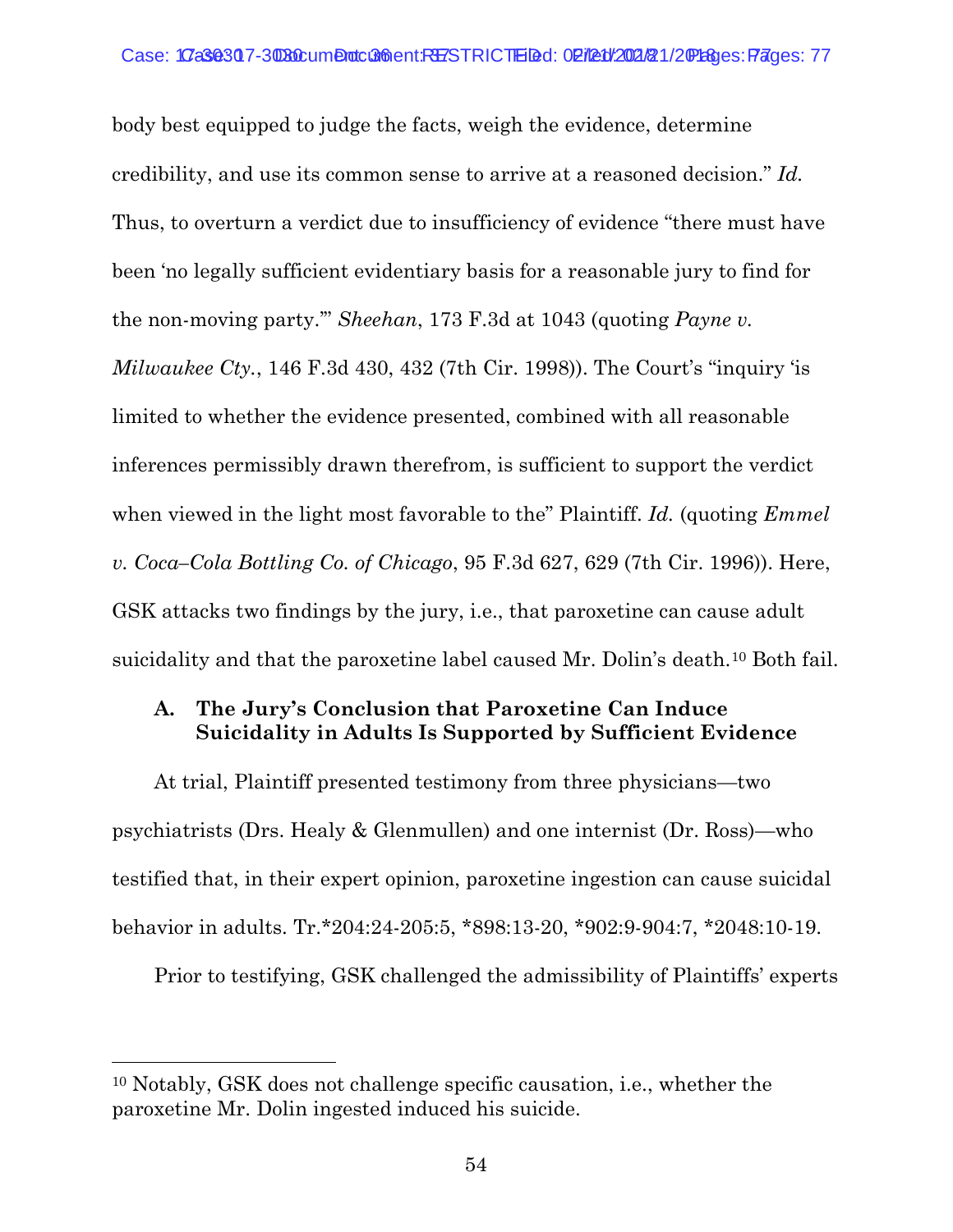under Fed. R. Evid. 702 and *Daubert v. Merrell Dow Pharmaceuticals, Inc.,* 509 U.S. 579 (1993). Judge Zagel, however, rejected those challenges, holding that Plaintiff's experts were "well-credentialed" and provided "well-supported opinions that are relevant and reliable." R.341 at 15. GSK does not appeal this order. *See* R.606 at 1-2. This not surprising considering courts have held that Drs. Healy's and Glenmullen's opinions about paroxetine causing adult suicide are reliable and admissible. *See, e.g.*, *Tucker II*, 701 F. Supp. 2d at 1047-66. So, whether their testimony is reliable or admissible is not at issue; the *only* issue is sufficiency.

Plaintiff's experts' opinions were supported by a host of data. Specifically, the jury was shown an analysis of placebo-controlled Paxil data, conducted by GSK, showing that depressed patients of all ages given paroxetine, as opposed to placebo, were 6.7 times more likely to engage in suicidal behavior and that the results were statistically significant. Tr.\*424:7-428:25, \*1107:11-1108:22, \*1230:22-1232:23. Within that analysis, when the data was restricted to just patients over 25, the data revealed a statistically-significant ten-fold increase in suicidal behavior. Tr.\*1627:15-24. Additionally, the jury was shown the FDA's analysis which found a statistically significant 2.76 increased risk for paroxetine across all psychiatric conditions. Tr.\*439:22-440:23, \*448:5-449:6; *see* R.589-14 at 26. These paroxetine-specific analyses were supported by a number of peer-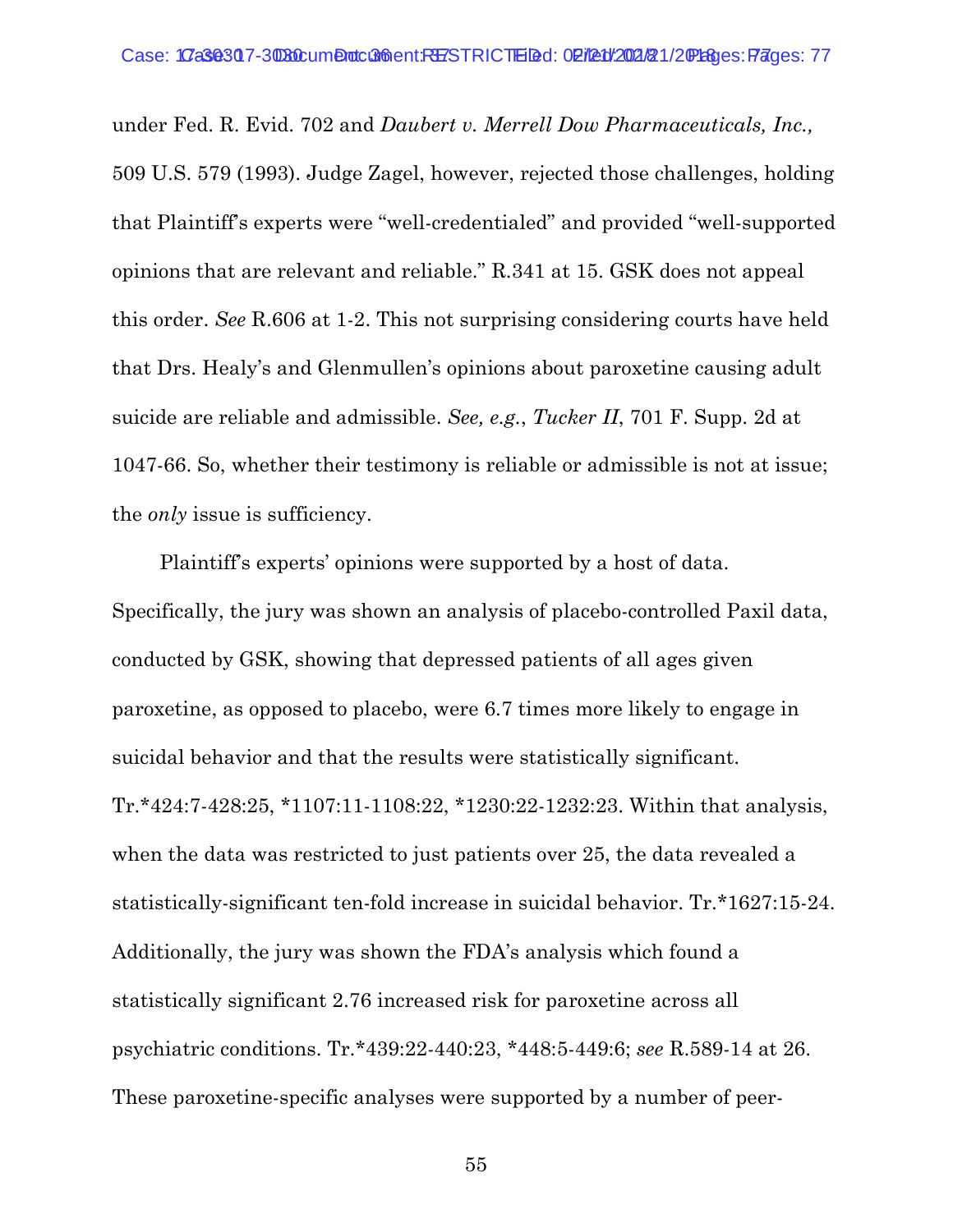reviewed published articles confirming this association. *See* R.590-1 at 9 (discussed Tr.\*450:13-454:17); R.590-5 at 5 (discussed Tr.\*286:22-295:6); R.590-6 at 1 (discussed Tr.\*296:4-301:11). And, the jury was presented with additional peer-reviewed data concerning SSRIs and suicide generally. R.668- 3 at 4; R.590-2 at 1-3 (same); R.590-8 at 1.

In addition to the placebo-controlled data, the jury was also shown analyses done on uncontrolled paroxetine data in the 1980s which also showed a statistically significant 9-fold increased risk versus placebo. *See* Tr.\*962:6-964:11.

The jury also heard testimony from Dr. Healy about the mechanisms by which Paxil induces suicidal behavior—akathisia, emotional blunting, and decompensation—and how this is a phenomenon he observes in practice. Tr.\*207:12-215:25, \*223:8-224:7, \*227:6-228:14, \*233:4-244:25. And, these mechanisms are widely accepted as being associated with suicide. Tr.\*2300:25-2302:18; \*4136:17-19; *see* A36.

Dr. Healy also discussed other types of data, including clinical observation, health volunteer studies, and challenge, de-challenge, and rechallenge studies. Tr.\*306:17-207:11, \*308:9-318:12, \*323:16-334:25, \*355:14- 358:6. Dr. Healy tested paroxetine on healthy, non-depressed or suicidal, volunteers, and reviewed similar GSK studies, and he observed the sudden emergence of suicidal tendencies. Tr.\*209:20-210:13, \*211:10-16, \*308:25-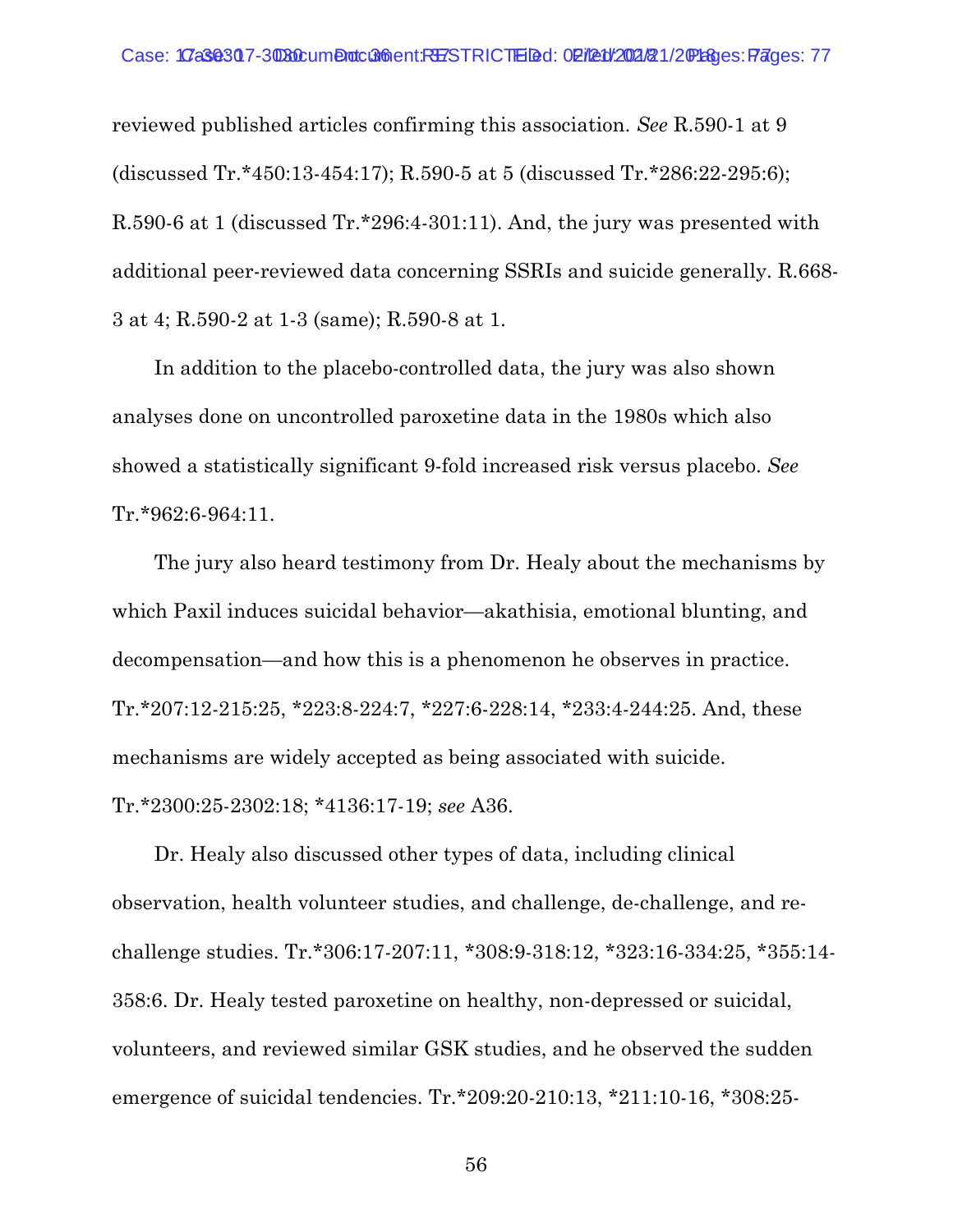309:9, \*310:4-315:3. Dr. Healy discussed challenge, de-challenge, re-challenge data, where depressed patients are given an SSRI and develop suicidality (challenge), are taken off the drug and the suicidality vanishes (de-challenge), and then are re-administered the drug and the suicidality returns (rechallenge). Tr.\*323:16-334:25, \*355:14-358:6. In fact, GSK's own expert, Dr. Rothschild, specifically published a challenge, de-challenge, re-challenge study involving SSRIs and suicidality. R.590-2 at 1-3.

GSK argues that Dr. Healy based his opinions primarily on case reports and relatedness assessments, and then proceeds to explain why that data is not reliable. GSK.Br. at 47-48. But this is a red herring. Dr. Healy relied on many different types of data supporting his opinion, including statistically significant, placebo-controlled clinical trial data for Paxil. *See* R.341 at 4-5. GSK's attempt to cabin Dr. Healy's opinions to case reports is grossly misleading and not supported by the record.

The question, here, is whether the jury's conclusion that paroxetine may cause adult suicidality finds support in the evidentiary record. And, considering the mountain of testimony and evidence presented by Plaintiff's experts, it does. The verdict should not be disturbed.

#### **B. The Jury's Conclusion that the Paroxetine Label Caused Mr. Dolin's Death Is Supported by Sufficient Evidence**

GSK argues that it had no duty to warn Dr. Sachman about the risk of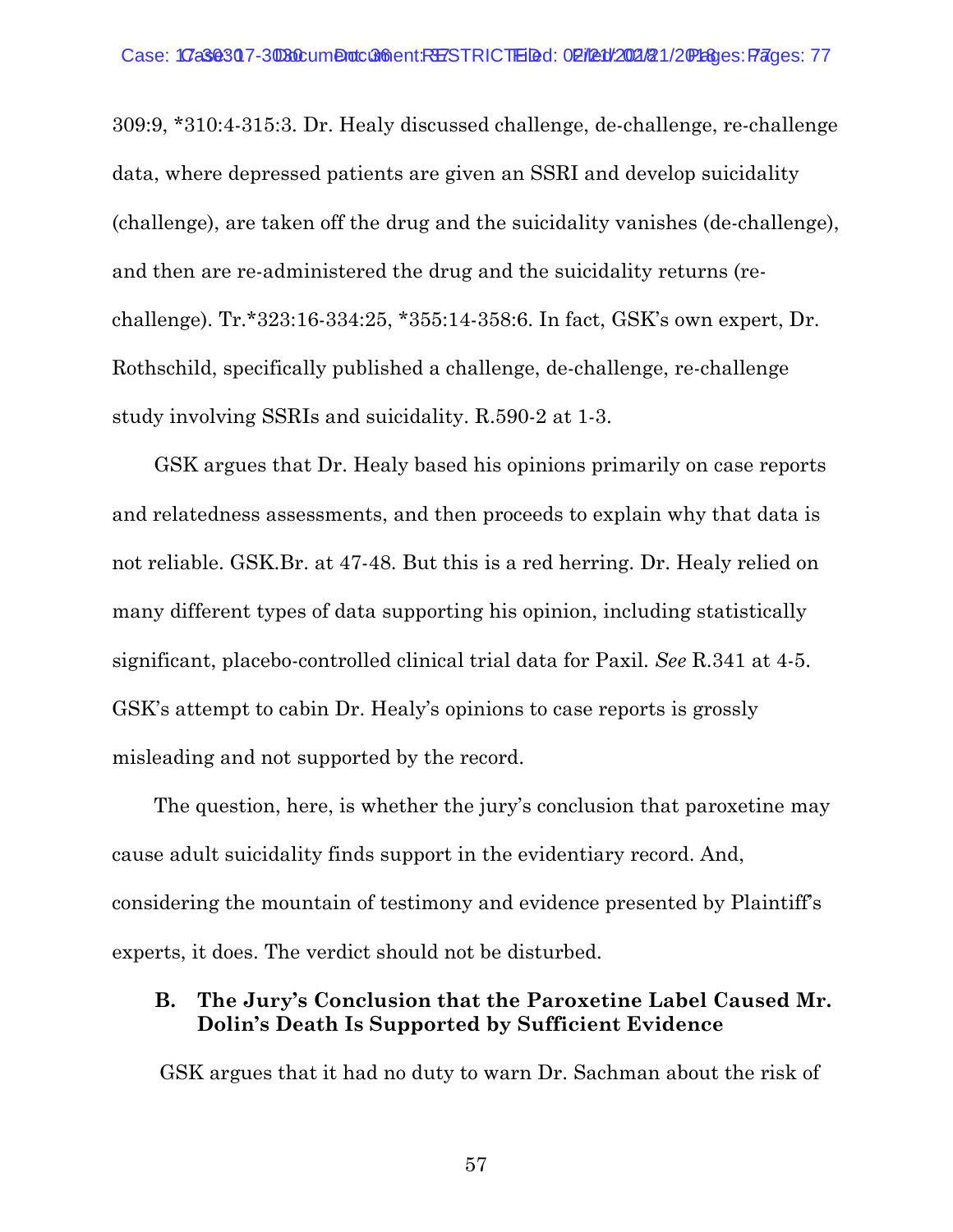paroxetine inducing suicidality because, according to GSK, Dr. Sachman

already knew paroxetine could induce that risk. GSK.Br. at 51-54. But this is

not what Dr. Sachman testified at trial:

- Q. Now, I want to just call your attention to the label that was in effect when -- on June 27th of '10 when you wrote the prescription for Stewart Dolin … Was there any warning in that label that told you that people over 24 were at risk of a drug-induced suicide from Paxil?
- A. Absolutely not.
- Q. Would you -- if you knew that, would you have ever prescribed Paxil for Mr. Dolin?
- A. Absolutely no.
- Q. Why not?
- A. Because I wouldn't have wanted to risk that ultimate side effect with that drug. There were other choices I could've used.
- …
- [Q]. Was there anything in the 2010 label that told you, as a doctor, that people above 24 in that label were at an increased risk of suicide attempts?
- A. Not at all.

Tr.\*1681: 19-1682:10, \*1683:25-1684:4; *accord* A40. Then on re-direct, Dr.

Sachman testified he relied on the label's representation that the risk did not

extend beyond age twenty-four. Tr.\*1836:25-1837:7. Dr. Sachman explained:

"I'd like to say that in the midst of all of this attempted confusion of the real

issue here, *if it was clear that this drug had a higher risk of causing suicide*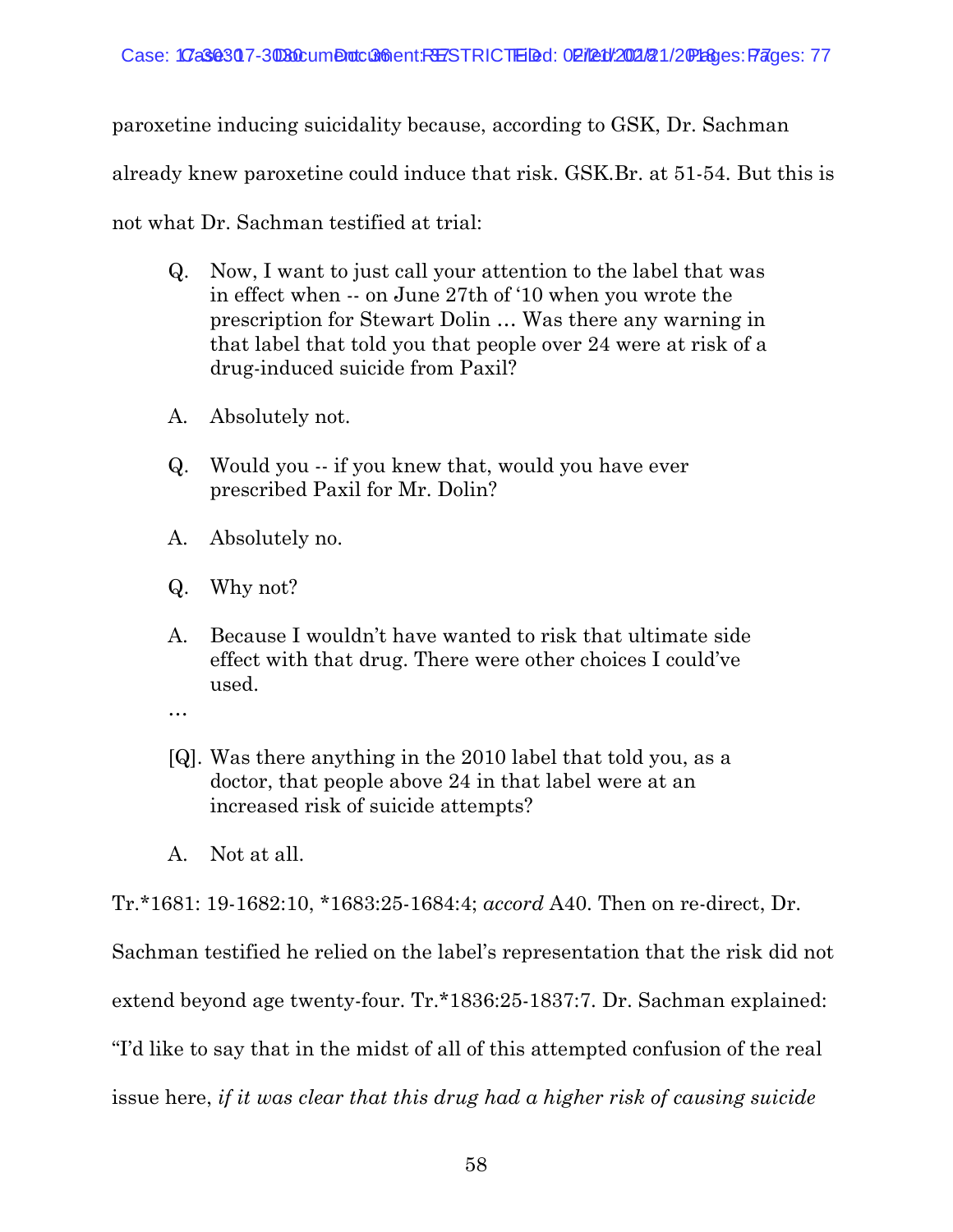*in the age group Stewart Dolin was in, I would have never prescribed it.*" Tr.\*1846:24-1847:9 (emphasis added).

GSK focuses on testimony during cross examination where Dr. Sachman was shown portions of the 2010 label dealing with the risks associated with depression and anxiety, not the drug itself, and was asked whether he was aware of that information. *See* GSK.Br. at 52-53 (citing Tr.\*1737:13-1740:2, \*1751:13-17, \*1753:15-1754:2, \*1779:17-23). Taking this testimony out-ofcontext, GSK argues that Dr. Sachman knew paroxetine could induce suicidal behavior in adults over twenty-four. *Id.* This is just a conflation. Dr. Sachman knew suicide was a risk associated with depression and anxiety—as does any physician—but he did not know paroxetine, *itself*, could further increase that risk for adults over twenty-four. Tr.\*1843:13-1845:7, \*1844:25-1845:7.

This attempt to conflate the risks of the underlying condition with the risks of paroxetine is an old trick for GSK. It tried the same argument in another paroxetine suicide case where it was, rightly, rejected:

A jury could find that Dr. Todd was not adequately warned about Paxil's increased risk for suicidality and that such information would have affected his prescribing decision. … General awareness that a period of increased suicidality may result from initiating treatment for depression with an antidepressant is different from knowledge that a particular drug may directly increase suicidality.

*Forst II*, 602 F. Supp. 2d at 968. Like Dr. Todd in *Forst*, Dr. Sachman testified he did not know paroxetine, itself, could induce suicidal behavior in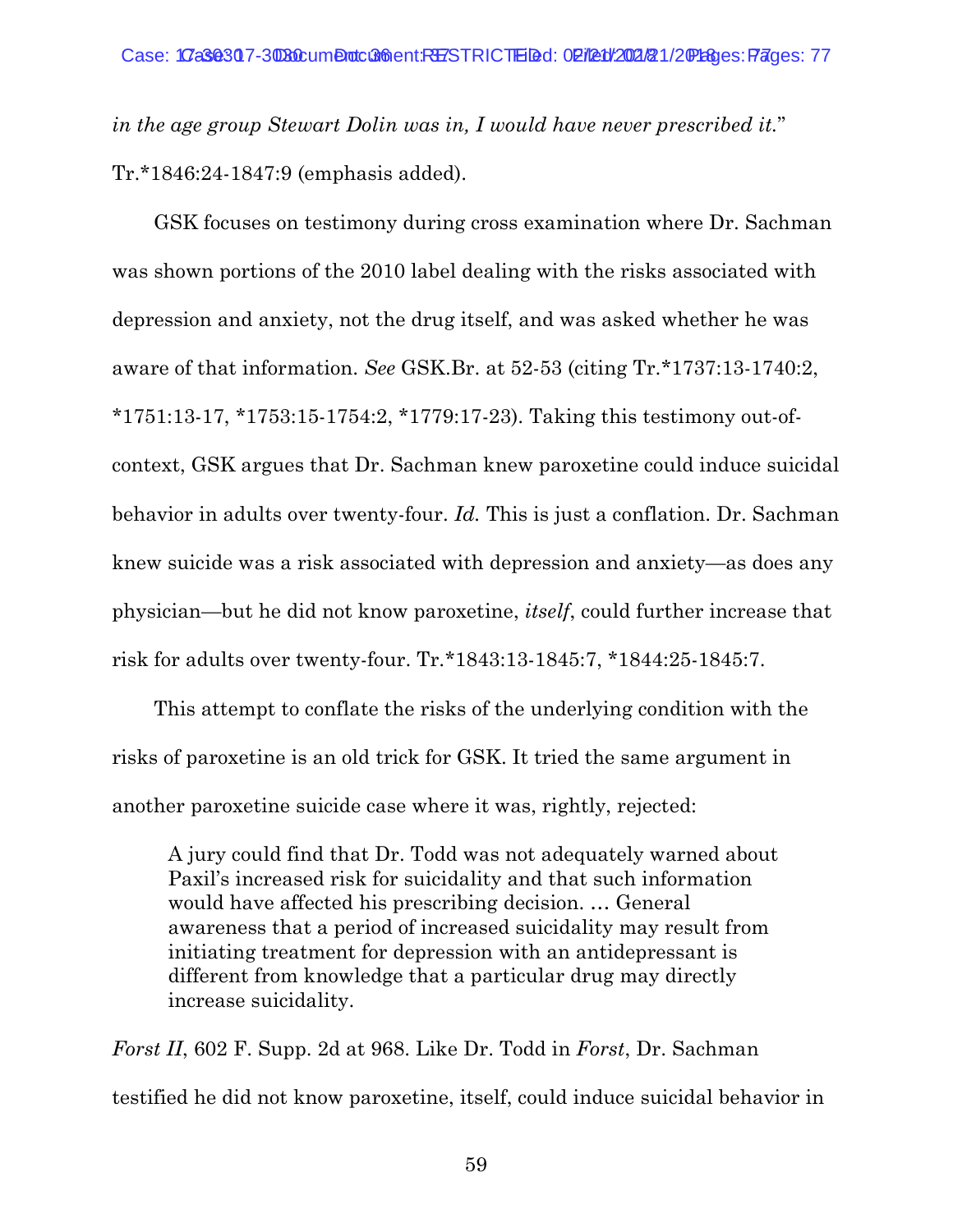adults over twenty-four, and GSK's attempt to point to general language associated with depression and the disease's risks of suicide, does not change that fact.

GSK also argues that it sent a "Dear Doctor" letter to Dr. Sachman in 2006 and, thus, he was made aware of the paroxetine suicide risks. *See* GSK.Br. at 55. But, Dr. Sachman specifically testified at trial that he relied on the paroxetine label *from 2010* when he prescribed the drug because that is standard medical practice. Tr.\*1761:5-10, \*1833:1-19, \*1836:7-18, \*1837:5- 7, \*1840:12-16, \*1849:8-14. This case is about GSK's failure to warn in 2010, and Dr. Sachman relied on the most up-to-date labeling in making his prescribing decision in 2010—labeling that falsely indicated that the suicide risk did not extend beyond twenty-four. Had the 2010 label warned of the suicide risk, he would never have prescribed the drug to Mr. Dolin.

Ultimately, GSK's challenges to Dr. Sachman's testimony reveal, at worst, inconsistency—testifying at one point that he knew of the suicide risk and at another point that he did not. But, it is not the Court's job to parse what Dr. Sachman really meant. It is well-settled that "the court does not make credibility determinations or weigh the evidence." *Whitehead v. Bond*, 680 F.3d 919, 925 (7th Cir. 2012) (quoting *Schandelmeier-Bartels v. Chicago Park Dist.*, 634 F.3d 372, 376 (7th Cir. 2011)). "Generally, juries may reject parts of a witness's testimony while accepting other parts." *United States v.*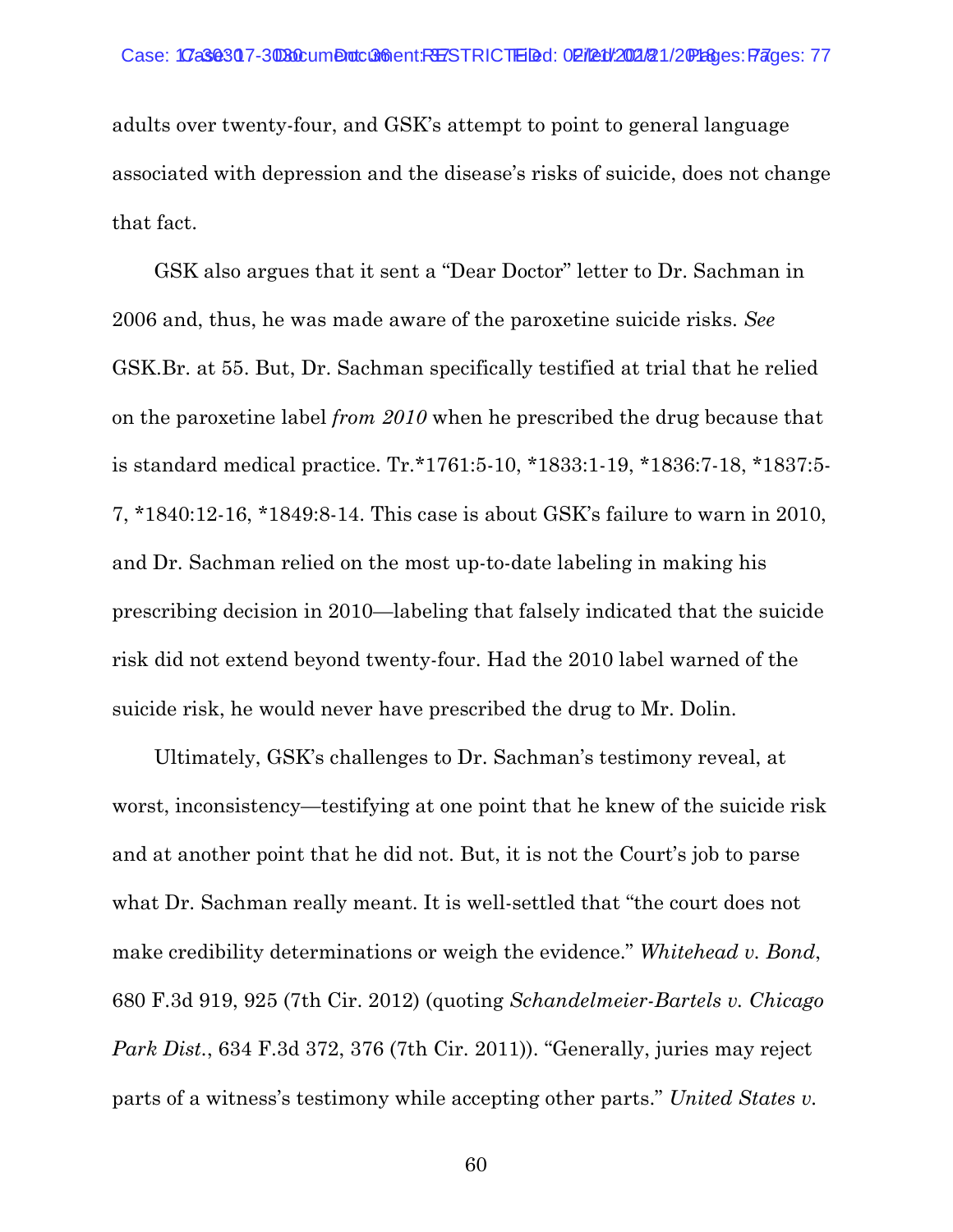*Colston*, 936 F.2d 312, 315 (7th Cir. 1991). And here, the jury heard Dr.

Sachman's testimony and was asked to decide whether Plaintiff carried her

burden. Indeed, GSK spent considerable time arguing its interpretation of

Dr. Sachman's testimony to jury at closing. Tr.\*4376:4-4387:5. Ultimately,

the jury rejected GSK's interpretation and returned a verdict for Plaintiff.

## **CONCLUSION**

The district court's judgment should be affirmed.

Dated: February 21, 2018 Respectfully submitted,

s/ R. Brent Wisner R. Brent Wisner Michael L. Baum Bijan Esfandiari BAUM, HEDLUND, ARISTEI & GOLDMAN, PC 12100 Wilshire Blvd., Ste 950 Los Angeles, CA 90025 (310) 207-3233 rbwisner@baumhedlundlaw.com

David E. Rapoport Matthew S. Sims RAPOPORT LAW OFFICES, P.C. 20 North Clark St., Ste 3500 Chicago, IL 60602

*Counsel for Plaintiff-Appellee*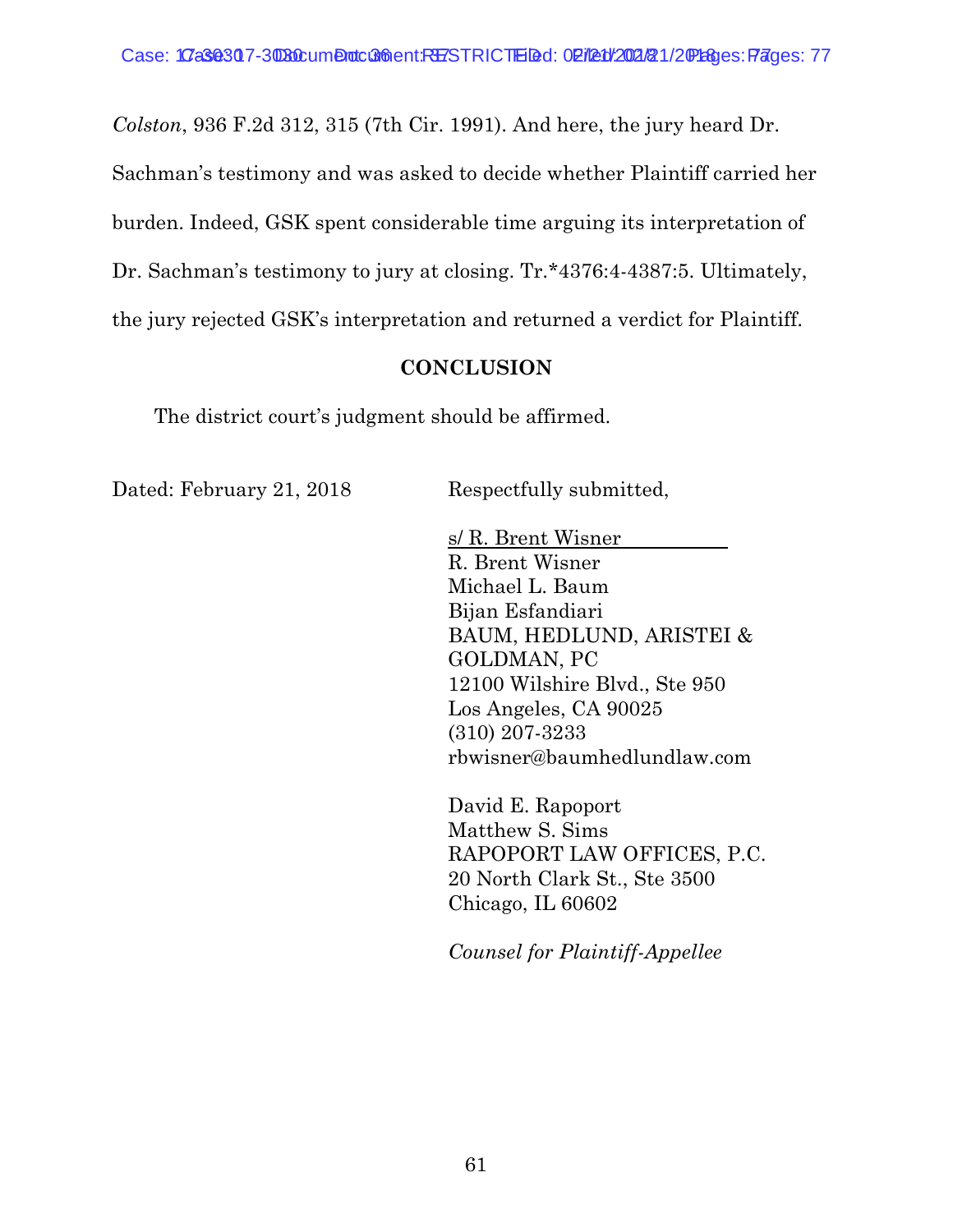## **CERTIFICATION**

This brief complies with the type-volume limitation of Circuit Rule 32(c). The brief contains 13,995 words, excluding those parts of the brief exempted by Federal Rule of Appellate Procedure 32(f). This brief complies with the typeface and typestyle requirements of Federal Rule of Appellate Procedure 32(a)(5)-(6) and Circuit Rule 32(b) because it was prepared in a proportionately-spaced typeface using Microsoft Word 2016 in Century Schoolbook 13-point font. Enjoy.

> s/ R. Brent Wisner R. Brent Wisner